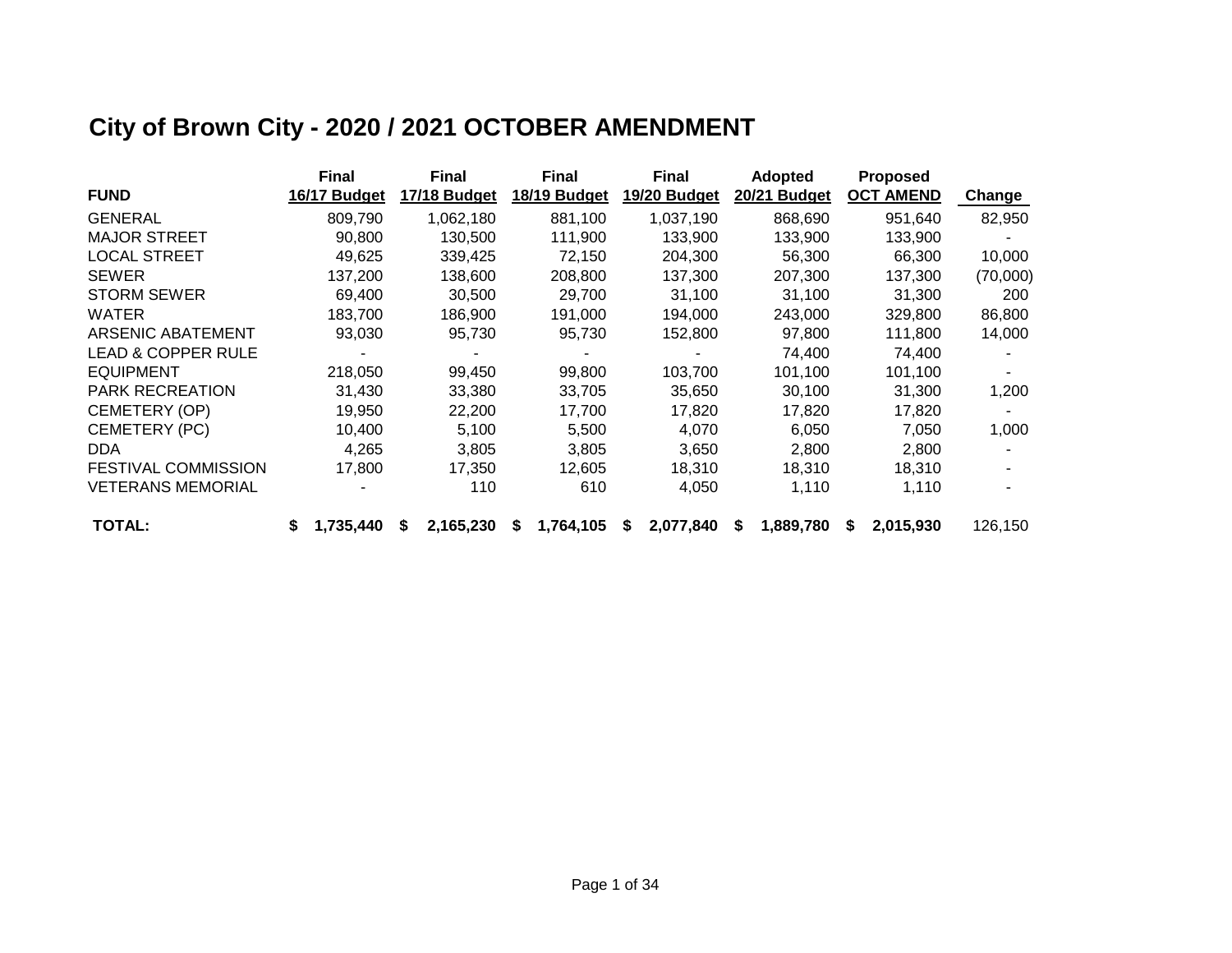### City of Brown City - **GENERAL OPERATING FUND- 2020/2021 OCT AMEND REVENUES**

|                                  | <b>Final</b> | <b>Final</b> | <b>Final</b>                                        | <b>Final</b> | <b>Adopted</b> |              | <b>Proposed</b>         |                |                  |
|----------------------------------|--------------|--------------|-----------------------------------------------------|--------------|----------------|--------------|-------------------------|----------------|------------------|
| <b>Account Title</b>             | 16/17 Budget |              | 17/18 Budget 18/19 Budget 19/20 Budget 20/21 Budget |              |                | <b>Y-T-D</b> | <b>OCT AMEND Change</b> |                | <b>Account #</b> |
| Property Taxes (16.8733)         | 257,490      | 254,600      | 264,100                                             | 292,000      | 294,500        |              | 294,500                 |                | 101000401        |
| Specific Tax                     | 680          | 680          | 700                                                 | 750          | 750            | 318.50       | 750                     |                | 101000401.1      |
| Street Reserve (1.7202 fm PT)    | 31,920       | 32,100       | 33,060                                              | 34,750       | 37,500         |              | 37,500                  | $\blacksquare$ | 101000401.2      |
| <b>Delinquent Taxes</b>          | 24,010       | 27,200       | 35,550                                              | 43,750       | 35,550         | 47,878.05    | 47,900                  | 12,350         | 101000401.3      |
| Service Fee                      | 7,400        | 7,400        | 7,400                                               | 7,400        | 7,400          |              | 7,400                   | $\blacksquare$ | 101000402        |
| County Road Tax                  | 37,200       | 37,700       | 38,150                                              | 39,950       | 39,950         |              | 43,850                  | 3,900          | 101000403        |
| Licenses & Permits               | 50           | 50           | 150                                                 | 50           | 50             |              | 50                      |                | 101000475        |
| Cable Franchise Fee              | 3,700        | 3,300        | 1,600                                               | 1,600        | 1,600          | 661.95       | 1,600                   | $\blacksquare$ | 101000477        |
| Michigan Library                 | 2,620        | 2,620        | 2,950                                               | 3,250        | 3,250          | 1,589.54     | 3,250                   |                | 101000501.1      |
| <b>Police Grant</b>              | 270          | 1,150        | 3,350                                               | 1,200        |                |              |                         |                | 101000505        |
| MSP / Training Grant             | 3,450        | 1,000        | 250                                                 | 500          |                | 1,450.00     | 1,450                   | 1,450          | 101000543        |
| Liquor Tax                       | 1,410        | 1,360        | 1,450                                               | 1,450        | 1,450          | 1,427.25     | 1,450                   |                | 101000575        |
| Sales, Income, SBT Taxes         | 141,150      | 149,200      | 152,600                                             | 157,850      | 157,850        | 66,201.00    | 155,600                 | (2,250)        | 101000576        |
| <b>Tax Admin Fees</b>            | 7,300        | 7,300        | 6,000                                               | 9,650        | 9,650          | 2,233.26     | 9,650                   |                | 101000607        |
| State of MI Collection Fees      | 4,000        | 4,400        | 6,000                                               |              |                |              |                         |                | 101000607.1      |
| Revenue from Cable Reserve       |              |              |                                                     |              |                |              |                         |                | 101000610        |
| <b>Refuse Collection Fees</b>    | 55,200       | 55,200       | 55,200                                              | 55,200       | 55,200         | 29,279.54    | 55,200                  | $\blacksquare$ | 101000640        |
| <b>Refuse Collection Reserve</b> | 1,300        | 1,300        | 1,300                                               | 1,300        | 1,300          |              | 1,300                   |                | 101000640.1      |
| Fines & Forfeits                 | 310          | 150          | 200                                                 | 50           | 50             | 4.00         | 50                      | $\sim$         | 101000656        |
| District/MAG Court Fees          | 140          | 100          | 400                                                 | 50           | 50             |              | 50                      |                | 101000657        |
| <b>Utility Penalty Fees</b>      | 8,800        | 8,800        | 9,600                                               | 9,500        | 9,000          | 4,710.75     | 9,000                   | $\blacksquare$ | 101000658        |
| Interest                         | 2,300        | 5,200        | 6,950                                               | 12,000       | 8,000          | 2,328.11     | 8,000                   |                | 101000665        |
| <b>Departmental Rent</b>         | 12,350       | 12,350       | 12,350                                              | 12,350       | 12,350         |              | 12,350                  | $\blacksquare$ | 101000670        |
| <b>Library Rent</b>              | 4,150        | 4,210        | 4,150                                               | 6,180        | $\blacksquare$ | 515.00       | 550                     | 550            | 101000671        |
| Library Wages (reimbursem        | 30,700       | 30,700       | 30,700                                              | 30,700       | 30,700         | 17,320.35    | 30,700                  |                | 101000671.1      |
| <b>Library Utilities</b>         | 1,200        | 1,200        | 1,200                                               |              | 1,080          | 540.00       | 1,080                   | $\blacksquare$ | 101000671.2      |
| Cell Tower Franchise Fee (SI     | 16,050       | 18,400       | 18,400                                              | 18,400       | 18,400         | 9,125.28     | 18,400                  |                | 101000672.1      |
| <b>Thumb Cellular Lease</b>      | 19,500       | 19,500       | 19,500                                              | 19,700       | 19,700         | 10,859.14    | 19,700                  |                | 101000672.3      |
| Air Advantage Internet           | 7,200        | 7,200        | 7,200                                               | 7,200        | 7,200          | 5,312.40     | 7,200                   |                | 101000672.4      |
| <b>Comcast Lease</b>             | 18,000       | 18,000       | 18,000                                              | 18,000       | 18,000         | 10,500.00    | 18,000                  |                | 101000672.5      |
| AT&T Lease                       |              |              |                                                     |              | 1,000          |              | 1,000                   |                | 101000672.6      |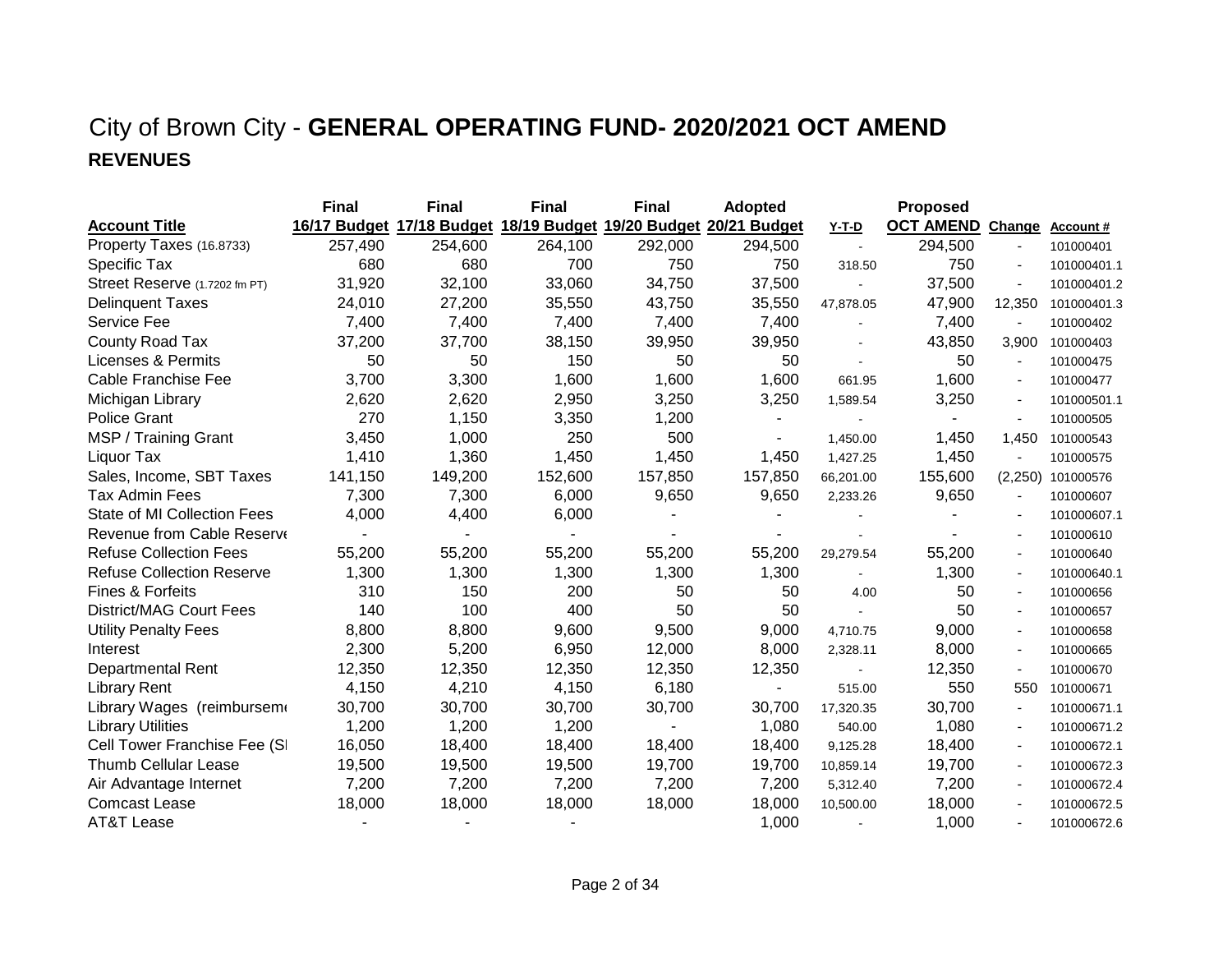| <b>Account Title</b>                 | 16/17 Budget |           | 17/18 Budget 18/19 Budget 19/20 Budget 20/21 Budget |           |         | Y-T-D      | <b>OCT AMEND Change</b> |                | <b>Account #</b> |
|--------------------------------------|--------------|-----------|-----------------------------------------------------|-----------|---------|------------|-------------------------|----------------|------------------|
| <b>Public Hearing Fees</b>           | 150          | 150       | 150                                                 | 150       |         |            |                         |                | 101000677        |
| Refunds & Rebates                    | 5,200        | 3,000     | 3,100                                               | 1,000     | 1,000   | 6,587.43   | 6,600                   | 5,600          | 101000687        |
| Prop Owner Cost Sharing              |              |           | 12,800                                              | 4,250     | 2,250   | 1,853.27   | 2,250                   |                | 101000688        |
| <b>BCAFA Admin Fee</b>               | 2,500        | 2,500     | 2,500                                               | 2,500     | 2,500   | 2,500.00   | 2,500                   | $\overline{a}$ | 101000689        |
| Miscellaneous                        | 2,920        | 2,500     | 4,800                                               | 6,200     | 2,200   | 19,663.45  | 19,700                  | 17,500         | 101000695        |
| Misc. Workmen's Comp                 |              | 7,200     | 7,200                                               | 100       |         |            |                         |                | 101000695.2      |
| Misc Mowing                          | 260          | 250       | 100                                                 | 100       |         |            |                         |                | 101000695.3      |
| Insurance Payment                    |              | 12,300    |                                                     | 8,200     |         |            |                         |                | 101000695.4      |
| Payroll Ins. Deductions              | 13,000       | 13,000    | 13,000                                              | 13,000    | 13,000  |            | 13,000                  | $\blacksquare$ | 101000695.5      |
| Revenue Other Funds / Cable          | 5,200        | 8,000     |                                                     |           |         |            |                         |                | 101000696.6      |
| Revenue Other Funds / Admi           | 41,100       | 54,300    | 33,300                                              | 47,300    | 36,600  | 750.00     | 36,600                  | $\sim$         | 101000697        |
| Revenue Other Funds / Bene           | 30,500       | 30,500    | 30,500                                              | 30,500    | 30,500  |            | 30,500                  | $\overline{a}$ | 101000698        |
| Revenue Other Funds / Retir          | 4,280        | 4,280     | 4,280                                               | 4,280     | 4,280   |            | 4,280                   | $\sim$         | 101000698.1      |
| Revenue Other Funds / Ins            | 4,830        | 4,830     | 4,830                                               | 4,830     | 4,830   |            | 4,830                   | $\blacksquare$ | 101000699.2      |
| Fund Equity / Sidewalk Reser         |              | 7,000     |                                                     |           |         |            |                         |                | 101000699.5      |
| Fund Equity / Street Reserve         |              | 100,000   |                                                     | 60,000    |         |            |                         |                | 101000699.3      |
| <b>Cont from County Street Milla</b> |              | 100,000   |                                                     | 70,000    |         | 43,844.32  | 43,850                  | 43,850         | 101000676        |
| Sale Of Assets                       |              |           |                                                     |           |         |            |                         |                | 101000674        |
| <b>Fund Equity</b>                   |              |           | 26,080                                              |           |         |            |                         |                | 101000699.1      |
| <b>TOTAL REVENUES</b>                | 809,790      | 1,062,180 | 881,100                                             | 1,037,190 | 868,690 | 287,452.59 | 951,640                 | 82,950         |                  |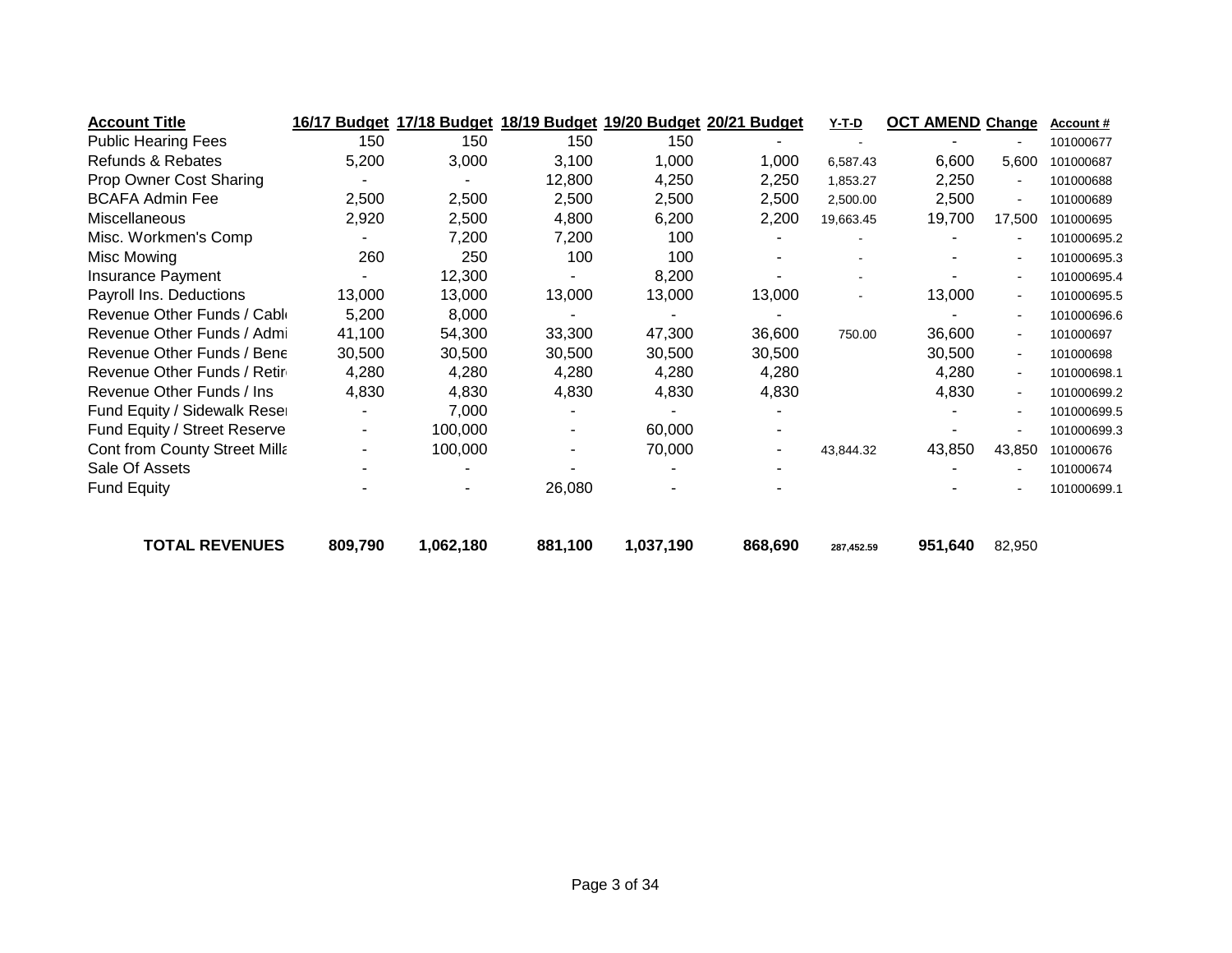### **EXPENSES**

| <b>Account Title</b>             |                          |                |        |                |                                                                  |           |                         |                          |             |
|----------------------------------|--------------------------|----------------|--------|----------------|------------------------------------------------------------------|-----------|-------------------------|--------------------------|-------------|
| <b>Governing Body</b>            |                          |                |        |                | 16/17 Budget 17/18 Budget 18/19 Budget 19/20 Budget 20/21 Budget | $Y-T-D$   | <b>OCT AMEND Change</b> |                          | Account#    |
| <b>Council Wages</b>             | 5,600                    | 5,600          | 5,600  | 5,600          | 5,600                                                            | 2,690.00  | 5,600                   | $\blacksquare$           | 101101702   |
| <b>Council FICA</b>              | 430                      | 430            | 430    | 430            | 430                                                              | 205.79    | 430                     | $\overline{\phantom{a}}$ | 101101709   |
| Conferences & etc.               |                          | 2,450          | 1,800  | 1,100          | 2,000                                                            |           | 2,000                   | $\blacksquare$           | 101101911   |
| Travel                           | $\overline{\phantom{a}}$ | $\blacksquare$ | 200    | 150            | 150                                                              |           | 150                     | $\blacksquare$           | 101101913   |
| Dues & Membership                | 1,350                    | 1,350          | 1,400  | 1,450          | 1,450                                                            |           | 1,450                   |                          | 101101915   |
| <b>Professional Fees</b>         | 9,660                    | 24,000         | 12,000 | 12,000         | 12,000                                                           |           | 12,000                  |                          | 101101948   |
| Miscellaneous                    |                          |                |        |                |                                                                  |           |                         | $\blacksquare$           | 101101956   |
| <b>Special Projects</b>          | $\blacksquare$           |                |        | $\overline{a}$ |                                                                  |           |                         |                          | 101101961   |
| <b>TOTAL GOVERNING BODY</b>      | 17,040                   | 33,830         | 21,430 | 20,730         | 21,630                                                           | 2,895.79  | 21,630                  | $\blacksquare$           |             |
| <b>Chief Executive</b>           |                          |                |        |                |                                                                  |           |                         |                          |             |
| Mayor Wages                      | 1,500                    | 1,500          | 1,500  | 1,500          | 1,500                                                            | 440.00    | 1,500                   | $\blacksquare$           | 101171702   |
| <b>FICA Expense</b>              | 100                      | 100            | 100    | 100            | 100                                                              | 33.66     | 100                     | $\overline{\phantom{a}}$ | 101171709   |
| Conferences                      | $\blacksquare$           |                | 500    | 1,100          | 2,000                                                            |           | 2,000                   |                          | 101171911   |
| Travel                           | 100                      | 100            | 250    | 100            | 100                                                              |           | 100                     |                          | 101171913   |
| Miscellaneous                    | 100                      | 100            | 100    | 100            | 100                                                              |           | 100                     |                          | 101171956   |
| <b>TOTAL CHIEF EXECUTIVE</b>     | 1,800                    | 1,800          | 2,450  | 2,900          | 3,800                                                            | 473.66    | 3,800                   | $\blacksquare$           |             |
| <b>City Manager</b>              |                          |                |        |                |                                                                  |           |                         |                          |             |
| Salary                           | 52,000                   | 57,200         | 57,200 | 60,060         | 60,060                                                           | 33,269.76 | 60,060                  | $\sim$                   | 101172702   |
| <b>Special Remuneration</b>      |                          | 950            |        | $\blacksquare$ | $\blacksquare$                                                   |           |                         |                          | 101172702.1 |
| <b>FICA</b>                      | 4,000                    | 4,400          | 4,400  | 4,600          | 4,600                                                            | 2,545.18  | 4,600                   | $\blacksquare$           | 101172709   |
| Retirement                       | 3,200                    | 3,600          | 3,200  | 4,800          | 4,800                                                            | 2,602.96  | 4,800                   | $\blacksquare$           | 101172717   |
| <b>Health Insurance Premiums</b> | 16,500                   | 16,500         | 17,600 | 18,000         | 18,000                                                           | 9,511.50  | 18,000                  | $\blacksquare$           | 101172718   |
| Education                        | 1,000                    | 850            | 1,750  | 1,350          | 1,750                                                            |           | 1,750                   |                          | 101172911   |
| <b>Travel Allowance</b>          | 3,600                    | 3,600          | 3,600  | 3,600          | 3,600                                                            | 1,800.00  | 3,600                   |                          | 101172913   |
| Dues and Memberships             | 600                      | 660            | 600    | 700            | 700                                                              |           | 700                     | $\overline{\phantom{a}}$ | 101172915   |
| Miscellaneous                    | 100                      | 100            | 100    | 100            | 100                                                              |           | 100                     |                          | 101172956   |
| <b>TOTAL CITY MANAGER</b>        | 81,000                   | 87,860         | 88,450 | 93,210         | 93,610                                                           | 49,729.40 | 93,610                  |                          |             |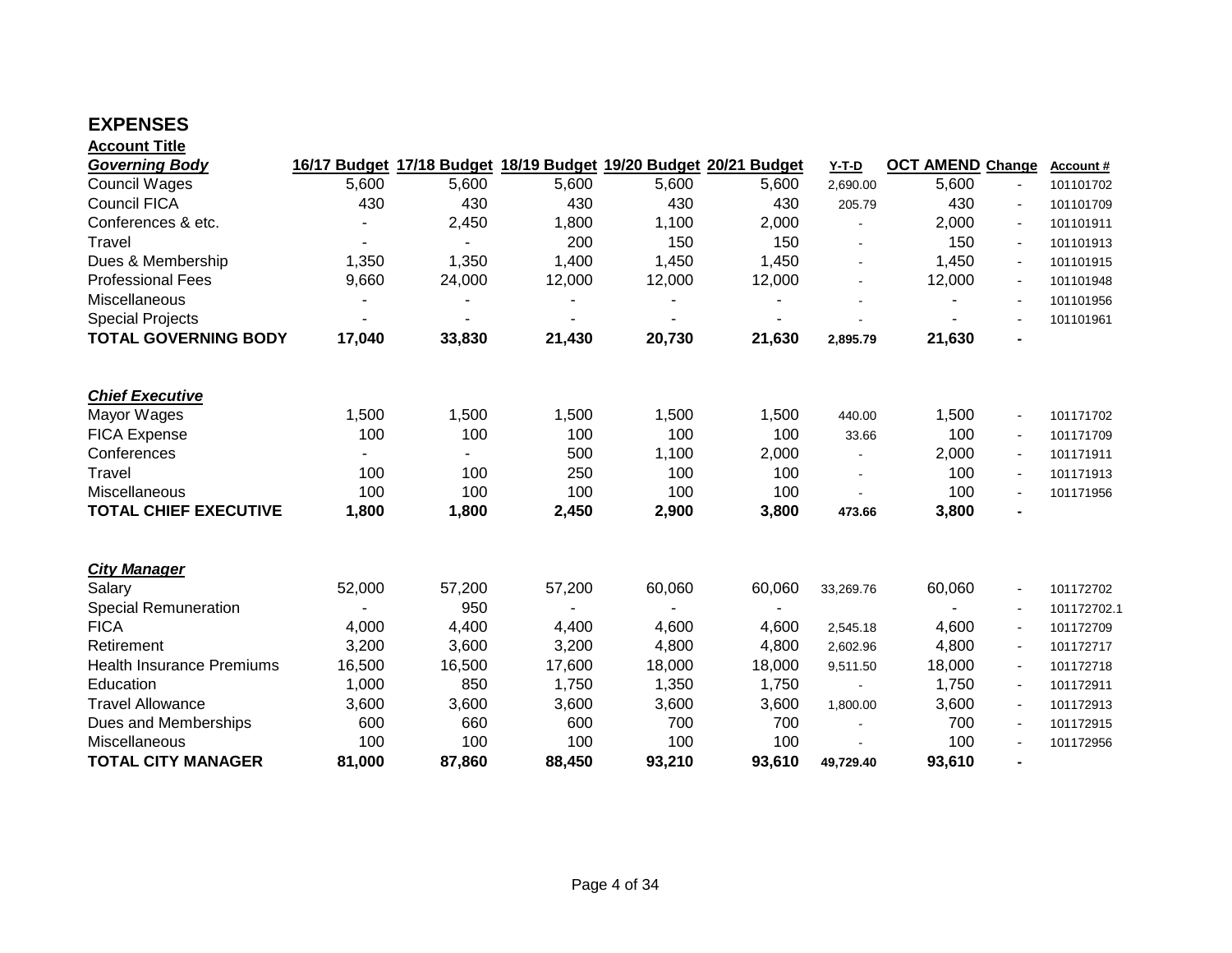| <b>Elections</b>                | 16/17 Budget   |                |                |        | 17/18 Budget 18/19 Budget 19/20 Budget 20/21 Budget | <b>Y-T-D</b> | <b>OCT AMEND Change</b> |                          | Account #   |
|---------------------------------|----------------|----------------|----------------|--------|-----------------------------------------------------|--------------|-------------------------|--------------------------|-------------|
| Wages                           | 1,400          | 400            | 1,750          | 1,400  | 1,750                                               | 1,871.50     | 3,000                   | 1,250                    | 101191702   |
| <b>Board Compensation</b>       | 3,000          |                | 2,200          | 3,000  | 3,000                                               | 771.00       | 2,000                   | (1,000)                  | 101191703   |
| <b>FICA</b>                     | 110            | 40             | 140            | 110    | 150                                                 | 143.20       | 150                     |                          | 101191709   |
| Supplies                        | 500            | 500            | 2,950          | 400    | 3,000                                               | 1,871.35     | 3,000                   | $\overline{\phantom{a}}$ | 101191727   |
| Maint Contract - Vote Machin    | 300            | 300            | 300            | 300    | 300                                                 |              | 300                     | $\blacksquare$           | 101191775   |
| Publishing                      | 1,650          | 400            | 1,700          | 400    | 1,700                                               | 63.09        | 1,700                   |                          | 101191900   |
| Transportation                  | 320            | 320            | 700            | 500    | 700                                                 | 98.91        | 700                     | $\blacksquare$           | 101191913   |
| Miscellaneous                   | 250            | 100            | 500            | 100    | 100                                                 | 184.92       | 100                     | $\blacksquare$           | 101191956   |
| <b>Capital Outlay</b>           | $\blacksquare$ | $\blacksquare$ | $\blacksquare$ | Ξ.     | $\blacksquare$                                      |              |                         |                          | 101191970   |
| <b>TOTAL ELECTIONS</b>          | 7,530          | 2,060          | 10,240         | 6,210  | 10,700                                              | 5,003.97     | 10,950                  | 250                      |             |
| <u>Assessor</u>                 |                |                |                |        |                                                     |              |                         |                          |             |
| Wages                           |                |                |                |        |                                                     |              |                         | $\blacksquare$           | 101209702   |
| <b>Contract Services</b>        | 9,000          | 9,000          | 9,000          | 9,000  | 9,000                                               | 4,560.00     | 9,000                   | $\blacksquare$           | 101209703   |
| <b>FICA</b>                     |                |                |                |        |                                                     |              |                         |                          | 101209709   |
| <b>Supplies</b>                 | 40             | 40             | 150            | 150    | 150                                                 |              | 150                     |                          | 101209727   |
| Postage                         | 200            | 200            | 200            | 200    | 200                                                 |              | 200                     |                          | 101209728   |
| <b>Professional Fees</b>        | 600            | 600            | 650            | 650    | 650                                                 |              | 650                     | $\blacksquare$           | 101209801   |
| Printing                        | 40             | 140            | 150            | 150    | 150                                                 |              | 150                     | $\blacksquare$           | 101209900   |
| Transportation                  |                |                |                |        |                                                     |              |                         |                          | 101209913   |
| Miscellaneous                   | 180            |                | 40             | 40     | 40                                                  |              | 40                      |                          | 101209956   |
| Education                       | 40             |                |                |        |                                                     |              |                         |                          | 101209960   |
| <b>TOTAL ASSESSOR</b>           | 10,100         | 9,980          | 10,190         | 10,190 | 10,190                                              | 4,560.00     | 10,190                  |                          |             |
| <b>Clerk</b>                    |                |                |                |        |                                                     |              |                         |                          |             |
| Wages                           | 2,500          | 2,500          | 2,100          | 2,100  | 2,100                                               | 780.00       | 2,100                   | $\blacksquare$           | 101215702.1 |
| <b>FICA</b>                     | 200            | 200            | 200            | 200    | 200                                                 |              | 200                     | $\blacksquare$           | 101215709.1 |
| <b>Professional Fees</b>        | 5,600          | 5,600          | 6,000          | 6,000  | 6,000                                               | 4,800.00     | 6,000                   | $\blacksquare$           | 101215801   |
| Publishing                      | 900            | 900            | 1,500          | 1,500  | 1,500                                               | 963.72       | 1,500                   |                          | 101215900   |
| Travel                          |                |                |                |        |                                                     |              |                         |                          | 101215913   |
| Dues & Membership               | 360            | 200            | 250            | 250    | 250                                                 |              | 250                     | $\blacksquare$           | 101215915   |
| <b>Education &amp; Training</b> |                |                |                |        |                                                     |              |                         |                          | 101215960   |
| <b>TOTAL CLERK</b>              | 9,560          | 9,400          | 10,050         | 10,050 | 10,050                                              | 6,543.72     | 10,050                  | $\blacksquare$           |             |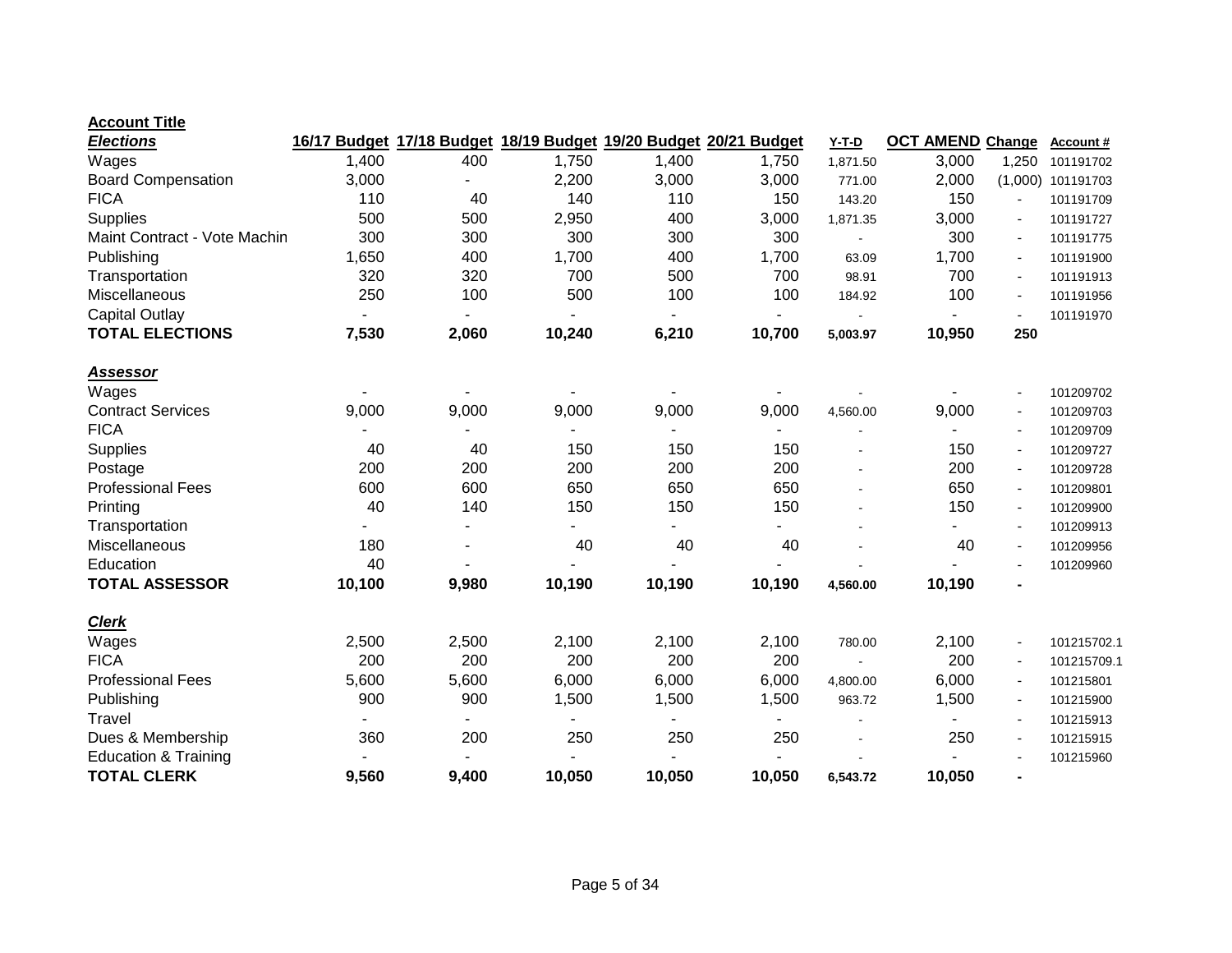| Administration Department 16/17 Budget 17/18 Budget 18/19 Budget 19/20 Budget 20/21 Budget |        |         |                |         |         | $Y-T-D$   | <b>OCT AMEND Change</b> |                | <b>Account#</b> |
|--------------------------------------------------------------------------------------------|--------|---------|----------------|---------|---------|-----------|-------------------------|----------------|-----------------|
| Wages                                                                                      | 54,500 | 63,300  | 63,300         | 65,900  | 69,500  | 36,131.66 | 69,500                  |                | 101215702       |
| <b>Special Remuneration</b>                                                                | 2,600  | 1,800   |                |         |         | 721.65    | 730                     | 730            | 101215702.1     |
| <b>FICA</b>                                                                                | 4,800  | 5,200   | 5,200          | 5,200   | 5,400   | 2,878.93  | 5,400                   | $\blacksquare$ | 101215709       |
| Retirement                                                                                 | 2,200  | 2,500   | 2,500          | 3,350   | 3,350   | 1,840.44  | 3,350                   | $\blacksquare$ | 101215717       |
| <b>Health Insurance Premiums</b>                                                           | 10,500 | 14,800  | 14,800         | 14,800  | 14,800  | 6,839.49  | 14,800                  |                | 101215718       |
| <b>Office Supplies</b>                                                                     | 6,000  | 5,500   | 6,800          | 7,500   | 6,800   | 3,772.58  | 6,800                   |                | 101215727       |
| Repairs & Maintenance                                                                      | 500    | 500     | 500            | 250     | 500     |           | 500                     |                | 101215934       |
| <b>Computer Services</b>                                                                   |        |         |                |         |         | 5,882.56  | 12,000                  | 12,000         | 101215948       |
| Communications                                                                             | 4,200  | 4,200   | 4,200          | 4,200   | 4,200   | 2,107.29  | 4,200                   |                | 101215850       |
| <b>Internet Connectivity</b>                                                               |        |         |                |         |         |           |                         | $\blacksquare$ | 101215850.1     |
| Postage                                                                                    | 2,500  | 2,500   | 2,650          | 2,650   | 2,650   | 1,840.40  | 2,650                   | $\blacksquare$ | 101215851       |
| Miscellaneous                                                                              | 350    | 450     | 50             | 100     | 50      | 671.36    | 800                     | 750            | 101215956       |
| <b>Office Equipment &amp; Furniture</b>                                                    |        |         |                |         |         |           |                         | $\blacksquare$ | 101215980       |
| <b>Capital Outlay</b>                                                                      | 5,400  | 100     | 3,000          | 750     | 1,000   | 9,307.80  | 9,500                   | 8,500          | 101215984       |
| Software                                                                                   |        | 12,300  |                |         |         |           |                         |                | 101215984       |
| <b>TOTAL ADMIN DEPARTME</b>                                                                | 93,550 | 113,150 | 103,000        | 104,700 | 108,250 | 71,994.16 | 130,230                 | 21,980         |                 |
|                                                                                            |        |         |                |         |         |           |                         |                |                 |
| <b>Sidewalk</b>                                                                            |        |         |                |         |         |           |                         |                |                 |
| Wages                                                                                      | 800    | 1,200   | 1,200          | 800     | 800     | 135.71    | 800                     | $\blacksquare$ | 101232702       |
| <b>Contractual Services</b>                                                                | 2,000  | 5,000   | 2,000          | 2,700   | 1,000   |           | 1,000                   | $\sim$         | 101232703       |
| <b>FICA</b>                                                                                | 80     | 100     | 100            | 100     | 100     | 10.39     | 100                     |                | 101232709       |
| <b>Maint Supplies</b>                                                                      | 100    | 100     | 100            | 100     | 100     |           | 100                     |                | 101232775       |
| <b>Professional Fees</b>                                                                   |        |         | $\blacksquare$ | Ξ.      |         |           |                         |                | 101232801       |
| Repairs & Maint                                                                            | 200    | 1,150   | 1,150          | 1,150   | 1,150   |           | 1,150                   | $\sim$         | 101232934       |
| <b>Equipment Rental</b>                                                                    | 1,000  | 4,000   | 4,000          | 3,000   | 3,000   | 153.57    | 3,000                   | $\sim$         | 101232943       |
| Miscellaneous                                                                              |        |         |                |         |         |           |                         |                | 101232956       |
| <b>TOTAL SIDEWALK</b>                                                                      | 4,180  | 11,550  | 8,550          | 7,850   | 6,150   | 299.67    | 6,150                   |                |                 |
| <b>Board of Review</b>                                                                     |        |         |                |         |         |           |                         |                |                 |
| Wages                                                                                      | 450    | 450     | 450            | 450     | 450     |           | 450                     | $\blacksquare$ | 101247702       |
| <b>FICA</b>                                                                                | 50     | 50      | 50             | 50      | 50      |           | 50                      |                | 101247709       |
| Publishing                                                                                 | 150    | 150     | 150            | 150     | 150     |           | 150                     |                | 101247900       |
| Miscellaneous                                                                              | 50     | 50      | 50             | 50      | 50      |           | 50                      |                | 101247956       |
| <b>TOTAL BOARD OF REVIEW</b>                                                               | 700    | 700     | 700            | 700     | 700     |           | 700                     |                |                 |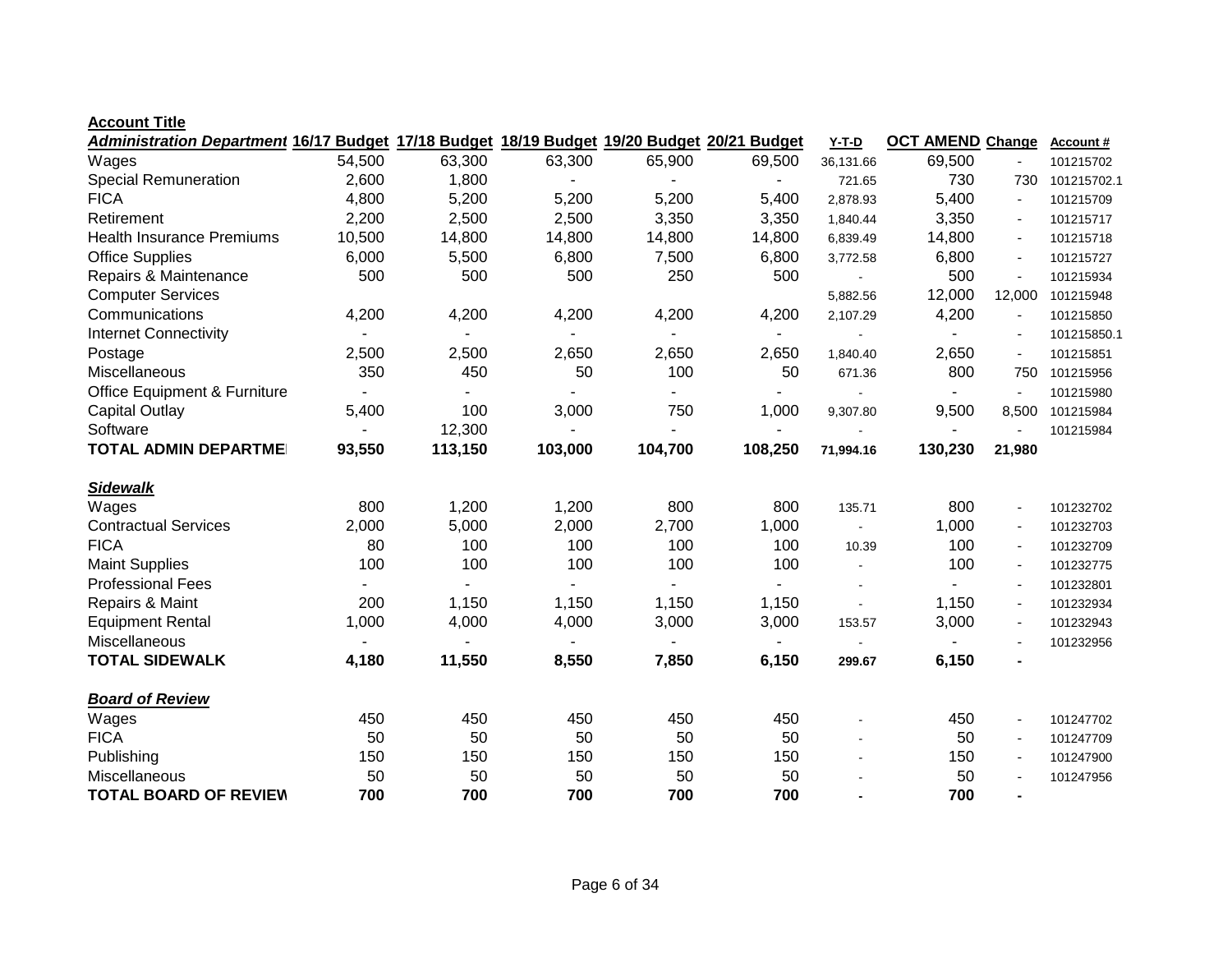| <u>Treasurer</u>                 | 16/17 Budget |        | 17/18 Budget 18/19 Budget 19/20 Budget 20/21 Budget |        |        | <b>Y-T-D</b> | <b>OCT AMEND Change</b> |                          | <b>Account #</b> |
|----------------------------------|--------------|--------|-----------------------------------------------------|--------|--------|--------------|-------------------------|--------------------------|------------------|
| Wages                            | 9,000        | 9,000  | 9,000                                               | 9,000  | 9,000  | 6,000.00     | 9,000                   |                          | 101253702        |
| <b>FICA</b>                      | 700          | 700    | 700                                                 | 700    | 700    | 458.97       | 700                     | $\blacksquare$           | 101253709        |
| <b>Supplies</b>                  | 400          | 200    | 250                                                 | 200    | 200    | 176.65       | 200                     |                          | 101253727        |
| <b>Professional Fees</b>         | 600          | 600    | 600                                                 | 650    | 650    | 625.00       | 650                     |                          | 101253801        |
| Mail / Postage                   | 600          | 600    | 750                                                 | 750    | 750    | 753.40       | 1,100                   | 350                      | 101253851        |
| Publishing                       | 2,000        | 1,500  | 1,500                                               | 1,500  | 1,500  | 623.30       | 1,500                   | $\blacksquare$           | 101253900        |
| Transportation                   | 120          | 120    | 120                                                 | 100    | 100    | 26.45        | 100                     |                          | 101253913        |
| Miscellaneous                    | 100          | 100    | 100                                                 | 100    | 100    | 1,014.03     | 1,100                   | 1,000                    | 101253956        |
| <b>Annexation Millage</b>        | 1,380        | 1,450  | 1,650                                               | 1,700  | 1,700  |              | 1,700                   | $\blacksquare$           | 101253956.2      |
| <b>Refund &amp; Rebates</b>      | 500          | 100    | 100                                                 | 50     | 50     |              | 50                      |                          | 101253687        |
| <b>Capital Outlay</b>            |              |        | 1,100                                               |        |        |              |                         |                          | 101253970        |
| <b>TOTAL TREASURER</b>           | 15,400       | 14,370 | 15,870                                              | 14,750 | 14,750 | 9,677.80     | 16,100                  | 1,350                    |                  |
| <b>Building and Grounds</b>      |              |        |                                                     |        |        |              |                         |                          |                  |
| Wages                            | 10,000       | 14,000 | 14,500                                              | 18,500 | 14,500 | 11,042.00    | 14,500                  |                          | 101265702        |
| <b>Contractural Services</b>     | 1,850        | 2,200  | 2,250                                               | 2,250  | 1,100  | 3,525.00     | 3,600                   | 2,500                    | 101265703        |
| <b>FICA</b>                      | 800          | 1,100  | 1,150                                               | 1,500  | 1,150  | 844.73       | 1,150                   | $\blacksquare$           | 101265709        |
| Retirement                       | 800          | 880    | 880                                                 | 880    | 880    |              | 880                     | $\blacksquare$           | 101265717        |
| <b>Health Insurance Premiums</b> | 1,400        | 1,800  | 1,900                                               | 1,900  | 1,900  | 994.92       | 1,900                   | $\overline{\phantom{a}}$ | 101265718        |
| <b>Supplies</b>                  | 1,800        | 1,600  | 1,600                                               | 1,600  | 1,600  | 544.85       | 1,600                   | $\blacksquare$           | 101265740        |
| <b>Maint Supplies</b>            | 2,300        | 2,000  | 2,000                                               | 2,000  | 2,000  | 1,594.85     | 2,000                   |                          | 101265775        |
| Mowing                           | 100          | 100    | 100                                                 | 50     | 50     |              | 50                      |                          | 101265775.1      |
| <b>Professional Fees</b>         | 600          | 700    | 700                                                 | 1,250  | 700    |              | 700                     | $\blacksquare$           | 101265801        |
| Communication                    | 2,400        | 2,400  | 2,400                                               | 2,400  | 2,400  | 935.20       | 2,400                   | $\blacksquare$           | 101265850        |
| <b>Utilities</b>                 | 9,000        | 9,000  | 9,000                                               | 9,000  | 9,000  | 3,252.61     | 9,000                   | $\blacksquare$           | 101265920        |
| Repairs & Maintenance            | 2,800        | 2,800  | 5,600                                               | 2,500  | 2,500  | 175.00       | 2,500                   | $\blacksquare$           | 101265934        |
| Repairs & Maint - City Hall      | 850          |        | 12,100                                              | 250    | 250    |              | 250                     | $\blacksquare$           | 101265934.1      |
| <b>Land Rental</b>               | 1,880        | 2,000  | 2,100                                               | 2,200  | 2,200  | 1,526.49     | 2,200                   |                          | 101265941        |
| <b>Equipment Rental</b>          | 4,800        | 7,000  | 7,000                                               | 8,000  | 7,000  | 3,349.41     | 7,000                   |                          | 101265943        |
| Miscellaneous                    | 50           | 100    | 350                                                 | 100    | 100    | 105.97       | 100                     | $\blacksquare$           | 101265956        |
| <b>Capital Outlay</b>            | 2,500        | 200    | 200                                                 | 100    | 200    |              | 200                     |                          | 101265970        |
| <b>TOTAL BUILDING &amp; GROU</b> | 43,930       | 47,880 | 63,830                                              | 54,480 | 47,530 | 27,891.03    | 50,030                  | 2,500                    |                  |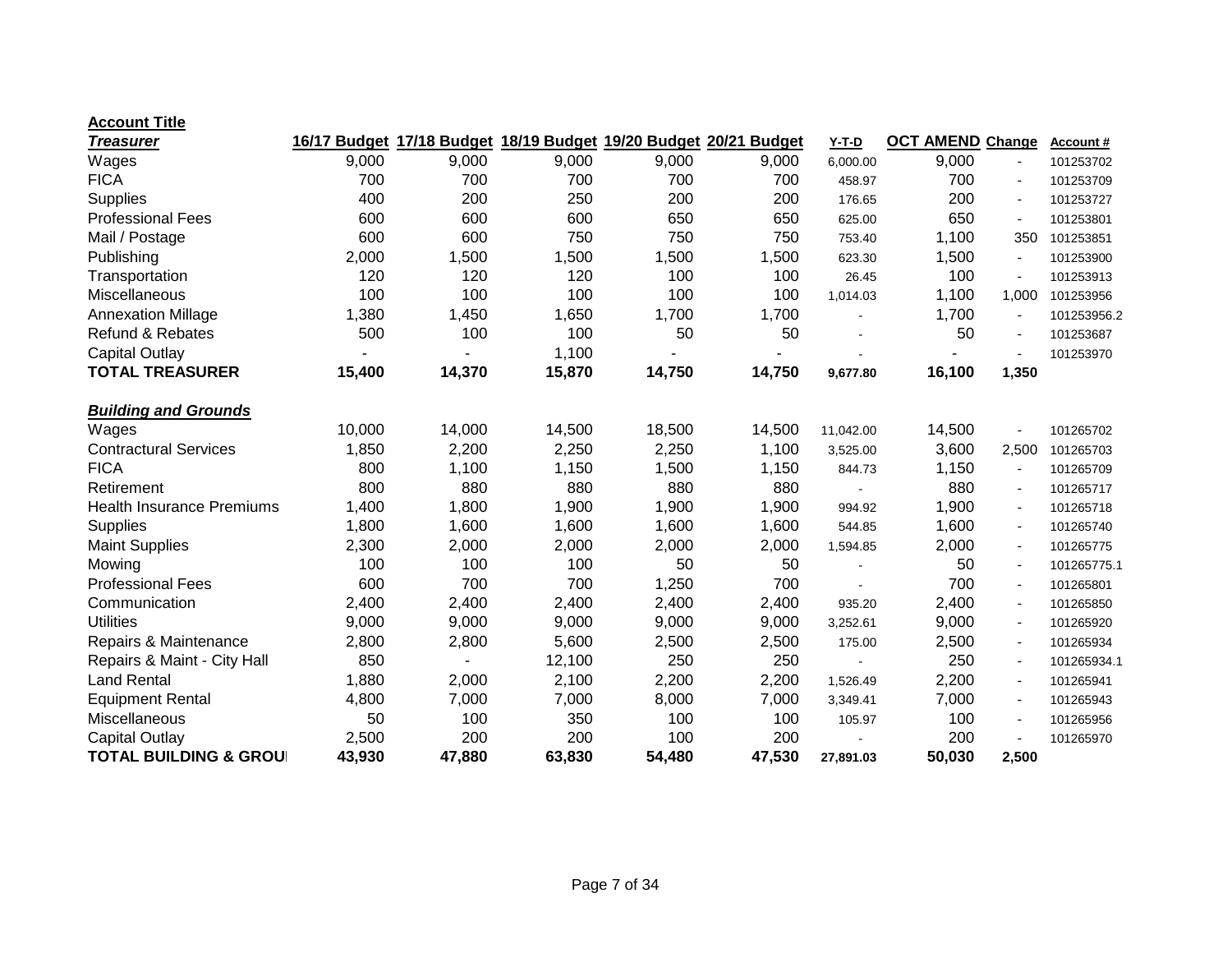| <b>Account Title</b>         |         |         |         |         |                                                                  |            |                         |                          |             |
|------------------------------|---------|---------|---------|---------|------------------------------------------------------------------|------------|-------------------------|--------------------------|-------------|
| <b>Parking Lots</b>          |         |         |         |         | 16/17 Budget 17/18 Budget 18/19 Budget 19/20 Budget 20/21 Budget | $Y-T-D$    | <b>OCT AMEND Change</b> |                          | Account#    |
| Wages                        | 500     | 600     | 500     | 500     | 500                                                              |            | 500                     |                          | 101270702   |
| <b>FICA</b>                  | 50      | 50      | 50      | 50      | 50                                                               |            | 50                      | $\blacksquare$           | 101270709   |
| Supplies                     |         |         |         |         |                                                                  |            |                         | $\overline{\phantom{a}}$ | 101270740   |
| Repairs & Maintenance        | 200     | 200     | 200     | 200     | 200                                                              |            | 200                     | $\overline{a}$           | 101270934   |
| <b>Equipment Rental</b>      | 700     | 700     | 700     | 700     | 700                                                              |            | 700                     | $\blacksquare$           | 101270943   |
| <b>TOTAL PARKING LOTS</b>    | 1,450   | 1,550   | 1,450   | 1,450   | 1,450                                                            |            | 1,450                   |                          |             |
| <b>Public Safety Control</b> |         |         |         |         |                                                                  |            |                         |                          |             |
| Wages                        | 88,000  | 96,800  | 98,800  | 110,000 | 112,500                                                          | 58,954.13  | 112,500                 |                          | 101300702   |
| <b>Special Remuneration</b>  | 500     | 500     |         |         |                                                                  | 2,100.00   | 2,100                   | 2,100                    | 101300702.1 |
| <b>Crossing Guard Wages</b>  | 1,400   | 1,550   | 1,550   | 1,600   | 1,600                                                            | 221.95     | 1,600                   | $\overline{\phantom{a}}$ | 101300702.3 |
| <b>Liquor Enforcement</b>    | 1,410   | 1,410   | 1,450   | 1,450   | 1,450                                                            |            | 1,450                   | $\overline{\phantom{a}}$ | 101300704   |
| <b>FICA</b>                  | 6,800   | 7,400   | 7,600   | 8,400   | 8,600                                                            | 4,679.99   | 8,600                   | $\blacksquare$           | 101300709   |
| Retirement                   | 5,300   | 5,850   | 5,850   | 7,400   | 7,400                                                            | 3,932.03   | 7,400                   | $\overline{a}$           | 101300717   |
| <b>Benefits</b>              | 28,000  | 28,000  | 28,000  | 32,000  | 32,000                                                           | 16,009.09  | 32,000                  | $\blacksquare$           | 101300718   |
| Workman's Comp               |         |         |         |         | $\blacksquare$                                                   |            |                         | $\blacksquare$           | 101300720   |
| Supplies                     | 1,200   | 1,000   | 1,300   | 1,200   | 800                                                              | 2,313.13   | 2,800                   | 2,000                    | 101300727   |
| Gas & Oil                    | 4,500   | 4,500   | 5,000   | 5,000   | 4,500                                                            | 1,191.57   | 4,500                   | $\overline{\phantom{a}}$ | 101300759   |
| Uniforms                     | 1,100   | 300     | 500     | 500     | 500                                                              |            | 500                     |                          | 101300767   |
| Maintenance Fee (LEIN)       | 3,600   | 3,600   | 3,600   | 3,800   | 3,800                                                            | 3,961.00   | 4,200                   | 400                      | 101300776   |
| <b>Professional Fees</b>     | 250     | 250     | 250     | 250     | 250                                                              |            | 250                     | $\blacksquare$           | 101300801   |
| Communications               | 2,800   | 3,300   | 3,100   | 3,100   | 3,100                                                            | 1,445.15   | 3,100                   |                          | 101300850   |
| Police Internet              | 500     | 500     | 500     | 500     | 500                                                              | 193.00     | 500                     | $\blacksquare$           | 101300850.1 |
| Insurance                    | 11,050  | 12,050  | 12,150  | 11,550  | 12,000                                                           | 11,627.00  | 12,000                  |                          | 101300840   |
| Repairs & Maintenance        | 2,000   | 2,200   | 6,000   | 15,600  | 6,000                                                            | 1,045.02   | 6,000                   | $\blacksquare$           | 101300934   |
| Miscellaneous                |         | 30      | 50      | 50      |                                                                  |            |                         |                          | 101300956   |
| <b>Employee Physicals</b>    | 80      |         | 80      |         |                                                                  |            |                         | $\overline{\phantom{a}}$ | 101300957   |
| Immunizations                |         |         |         |         |                                                                  |            |                         |                          | 101300957.1 |
| Education                    | 800     | 400     | 500     | 600     | 500                                                              | 55.00      | 500                     |                          | 101300960   |
| <b>Capital Outlay</b>        | 2,770   | 2,400   | 1,200   | 3,500   | 1,700                                                            |            | 1,700                   |                          | 101300970   |
| <b>Police Car Reserve</b>    |         |         |         |         |                                                                  |            |                         |                          | 101300970.1 |
| <b>TOTAL PUBLIC SAFETY</b>   | 162,060 | 172,040 | 177,480 | 206,500 | 197,200                                                          | 107,728.06 | 201,700                 | 4,500                    |             |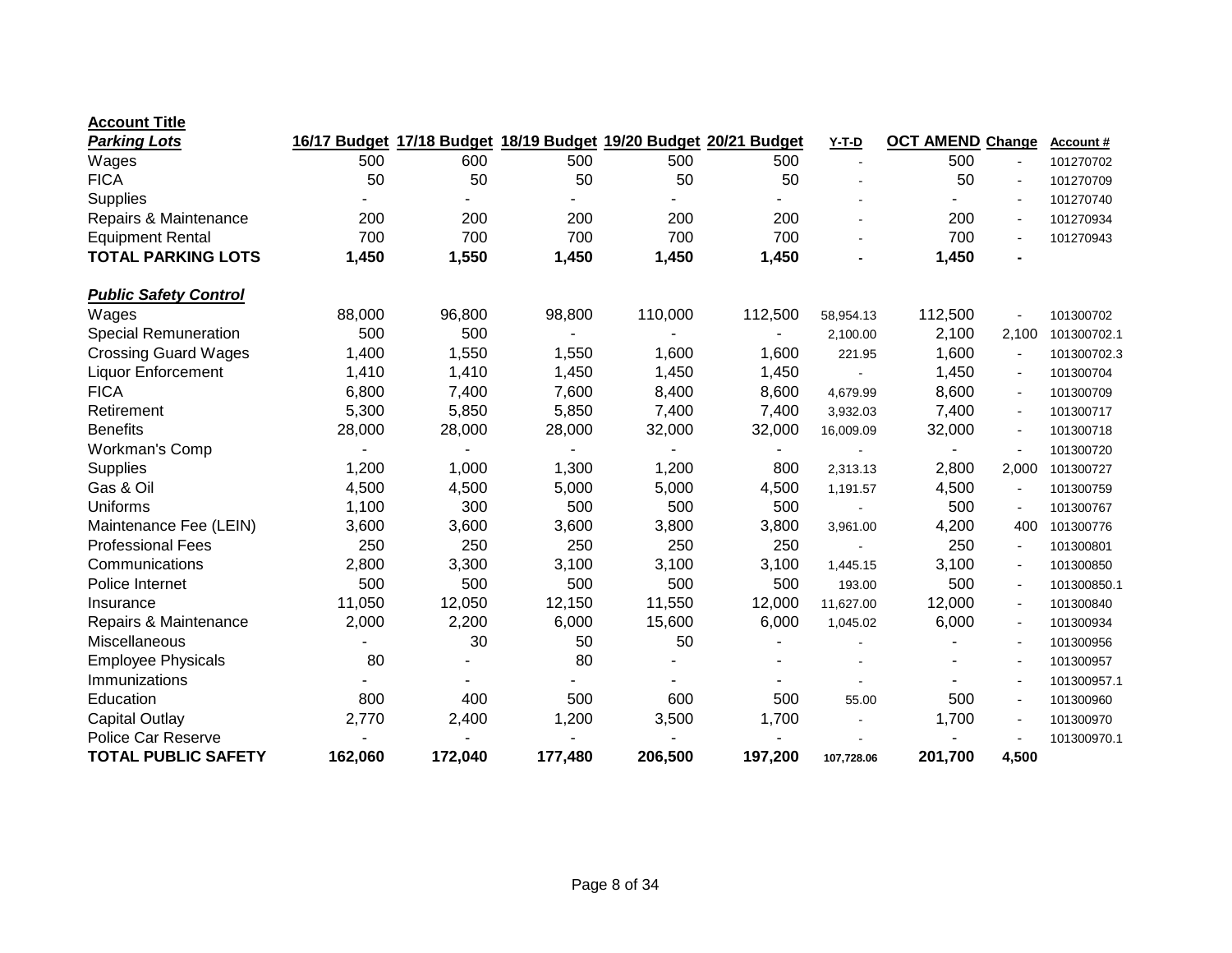| <b>Account Title</b> |  |  |  |  |
|----------------------|--|--|--|--|
|----------------------|--|--|--|--|

| <b>Fire Dept / Operating</b>            | 16/17 Budget |        | 17/18 Budget 18/19 Budget 19/20 Budget 20/21 Budget |        |        | Y-T-D     | <b>OCT AMEND Change</b> |                | <b>Account #</b> |
|-----------------------------------------|--------------|--------|-----------------------------------------------------|--------|--------|-----------|-------------------------|----------------|------------------|
| <b>Operating Fee</b>                    | 20,350       | 18,500 | 17,150                                              | 16,140 | 17,150 | 17,118.34 | 17,150                  | $\blacksquare$ | 101335701.1      |
| <b>TOTAL FIRE DEPT /OPERA</b>           | 20,350       | 18,500 | 17,150                                              | 16,140 | 17,150 | 17,118.34 | 17,150                  |                |                  |
|                                         |              |        |                                                     |        |        |           |                         |                |                  |
| <b>Public Works</b>                     |              |        |                                                     |        |        |           |                         |                |                  |
| Wages                                   | 11,000       | 18,000 | 16,000                                              | 16,000 | 16,000 | 10,952.88 | 16,000                  |                | 101441702        |
| <b>Special Remuneration</b>             | 1,200        | 900    |                                                     |        |        | 4,524.00  | 4,600                   | 4,600          | 101441702.1      |
| <b>FICA</b>                             | 950          | 1,400  | 1,250                                               | 1,250  | 1,250  | 1,183.98  | 1,250                   |                | 101441709        |
| Retirement                              | 6,500        | 9,000  | 9,000                                               | 9,800  | 9,800  | 5,178.72  | 9,800                   | $\blacksquare$ | 101441717        |
| <b>Health Insurance Premiums</b>        | 29,500       | 39,000 | 36,000                                              | 39,000 | 39,000 | 22,222.20 | 39,000                  |                | 101441718        |
| Supplies                                | 500          | 500    | 500                                                 | 500    | 500    |           | 500                     |                | 101441740        |
| <b>Uniforms</b>                         | 850          | 1,300  | 900                                                 | 3,000  | 3,000  | 1,619.45  | 3,000                   |                | 101441767        |
| Miscellaneous                           | 300          | 300    | 300                                                 | 300    | 300    |           | 300                     |                | 101441956        |
| Physicals                               | 700          | 750    | 650                                                 | 700    | 700    |           | 700                     |                | 101441957        |
| <b>TOTAL PUBLIC WORKS</b>               | 51,500       | 71,150 | 64,600                                              | 70,550 | 70,550 | 45,681.23 | 75,150                  | 4,600          |                  |
| <b>Drains - Public Benefit</b>          |              |        |                                                     |        |        |           |                         |                |                  |
| Drain At Large                          | 2,300        | 2,950  | 6,450                                               | 2,000  | 2,500  |           | 2,500                   |                | 101445967        |
| Drain At Large - Maintenance            | 400          | ٠      |                                                     |        |        |           |                         |                | 101445967.1      |
| <b>TOTAL DRAINS - PUBLIC E</b>          | 2,700        | 2,950  | 6,450                                               | 2,000  | 2,500  |           | 2,500                   | $\blacksquare$ |                  |
| <b>Street Lighting</b>                  |              |        |                                                     |        |        |           |                         |                |                  |
| <b>Street Lighting</b>                  | 33,000       | 36,000 | 36,000                                              | 38,000 | 38,000 | 19,845.55 | 38,000                  |                | 101450920        |
| <b>TOTAL STREET LIGHTING</b>            | 33,000       | 36,000 | 36,000                                              | 38,000 | 38,000 | 19,845.55 | 38,000                  |                |                  |
| <b>Refuse Collection &amp; Disposal</b> |              |        |                                                     |        |        |           |                         |                |                  |
|                                         | 300          | 200    | 250                                                 | 500    | 500    |           | 500                     |                |                  |
| <b>Supplies</b>                         |              |        |                                                     |        |        | 250.00    |                         |                | 101528740        |
| <b>Refuse Collection</b>                | 55,200       | 55,200 | 55,200                                              | 55,200 | 55,200 | 27,673.50 | 55,200                  | $\sim$         | 101528818        |
| Postage                                 | 600          | 600    | 600                                                 | 600    | 600    | 600.00    | 600                     |                | 101528851        |
| <b>TOTAL REFUSE COLL &amp; DI</b>       | 56,100       | 56,000 | 56,050                                              | 56,300 | 56,300 | 28,523.50 | 56,300                  | $\blacksquare$ |                  |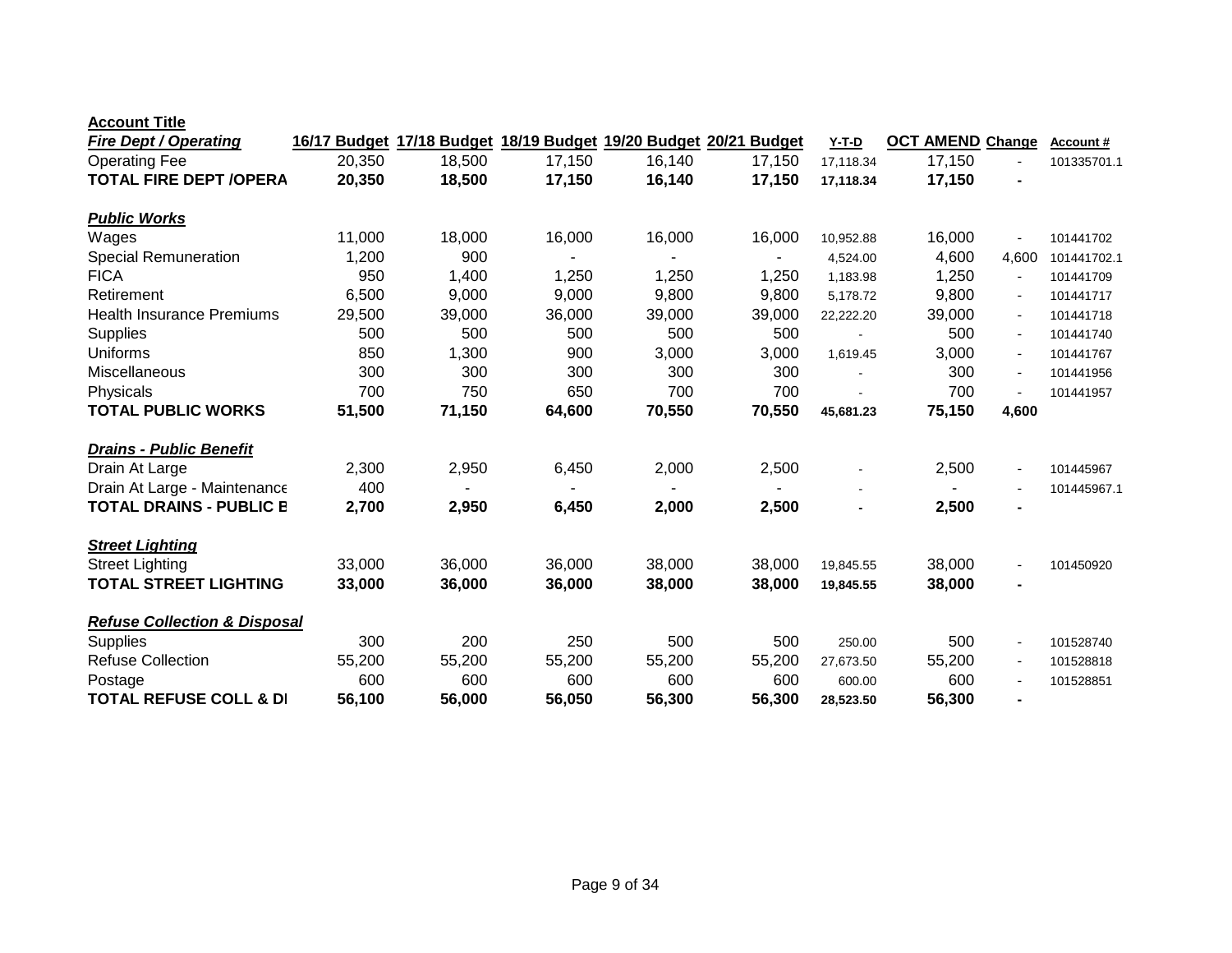| <b>Sanitation / City Clean-up</b>  |        |         |        |         | 16/17 Budget 17/18 Budget 18/19 Budget 19/20 Budget 20/21 Budget | <b>Y-T-D</b> | <b>OCT AMEND Change</b> |                | <b>Account #</b> |
|------------------------------------|--------|---------|--------|---------|------------------------------------------------------------------|--------------|-------------------------|----------------|------------------|
| Wages                              | 7,000  | 7,000   | 6,800  | 7,400   | 7,400                                                            | 4,539.97     | 7,400                   |                | 101529702        |
| City Clean-up                      |        |         |        |         |                                                                  |              |                         |                | 101529702        |
| <b>FICA Expense</b>                | 600    | 600     | 550    | 550     | 550                                                              | 347.28       | 550                     |                | 101529709        |
| <b>Equipment Rental</b>            | 13,000 | 13,200  | 13,000 | 13,000  | 13,000                                                           | 8,722.54     | 13,000                  |                | 101529943        |
| <b>TOTAL CITY CLEAN-UP</b>         | 20,600 | 20,800  | 20,350 | 20,950  | 20,950                                                           | 13,609.79    | 20,950                  |                |                  |
| <b>Economic Development</b>        |        |         |        |         |                                                                  |              |                         |                |                  |
| <b>CDBG Admin Fees</b>             |        |         |        |         |                                                                  |              |                         |                | 101728722        |
| <b>CDBG Professional Fees</b>      |        |         |        |         |                                                                  |              |                         |                | 101728801        |
| <b>BC Festival Insurance</b>       | 850    |         | 850    | 850     | 850                                                              |              |                         | (850)          | 101747910        |
| <b>TOTAL ECON DEVELOPME</b>        | 850    |         | 850    | 850     | 850                                                              |              |                         | (850)          |                  |
| <b>Library</b>                     |        |         |        |         |                                                                  |              |                         |                |                  |
| Library Wages                      | 30,700 | 30,700  | 30,700 | 30,700  | 28,350                                                           | 14,842.75    | 28,350                  | $\blacksquare$ | 101790702        |
| <b>Library FICA</b>                | 2,300  | 2,300   | 2,300  | 2,300   | 2,350                                                            | 1,135.61     | 2,350                   |                | 101790709        |
| <b>TOTAL LIBRARY</b>               | 33,000 | 33,000  | 33,000 | 33,000  | 30,700                                                           | 15,978.36    | 30,700                  |                |                  |
| <b>Contribution</b>                |        |         |        |         |                                                                  |              |                         |                |                  |
| <b>Brown City Library</b>          | 2,620  | 2,620   | 2,950  | 3,250   | 3,250                                                            | 3,206.34     | 3,250                   |                | 101945969.3      |
| <b>Street Reserve</b>              | 31,920 | 32,100  | 33,060 | 34,750  | 37,500                                                           |              | 37,500                  |                | 101945969.4      |
| Street Reserve/Fund Equity >       |        | 200,000 |        |         |                                                                  |              |                         |                | 101945969.5      |
| Other Funds - Equipment            | 8,000  | 8,000   | 8,000  | 8,000   | 8,000                                                            |              | 8,000                   | $\blacksquare$ | 101945995        |
| Othr Funds - Street Reserve        |        |         |        |         |                                                                  |              |                         |                | 101945969.5      |
| Other Funds - Major Streets        |        |         |        |         |                                                                  |              |                         |                | 101945969.1      |
| <b>Other Funds - Local Streets</b> |        |         |        | 130,000 |                                                                  |              |                         |                | 101945969.1      |
| <b>Police Reward</b>               | 500    | 500     | 500    | 500     | 500                                                              |              | 500                     |                | 101945969.8      |
| Capital Outlay                     |        |         |        |         |                                                                  |              |                         |                | 101945970        |
| <b>TOTAL CONTRIBUTION</b>          | 43,040 | 243,220 | 44,510 | 176,500 | 49,250                                                           | 3,206.34     | 49,250                  |                |                  |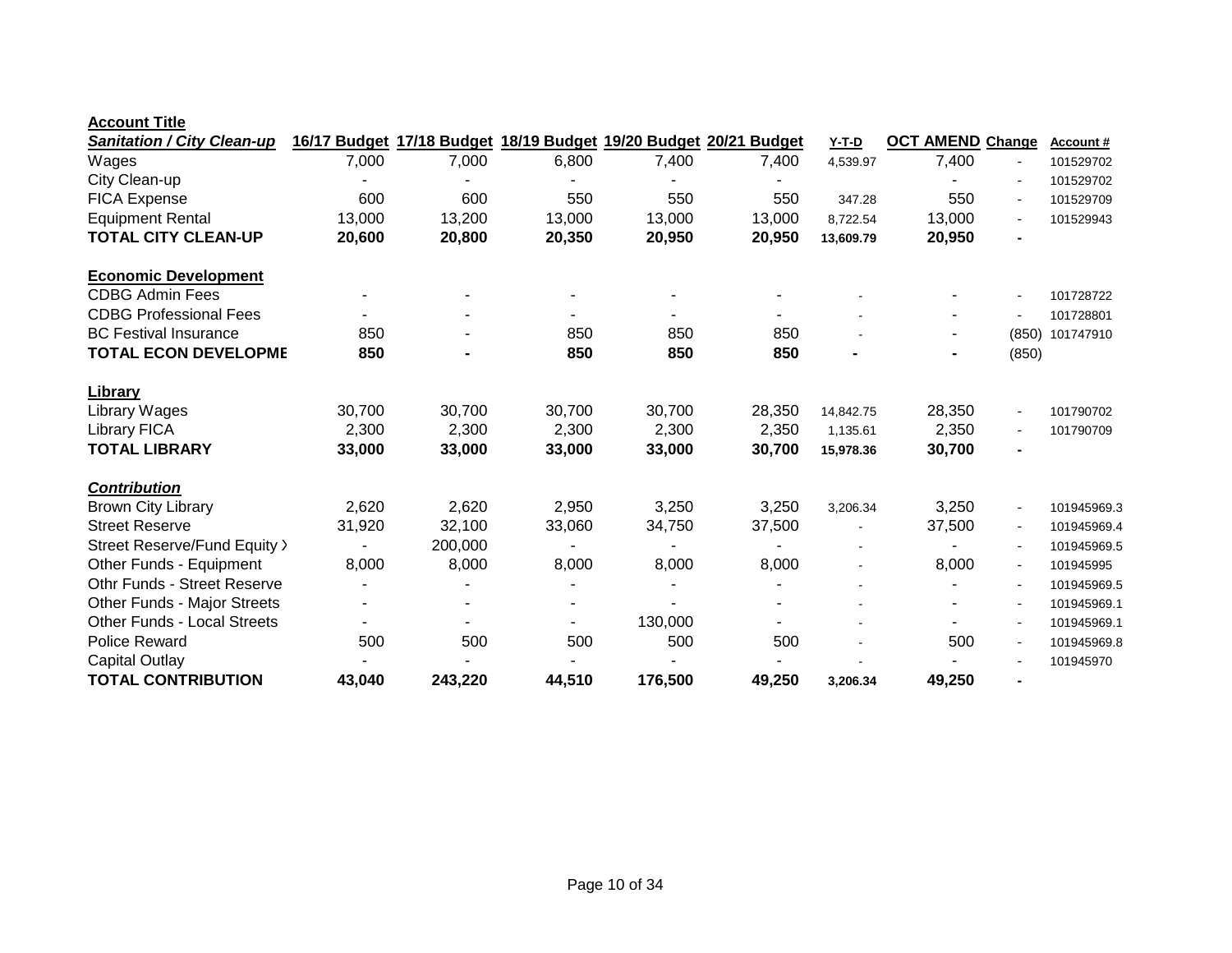| Insur, Bonds, FICA & Fring 16/17 Budget 17/18 Budget 18/19 Budget 19/20 Budget 20/21 Budget |         |           |         |           |         | <u>Y-T-D</u>  | <b>OCT AMEND Change</b> |                | <b>Account #</b> |
|---------------------------------------------------------------------------------------------|---------|-----------|---------|-----------|---------|---------------|-------------------------|----------------|------------------|
| Misc FICA                                                                                   | 150     | 150       | 150     | 150       | 150     |               | 150                     |                | 101954709        |
| Employee Ins Deduct (AFLA)                                                                  | 250     | 400       | 800     | 800       | 800     | 444.92        | 800                     | $\blacksquare$ | 101954724        |
| <b>Unemployment Benefits</b>                                                                | 100     | 100       | 100     | 100       | 100     |               | 100                     | $\blacksquare$ | 101954725        |
| Ins/Health-Life & Disability                                                                | 300     | 300       | 300     | 300       | 300     | 1,500.55      | 3,000                   | 2,700          | 101954840        |
| Insurance & Bonds                                                                           | 32,000  | 28,000    | 32,000  | 32,000    | 32,000  | 25,732.00     | 32,000                  |                | 101954840.1      |
| Retiree Health Insurance                                                                    | 6,900   | 6,900     | 6,900   | 6,900     | 6,900   | 3,737.86      | 6,900                   |                | 101954910.2      |
| Health Insurance - MI Tax                                                                   | 2,000   |           |         |           |         |               |                         |                | 101954910.3      |
| <b>TOTAL INS/BONDS/FICA/FI</b>                                                              | 41,700  | 35,850    | 40,250  | 40,250    | 40,250  | 31,415.33     | 42,950                  | 2,700          |                  |
| <b>Community Promotion</b>                                                                  |         |           |         |           |         |               |                         |                |                  |
| Wages                                                                                       | 2,200   | 1,800     | 3,000   | 3,000     | 3,000   | 535.04        | 3,000                   |                | 101958702        |
| <b>FICA Expense</b>                                                                         | 180     | 150       | 250     | 250       | 250     | 40.95         | 250                     | $\sim$         | 101958709        |
| <b>XMAS Decoration</b>                                                                      | 250     | 100       | 22,600  | 900       | 900     | 175.80        | 900                     |                | 101958739        |
| <b>Supplies</b>                                                                             | 500     | 100       | 13,100  | 1,200     | 1,200   |               | 1,200                   |                | 101958740        |
| <b>Community Promotion</b>                                                                  | 4,300   | 4,300     | 7,100   | 5,000     | 2,500   | 2,727.00      | 3,000                   | 500            | 101958880        |
| <b>Festival Commission</b>                                                                  |         |           |         |           |         |               |                         |                | 101958880.2      |
| <b>Equipment Rental</b>                                                                     | 1,400   | 1,400     | 1,400   | 1,400     | 1,400   | 291.16        | 1,400                   |                | 101958943        |
| Computer Services I.T. Right                                                                |         |           |         |           |         | 251.99        |                         |                | 101958948        |
| <b>TOTAL COMMUNITY PRON</b>                                                                 | 8,830   | 7,850     | 47,450  | 11,750    | 9,250   | 4,021.94      | 9,750                   | 500            |                  |
| <b>General Fund Contingency</b>                                                             |         |           |         |           |         |               |                         |                |                  |
| <b>General Fund Contingency</b>                                                             | 49,510  | 22,690    | 650     | 36,980    | 6,930   |               | 52,350                  | 45,420         | 101959956        |
| <b>TOTAL GEN FUND CONTIN</b>                                                                | 49,510  | 22,690    | 650     | 36,980    | 6,930   |               | 52,350                  | 45,420         |                  |
| <b>TOTAL EXPENSES</b>                                                                       | 809,480 | 1,054,180 | 881,000 | 1,036,990 | 868,690 | 466,197.64    | 951,640                 | 82,950         |                  |
| Revenues - Expenses                                                                         | 310     | 8,000     | 100     | 200       |         | (178, 745.05) |                         |                |                  |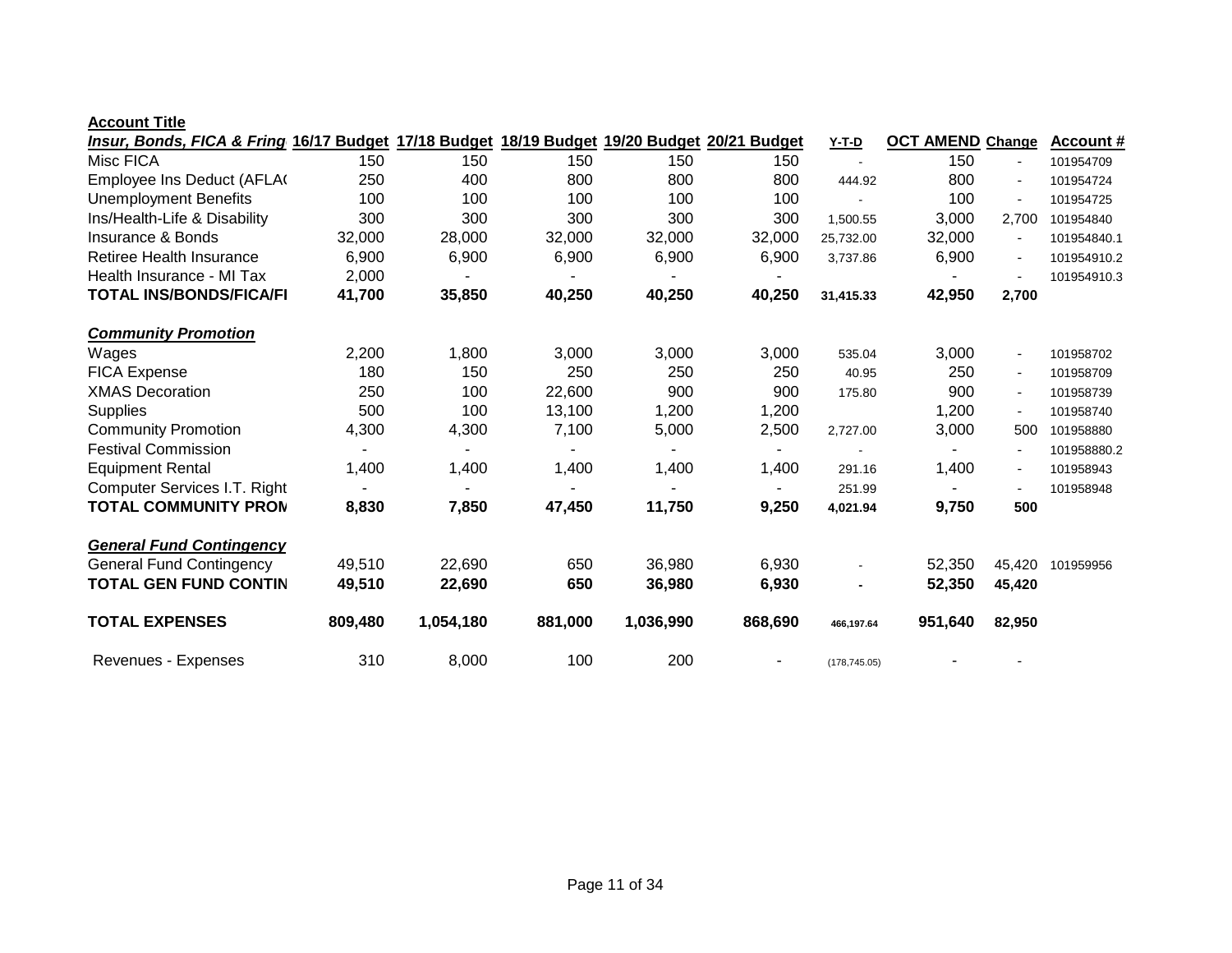## City of Brown City - **MAJOR STREET FUND - 2020/2021 OCT AMEND**

| <b>REVENUES</b>            | <b>Final</b>             | Final                    | <b>Final</b> | <b>Final</b> | <b>Adopted</b> |                          | <b>Adopted</b>          |    |             |
|----------------------------|--------------------------|--------------------------|--------------|--------------|----------------|--------------------------|-------------------------|----|-------------|
| <b>Account Title</b>       | 16/17 Budget             | 17/18 Budget             | 18/19 Budget | 19/20 Budget | 20/21 Budget   | Y-T-D                    | <b>OCT AMEND Change</b> |    | Account#    |
| Act 51 Revenue             | 75,500                   | 83.200                   | 99.500       | 121.100      | 121.100        | 61.909.10                | 121.100                 | -  | 202000547   |
| Act 51 Revenue/Local Prog  | 5.100                    | 9.900                    |              |              |                |                          |                         |    | 202000547.1 |
| M-90 Maint Contract        | 9.400                    | 6.500                    | 11.400       | 8.500        | 8.500          | 5.823.70                 | 8,500                   | ۰. | 202000548   |
| State Revenue PA110        |                          |                          |              | -            |                |                          |                         | -  | 202000549   |
| Interest                   | 650                      | 900                      | 850          | 4.200        | 4,200          | 615.26                   | 4.200                   | ۰. | 202000665   |
| Miscellaneous              | 150                      | $\overline{\phantom{0}}$ | 150          | 100          | 100            | $\overline{\phantom{a}}$ | 100                     | ۰. | 202000695   |
| Cont fm County Road Millag | $\overline{\phantom{a}}$ |                          |              | -            |                |                          |                         |    | 202000695.1 |
| Cont fm Gen Street Reserve |                          |                          |              |              |                |                          |                         |    | 202000676.1 |
| <b>Fund Equity</b>         |                          | 30,000                   |              |              |                |                          |                         |    | 202000699   |
| <b>TOTAL REVENUES</b>      | 90,800                   | 130.500                  | 111.900      | 133.900      | 133.900        | 68.348.06                | 133,900                 |    |             |

### **EXPENSES**

|  | <b>Route Maintenance</b> |
|--|--------------------------|
|  |                          |

| <b>Account Title</b>            | 16/17 Budget | 17/18 Budget | 18/19 Budget | 19/20 Budget | 20/21<br><b>Budget</b> | Y-T-D    | <b>OCT AMEND Change</b> | <b>Account #</b> |
|---------------------------------|--------------|--------------|--------------|--------------|------------------------|----------|-------------------------|------------------|
| Wages                           | 3,000        | 2,500        | 4,000        | 4,000        | 4,000                  | 503.75   | 4,000<br>-              | 202463702        |
| Wages / Construction            |              |              |              |              |                        |          |                         | 202463702.1      |
| <b>Contractual Services</b>     | 2,000        | 2,000        | 2,000        | 2,000        | 2,000                  | 1,266.00 | 2,000<br>۰              | 202463703        |
| <b>FICA Expense</b>             | 250          | 200          | 300          | 300          | 300                    | 38.54    | 300<br>-                | 202463709        |
| <b>Maint Supplies</b>           | 1,500        | 3,200        | 3,200        | 3,200        | 3,200                  | 472.28   | 3,200<br>۰              | 202463775        |
| Maint Supplies / Const          |              |              |              | 25,000       |                        |          | -                       | 202463775.1      |
| <b>Professional Fees</b>        | 1,800        |              | 21,000       | 32,500       | 1,800                  |          | 1,800                   | 202463801        |
| Repairs & Maint                 | 2,200        | ,500         |              |              |                        |          | -                       | 202463934        |
| <b>Major Street Resurfacing</b> |              |              |              |              |                        |          | -                       | 202463931        |
| Manhole Maint / Const           |              |              |              |              |                        |          |                         | 202463932        |
| Rentals                         |              |              | 400          | 400          | 400                    |          | 400<br>۰                | 202463941        |
| <b>Equipment Rental</b>         | 600          | 500          | 1,800        | 2,100        | 1,800                  | 277.21   | 1,800<br>-              | 202463943        |
| <b>Equipment Rental / Const</b> |              |              |              |              |                        |          |                         | 202463943.1      |
| Miscellaneous                   | 50           | 50           | 50           | 50           | 50                     |          | 50                      | 202463956        |
| TOTAL ROUTE MAINT               | 11,400       | 9,950        | 32,750       | 69,550       | 13,550                 | 2,557.78 | 13,550                  |                  |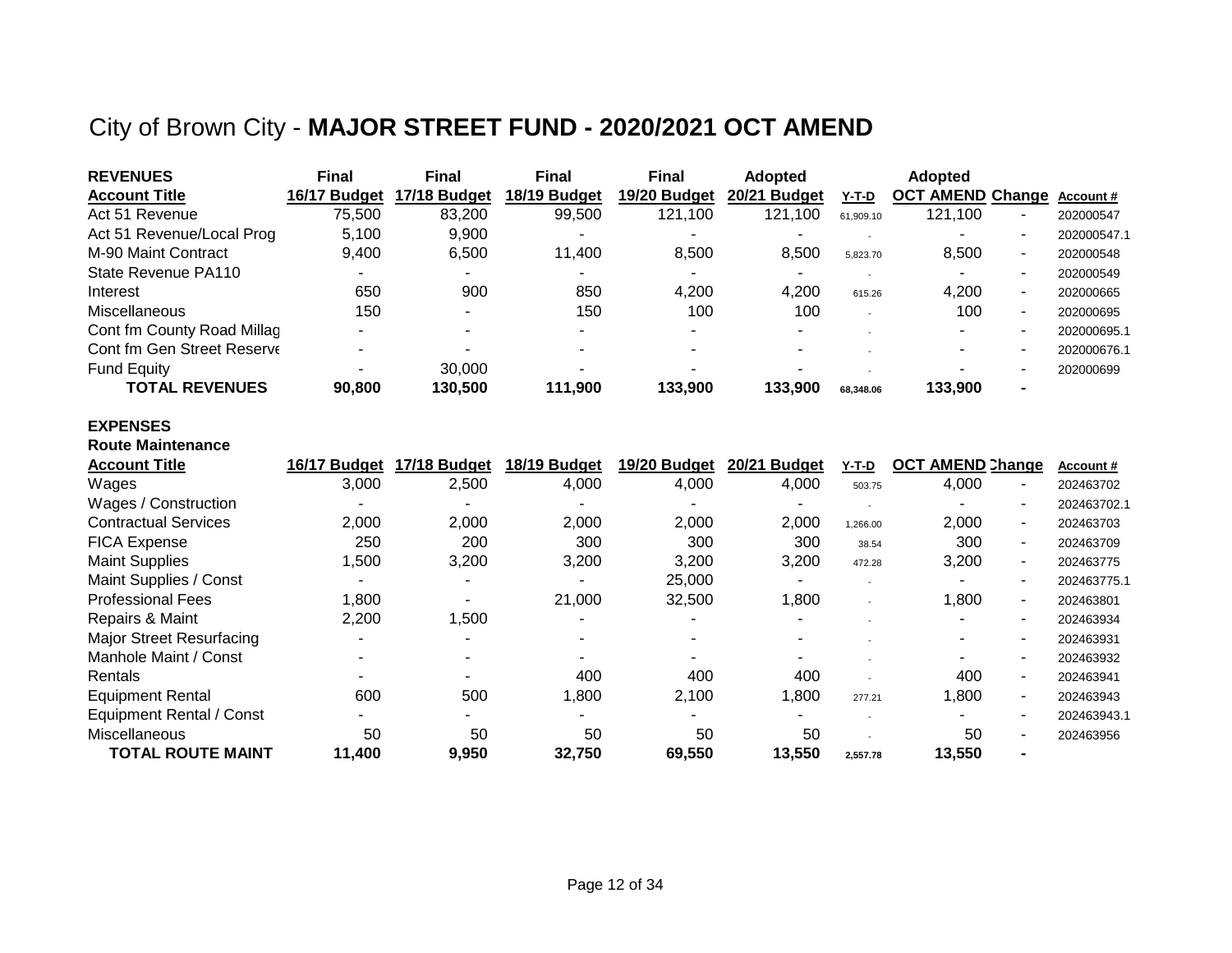| <b>Account Title</b>                    | 16/17 Budget | 17/18 Budget | 18/19 Budget | 19/20 Budget | 20/21 Budget | $Y-T-D$        | <b>OCT AMEND Change</b>  | Account#    |
|-----------------------------------------|--------------|--------------|--------------|--------------|--------------|----------------|--------------------------|-------------|
| <b>Tree Trimming</b>                    |              |              |              |              |              |                |                          |             |
| <b>Tree Trimming</b>                    | 400          | 900          | 900          | 900          | 3,000        |                | 3,000<br>ä,              | 202464930   |
| <b>TOTAL TREE TRIMMING</b>              | 400          | 900          | 900          | 900          | 3,000        |                | 3,000<br>$\blacksquare$  |             |
|                                         |              |              |              |              |              |                |                          |             |
| <b>Insur, Bonds, FICA &amp; Fringes</b> |              |              |              |              |              |                |                          |             |
| <b>FICA Expense</b>                     | 500          | 500          | 500          | 500          | 500          |                | 500<br>$\blacksquare$    | 202482709   |
| Workman's Comp                          | 940          | 940          | 940          | 940          | 940          |                | 940<br>$\blacksquare$    | 202482720   |
| <b>Employee's Benefits</b>              | 5,950        | 5,950        | 5,950        | 5,950        | 5,950        | ÷,             | 5,950<br>$\sim$          | 202482721   |
| Retirement                              | 980          | 980          | 980          | 980          | 980          | $\overline{a}$ | 980<br>$\sim$            | 202482721.1 |
| <b>Professional Fees</b>                | 500          | 650          | 650          | 650          | 650          | 500.00         | 650<br>$\blacksquare$    | 202482801   |
| Insurance                               | 1,450        | 1,600        | 1,600        | 1,600        | 1,600        | 1,503.00       | 1,600<br>$\blacksquare$  | 202482840   |
| <b>TOTAL IBF&amp;F EXPENSES</b>         | 10,320       | 10,620       | 10,620       | 10,620       | 10,620       | 2,003.00       | 10,620                   |             |
| <b>Traffic Services</b>                 |              |              |              |              |              |                |                          |             |
| <b>Maint Supplies</b>                   | 500          | 800          | 800          | 800          | 800          |                | 800<br>۰                 | 202474934   |
| <b>TOTAL TRAFFIC SERVICE</b>            | 500          | 800          | 800          | 800          | 800          |                | 800                      |             |
| <b>Winter Maint</b>                     |              |              |              |              |              |                |                          |             |
| Wages                                   | 4,000        | 4,000        | 4,000        | 4,000        | 4,000        |                | 4,000<br>$\blacksquare$  | 202478702   |
| <b>FICA</b>                             | 320          | 320          | 320          | 320          | 320          |                | 320<br>$\blacksquare$    | 202478709   |
| <b>Contractual Services</b>             |              |              |              |              |              |                | $\sim$                   | 202478703   |
| <b>Maint Supplies</b>                   | 2,000        | 2,000        | 3,800        | 3,800        | 3,800        | $\blacksquare$ | 3,800<br>$\sim$          | 202478775   |
| <b>Equipment Rental</b>                 | 5,600        | 5,600        | 5,600        | 5,600        | 6,200        |                | 6,200<br>$\sim$          | 202478943   |
| <b>TOTAL WINTER MAIN</b>                | 11,920       | 11,920       | 13,720       | 13,720       | 14,320       |                | 14,320<br>$\blacksquare$ |             |
| <b>Admin Expenses</b>                   |              |              |              |              |              |                |                          |             |
| <b>Administration Fees</b>              | 9,500        | 7,500        | 2,400        | 7,500        | 4,400        |                | 4,400<br>$\blacksquare$  | 202482722   |
| Miscellaneous                           | 200          | 200          | 200          | 200          | 200          |                | 200<br>$\blacksquare$    | 202482956   |
| <b>TOTAL ADMIN EXPENSE</b>              | 9,700        | 7,700        | 2,600        | 7,700        | 4,600        |                | 4,600<br>$\blacksquare$  |             |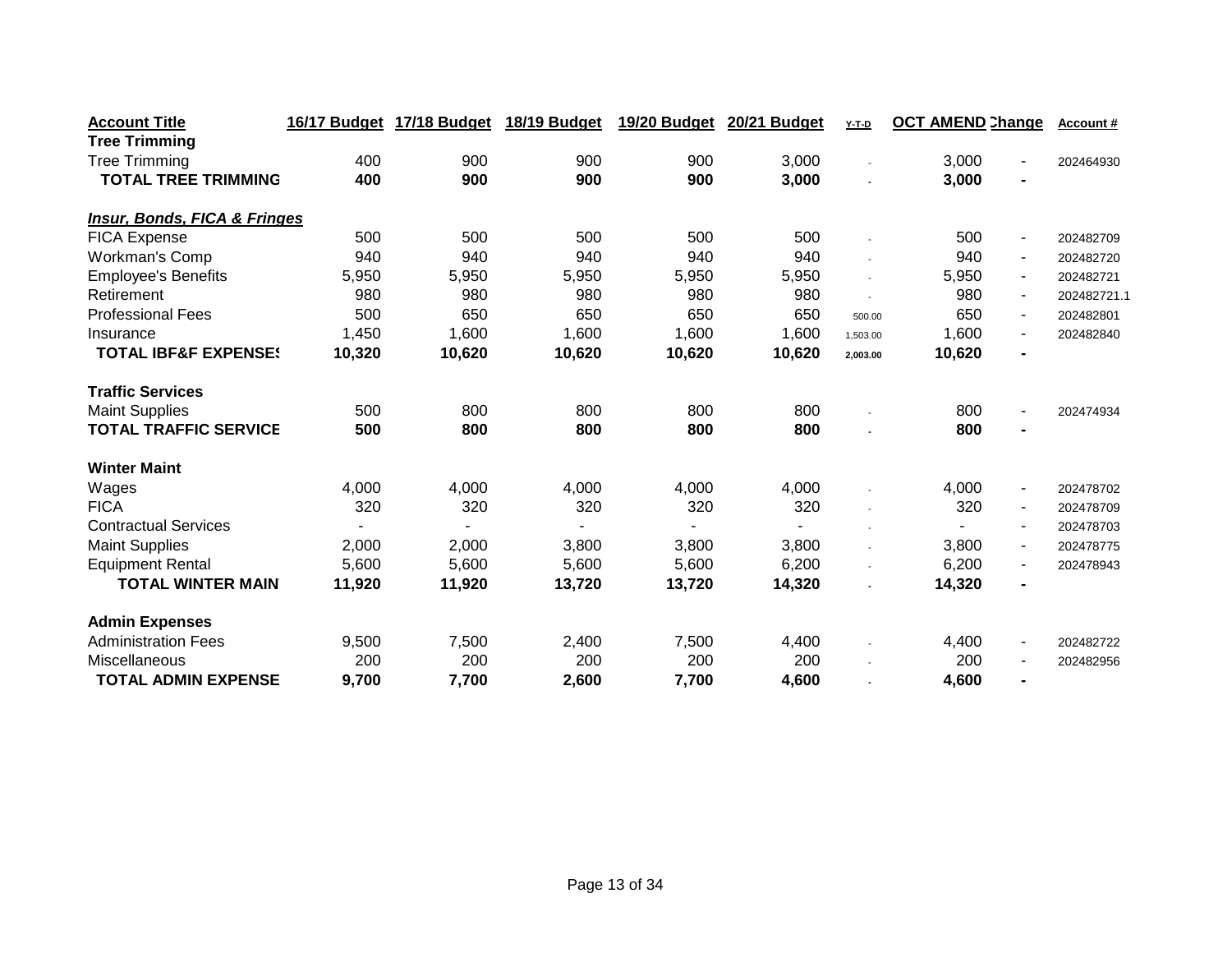| <b>Account Title</b>                 | 16/17 Budget | 17/18 Budget | 18/19 Budget | 19/20 Budget | 20/21 Budget   | <u>Y-T-D</u>             | <b>OCT AMEND Change</b>           | <b>Account #</b> |
|--------------------------------------|--------------|--------------|--------------|--------------|----------------|--------------------------|-----------------------------------|------------------|
| <b>M-90 Maintenance</b>              |              |              |              |              |                |                          |                                   |                  |
| Wages / M-90                         | 6,000        | 6,000        | 6,000        | 6,000        | 6,000          | 127.91                   | 6,000<br>$\blacksquare$           | 202486702        |
| <b>FICA Expense</b>                  | 500          | 500          | 500          | 500          | 500            | 9.80                     | 500<br>$\sim$                     | 202486709        |
| <b>Contractual Services</b>          | 500          | 500          | 500          | 500          | 500            | 345.00                   | 500<br>$\blacksquare$             | 202486703        |
| <b>Maint Supplies</b>                | 2,500        | 3,800        | 3,800        | 6,500        | 3,800          | $\sim$                   | 3,800<br>$\blacksquare$           | 202486775        |
| Repairs & Maintenance                | 500          | 500          | 500          | 500          | 500            | $\overline{\phantom{a}}$ | 500<br>۰.                         | 202486934        |
| <b>Equipment Rental</b>              | 8,200        | 8,200        | 8,200        | 8,200        | 8,200          | 178.40                   | 8,200<br>$\overline{\phantom{a}}$ | 202486943        |
| <b>TOTAL M-90 MAIN1</b>              | 18,200       | 19,500       | 19,500       | 22,200       | 19,500         | 661.11                   | 19,500<br>$\blacksquare$          |                  |
| <b>CONTRIBUTION</b>                  |              |              |              |              |                |                          |                                   |                  |
| To Local St / Act 51                 | 5,100        | 5,100        | 5,100        | 5,100        | 5,100          | $\overline{\phantom{a}}$ | 5,100<br>$\sim$                   | 202945966        |
| <b>Contribution to Local Streets</b> |              | 60,000       |              |              | $\blacksquare$ | $\overline{\phantom{a}}$ | $\sim$                            | 202945969        |
| Contingency                          | 23,260       | 4,010        | 25,910       | 3,310        | 62,410         | $\blacksquare$           | 62,410<br>$\sim$                  | 202945999        |
| <b>TOTAL CONTRIBUTIOI</b>            | 28,360       | 69,110       | 31,010       | 8,410        | 67,510         |                          | 67,510<br>$\blacksquare$          |                  |
| <b>TOTAL EXPENSES:</b>               | 90,800       | 130,500      | 111,900      | 133,900      | 133,900        | 5,221.89                 | 133,900<br>$\blacksquare$         |                  |
| Revenues - Expenses:                 |              |              |              |              |                |                          |                                   |                  |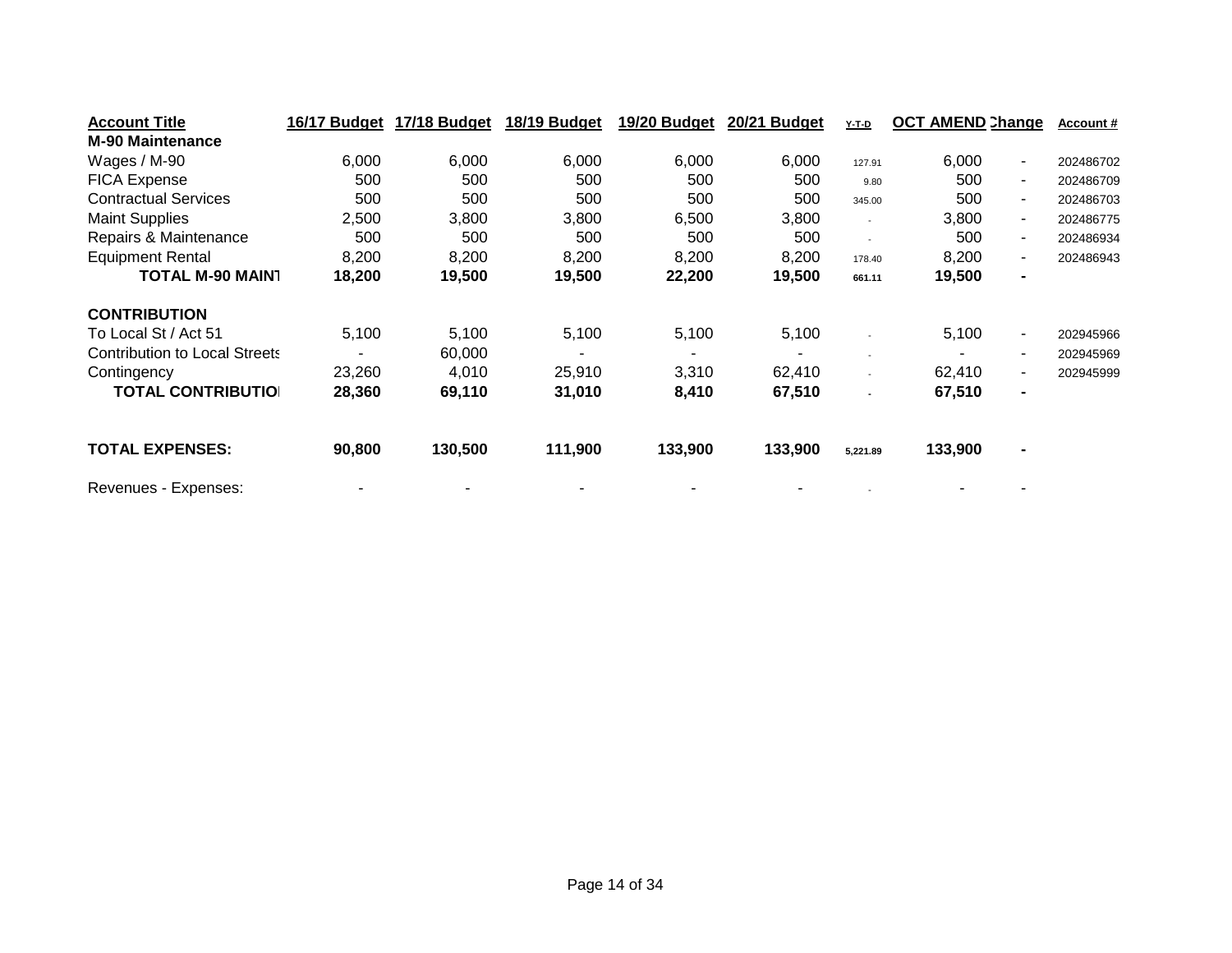## City of Brown City - **LOCAL STREET FUND - 2020 / 2021 OCT AMEND**

| <b>REVENUES</b>            | <b>Final</b> | <b>Final</b> | <b>Final</b> | <b>Final</b> | <b>Adopted</b> |                | <b>Proposed</b>  |        |
|----------------------------|--------------|--------------|--------------|--------------|----------------|----------------|------------------|--------|
| <b>Account Title</b>       | 16/17 Budget | 17/18 Budget | 18/19 Budget | 19/20/Budget | 20/21 Budget   | Y-T-D          | <b>OCT AMEND</b> | Change |
| Act 51 Revenue             | 38,900       | 38,800       | 43,400       | 44,200       | 44,200         | 16.385.30      | 44,200           |        |
| State Grants - Other       |              |              | 18.000       |              |                |                |                  |        |
| Metro Act Right-Of-Way     | 5,200        | 5,100        | 5.150        | 5,150        | 5.150          | 5.651.96       | 5,660            | 510    |
| Interest & Dividends       | 350          | 450          | 450          | 1.800        | 1.800          | 217.31         | 1,260            | (540)  |
| Cont fm Other Funds        | 5,100        | 35,000       | 5.100        | 5.100        | 5.100          | $\blacksquare$ | 5,100            |        |
| Cont fm Street Reserve     |              | 100.000      |              | 60.000       |                |                |                  |        |
| Cont fm County Road Millac |              | 100.000      |              | 70.000       |                |                |                  |        |
| <b>Miscellaneous</b>       | 75           | 75           | 50           | 50           | 50             |                | 80               | 30     |
| <b>Fund Equity</b>         |              | 60,000       |              | 18.000       |                |                | 10,000           | 10.000 |
| <b>TOTAL REVENUES</b>      | 49,625       | 339,425      | 72,150       | 204.300      | 56,300         | 22.254.57      | 66,300           | 10,000 |

#### **EXPENSES Route Maintenance**

| <b>Route Maintenance</b>    |              |              |              |              |              |                |                         |                          |
|-----------------------------|--------------|--------------|--------------|--------------|--------------|----------------|-------------------------|--------------------------|
| <b>Account Title</b>        | 16/17 Budget | 17/18 Budget | 18/19 Budget | 19/20/Budget | 20/21 Budget | <u>Y-T-D</u>   | <b>OCT AMEND Change</b> |                          |
| Wages                       | 4,000        | 4,000        | 4,000        | 4,000        | 4,000        | 1,430.57       | 4,000                   |                          |
| Wages / Construction        | 100          | 100          | 100          | 100          | 100          |                | 100                     | $\overline{\phantom{a}}$ |
| <b>Contractual Services</b> | 600          | 600          | 600          | 600          | 600          | 684.00         | 800                     | 200                      |
| <b>FICA Expense</b>         | 400          | 400          | 400          | 400          | 400          | 109.45         | 400                     |                          |
| <b>Maint Supplies</b>       | 3,800        | 4,400        | 4,400        | 4,400        | 4,400        | 771.32         | 4,400                   | $\overline{\phantom{a}}$ |
| Maint Supplies / Const      |              |              | 5,500        | 1,000        | 1,000        | $\blacksquare$ | 1,000                   |                          |
| <b>Professional Fees</b>    | 800          | 16,300       | 800          | 5,600        | 5,000        | $\blacksquare$ | 5,000                   | $\overline{\phantom{a}}$ |
| Repairs & Maint / Contract  | 200          | 270,000      | 14,000       | 143,000      | 8,000        |                | 8,000                   | ۰                        |
| RTE Maint / Pro Services    |              |              |              |              |              |                |                         |                          |
| <b>Equipment Rental</b>     | 4,500        | 4,500        | 4,500        | 4,500        | 4,500        | 1,537.28       | 4,500                   |                          |
| Equipment Rental / Const    |              |              |              |              |              |                |                         |                          |
| <b>Miscellaneous</b>        |              | 50           | 50           | 50           | 50           |                | 50                      |                          |
| <b>TOTAL ROUTE MAINT</b>    | 14,400       | 300,350      | 34,350       | 163,650      | 28,050       | 4,532.62       | 28,250                  | 200                      |
| <b>Tree Trimming</b>        |              |              |              |              |              |                |                         |                          |
| <b>Tree Trimming</b>        | 650          | 1,800        | 1,800        | 4,200        | 1,800        |                | 13,500                  | 11,700                   |
| <b>TOTAL TREE TRIMMING</b>  | 650          | 1,800        | 1,800        | 4,200        | 1,800        |                | 13,500                  | 11,700                   |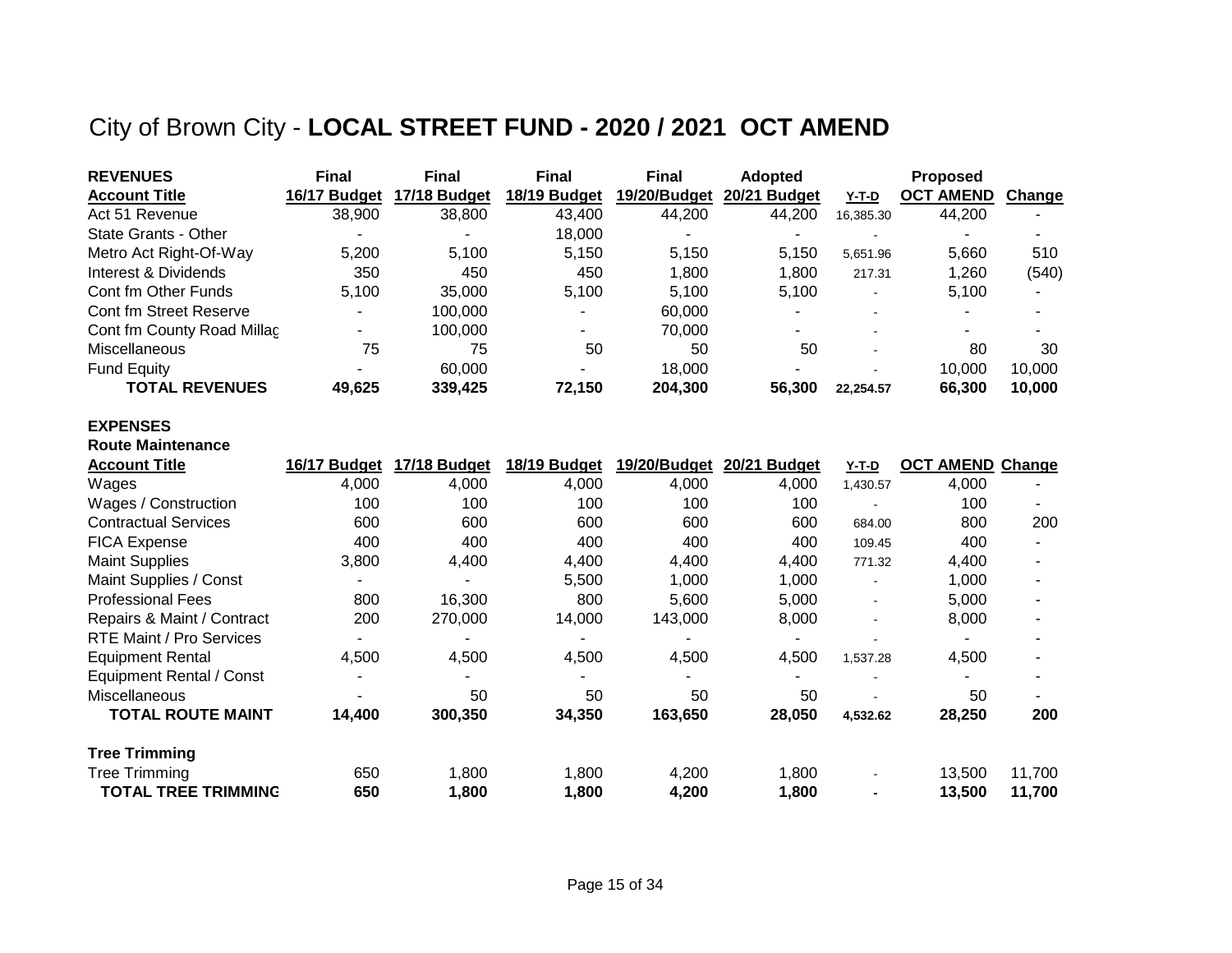| 50<br>50<br><b>FICA Expense</b><br>50<br>50<br>50<br>50<br>500<br>500<br>500<br>500<br>500<br>500<br>Retirement<br>$\overline{a}$<br><b>Health Insurance Premiums</b><br>1,650<br>1,650<br>1,650<br>1,650<br>1,650<br>1,650<br>650<br><b>Worker's Comp</b><br>650<br>650<br>650<br>650<br>650<br>500<br>700<br>700<br>700<br>700<br><b>Professional Fees</b><br>700<br>500.00<br>2,700<br>2,900<br>2,950<br>2,950<br>2,950<br>2,950<br>Insurance<br>2,802.00<br>6,050<br>6,450<br>6,500<br>6,500<br>6,500<br>6,500<br><b>TOTAL IBF&amp;F EXPENSE!</b><br>3,302.00<br><b>Traffic Services</b><br><b>Maint Supplies</b><br>850<br>800<br>850<br>850<br>800<br>850<br><b>TOTAL TRAFFIC SERVICE</b><br>850<br>850<br>850<br>850<br>800<br>800<br><b>Winter Maint</b><br>2,800<br>2,800<br>2,800<br>2,800<br>2,800<br>2,800<br>Wages<br><b>Contractual Services</b><br>180<br>180<br>180<br>180<br>180<br>180<br><b>FICA</b><br>300<br>300<br>300<br>300<br>300<br>300<br>$\sim$<br><b>Maint Supplies</b><br>5,200<br>3,300<br>3,300<br>5,200<br>5,200<br>5,200<br>$\blacksquare$<br><b>Equipment Rental</b><br>2,500<br>3,200<br>3,800<br>3,800<br>3,800<br>3,800<br>÷,<br><b>TOTAL WINTER MAIN</b><br>9,080<br>12,280<br>12,280<br>12,280<br>12,280<br>9,780<br><b>Admin Expenses</b><br><b>Administration Fees</b><br>2,100<br>11,000<br>2,800<br>18,000<br>3,400<br>3,400<br><b>Miscellaneous</b><br>$\blacksquare$<br><b>TOTAL ADMIN EXPENSE</b><br>2,800<br>18,000<br>3,400<br>2,100<br>11,000<br>3,400<br>-<br><b>Contribution</b><br><b>HWY Loan Fund</b><br>5,870<br>1,520<br>15,845<br>2,195<br>14,270<br>3,420<br>Contingency<br><b>TOTAL CONTRIBUTIO</b><br>14,270<br>5,870<br>1,520<br>15,845<br>2,195<br>3,420<br><b>TOTAL EXPENSES:</b><br>49,625<br>339,425<br>72,150<br>204,300<br>56,300<br>66,300<br>10,000<br>7,834.62 | Insur, Bonds, FICA & Frin 16/17 Budget | 17/18 Budget | 18/19 Budget | 19/20/Budget | 20/21 Budget | <b>Y-T-D</b> | <b>OCT AMEND Change</b> |         |
|---------------------------------------------------------------------------------------------------------------------------------------------------------------------------------------------------------------------------------------------------------------------------------------------------------------------------------------------------------------------------------------------------------------------------------------------------------------------------------------------------------------------------------------------------------------------------------------------------------------------------------------------------------------------------------------------------------------------------------------------------------------------------------------------------------------------------------------------------------------------------------------------------------------------------------------------------------------------------------------------------------------------------------------------------------------------------------------------------------------------------------------------------------------------------------------------------------------------------------------------------------------------------------------------------------------------------------------------------------------------------------------------------------------------------------------------------------------------------------------------------------------------------------------------------------------------------------------------------------------------------------------------------------------------------------------------------------------------------------------------------------------------------------------------------------------------------------------|----------------------------------------|--------------|--------------|--------------|--------------|--------------|-------------------------|---------|
|                                                                                                                                                                                                                                                                                                                                                                                                                                                                                                                                                                                                                                                                                                                                                                                                                                                                                                                                                                                                                                                                                                                                                                                                                                                                                                                                                                                                                                                                                                                                                                                                                                                                                                                                                                                                                                       |                                        |              |              |              |              |              |                         |         |
|                                                                                                                                                                                                                                                                                                                                                                                                                                                                                                                                                                                                                                                                                                                                                                                                                                                                                                                                                                                                                                                                                                                                                                                                                                                                                                                                                                                                                                                                                                                                                                                                                                                                                                                                                                                                                                       |                                        |              |              |              |              |              |                         |         |
|                                                                                                                                                                                                                                                                                                                                                                                                                                                                                                                                                                                                                                                                                                                                                                                                                                                                                                                                                                                                                                                                                                                                                                                                                                                                                                                                                                                                                                                                                                                                                                                                                                                                                                                                                                                                                                       |                                        |              |              |              |              |              |                         |         |
|                                                                                                                                                                                                                                                                                                                                                                                                                                                                                                                                                                                                                                                                                                                                                                                                                                                                                                                                                                                                                                                                                                                                                                                                                                                                                                                                                                                                                                                                                                                                                                                                                                                                                                                                                                                                                                       |                                        |              |              |              |              |              |                         |         |
|                                                                                                                                                                                                                                                                                                                                                                                                                                                                                                                                                                                                                                                                                                                                                                                                                                                                                                                                                                                                                                                                                                                                                                                                                                                                                                                                                                                                                                                                                                                                                                                                                                                                                                                                                                                                                                       |                                        |              |              |              |              |              |                         |         |
|                                                                                                                                                                                                                                                                                                                                                                                                                                                                                                                                                                                                                                                                                                                                                                                                                                                                                                                                                                                                                                                                                                                                                                                                                                                                                                                                                                                                                                                                                                                                                                                                                                                                                                                                                                                                                                       |                                        |              |              |              |              |              |                         |         |
|                                                                                                                                                                                                                                                                                                                                                                                                                                                                                                                                                                                                                                                                                                                                                                                                                                                                                                                                                                                                                                                                                                                                                                                                                                                                                                                                                                                                                                                                                                                                                                                                                                                                                                                                                                                                                                       |                                        |              |              |              |              |              |                         |         |
|                                                                                                                                                                                                                                                                                                                                                                                                                                                                                                                                                                                                                                                                                                                                                                                                                                                                                                                                                                                                                                                                                                                                                                                                                                                                                                                                                                                                                                                                                                                                                                                                                                                                                                                                                                                                                                       |                                        |              |              |              |              |              |                         |         |
|                                                                                                                                                                                                                                                                                                                                                                                                                                                                                                                                                                                                                                                                                                                                                                                                                                                                                                                                                                                                                                                                                                                                                                                                                                                                                                                                                                                                                                                                                                                                                                                                                                                                                                                                                                                                                                       |                                        |              |              |              |              |              |                         |         |
|                                                                                                                                                                                                                                                                                                                                                                                                                                                                                                                                                                                                                                                                                                                                                                                                                                                                                                                                                                                                                                                                                                                                                                                                                                                                                                                                                                                                                                                                                                                                                                                                                                                                                                                                                                                                                                       |                                        |              |              |              |              |              |                         |         |
|                                                                                                                                                                                                                                                                                                                                                                                                                                                                                                                                                                                                                                                                                                                                                                                                                                                                                                                                                                                                                                                                                                                                                                                                                                                                                                                                                                                                                                                                                                                                                                                                                                                                                                                                                                                                                                       |                                        |              |              |              |              |              |                         |         |
|                                                                                                                                                                                                                                                                                                                                                                                                                                                                                                                                                                                                                                                                                                                                                                                                                                                                                                                                                                                                                                                                                                                                                                                                                                                                                                                                                                                                                                                                                                                                                                                                                                                                                                                                                                                                                                       |                                        |              |              |              |              |              |                         |         |
|                                                                                                                                                                                                                                                                                                                                                                                                                                                                                                                                                                                                                                                                                                                                                                                                                                                                                                                                                                                                                                                                                                                                                                                                                                                                                                                                                                                                                                                                                                                                                                                                                                                                                                                                                                                                                                       |                                        |              |              |              |              |              |                         |         |
|                                                                                                                                                                                                                                                                                                                                                                                                                                                                                                                                                                                                                                                                                                                                                                                                                                                                                                                                                                                                                                                                                                                                                                                                                                                                                                                                                                                                                                                                                                                                                                                                                                                                                                                                                                                                                                       |                                        |              |              |              |              |              |                         |         |
|                                                                                                                                                                                                                                                                                                                                                                                                                                                                                                                                                                                                                                                                                                                                                                                                                                                                                                                                                                                                                                                                                                                                                                                                                                                                                                                                                                                                                                                                                                                                                                                                                                                                                                                                                                                                                                       |                                        |              |              |              |              |              |                         |         |
|                                                                                                                                                                                                                                                                                                                                                                                                                                                                                                                                                                                                                                                                                                                                                                                                                                                                                                                                                                                                                                                                                                                                                                                                                                                                                                                                                                                                                                                                                                                                                                                                                                                                                                                                                                                                                                       |                                        |              |              |              |              |              |                         |         |
|                                                                                                                                                                                                                                                                                                                                                                                                                                                                                                                                                                                                                                                                                                                                                                                                                                                                                                                                                                                                                                                                                                                                                                                                                                                                                                                                                                                                                                                                                                                                                                                                                                                                                                                                                                                                                                       |                                        |              |              |              |              |              |                         |         |
|                                                                                                                                                                                                                                                                                                                                                                                                                                                                                                                                                                                                                                                                                                                                                                                                                                                                                                                                                                                                                                                                                                                                                                                                                                                                                                                                                                                                                                                                                                                                                                                                                                                                                                                                                                                                                                       |                                        |              |              |              |              |              |                         |         |
|                                                                                                                                                                                                                                                                                                                                                                                                                                                                                                                                                                                                                                                                                                                                                                                                                                                                                                                                                                                                                                                                                                                                                                                                                                                                                                                                                                                                                                                                                                                                                                                                                                                                                                                                                                                                                                       |                                        |              |              |              |              |              |                         |         |
|                                                                                                                                                                                                                                                                                                                                                                                                                                                                                                                                                                                                                                                                                                                                                                                                                                                                                                                                                                                                                                                                                                                                                                                                                                                                                                                                                                                                                                                                                                                                                                                                                                                                                                                                                                                                                                       |                                        |              |              |              |              |              |                         |         |
|                                                                                                                                                                                                                                                                                                                                                                                                                                                                                                                                                                                                                                                                                                                                                                                                                                                                                                                                                                                                                                                                                                                                                                                                                                                                                                                                                                                                                                                                                                                                                                                                                                                                                                                                                                                                                                       |                                        |              |              |              |              |              |                         |         |
|                                                                                                                                                                                                                                                                                                                                                                                                                                                                                                                                                                                                                                                                                                                                                                                                                                                                                                                                                                                                                                                                                                                                                                                                                                                                                                                                                                                                                                                                                                                                                                                                                                                                                                                                                                                                                                       |                                        |              |              |              |              |              |                         |         |
|                                                                                                                                                                                                                                                                                                                                                                                                                                                                                                                                                                                                                                                                                                                                                                                                                                                                                                                                                                                                                                                                                                                                                                                                                                                                                                                                                                                                                                                                                                                                                                                                                                                                                                                                                                                                                                       |                                        |              |              |              |              |              |                         |         |
|                                                                                                                                                                                                                                                                                                                                                                                                                                                                                                                                                                                                                                                                                                                                                                                                                                                                                                                                                                                                                                                                                                                                                                                                                                                                                                                                                                                                                                                                                                                                                                                                                                                                                                                                                                                                                                       |                                        |              |              |              |              |              |                         | (1,900) |
|                                                                                                                                                                                                                                                                                                                                                                                                                                                                                                                                                                                                                                                                                                                                                                                                                                                                                                                                                                                                                                                                                                                                                                                                                                                                                                                                                                                                                                                                                                                                                                                                                                                                                                                                                                                                                                       |                                        |              |              |              |              |              |                         | (1,900) |
|                                                                                                                                                                                                                                                                                                                                                                                                                                                                                                                                                                                                                                                                                                                                                                                                                                                                                                                                                                                                                                                                                                                                                                                                                                                                                                                                                                                                                                                                                                                                                                                                                                                                                                                                                                                                                                       |                                        |              |              |              |              |              |                         |         |
|                                                                                                                                                                                                                                                                                                                                                                                                                                                                                                                                                                                                                                                                                                                                                                                                                                                                                                                                                                                                                                                                                                                                                                                                                                                                                                                                                                                                                                                                                                                                                                                                                                                                                                                                                                                                                                       | Revenues - Expenses:                   |              |              |              |              | 14,419.95    |                         |         |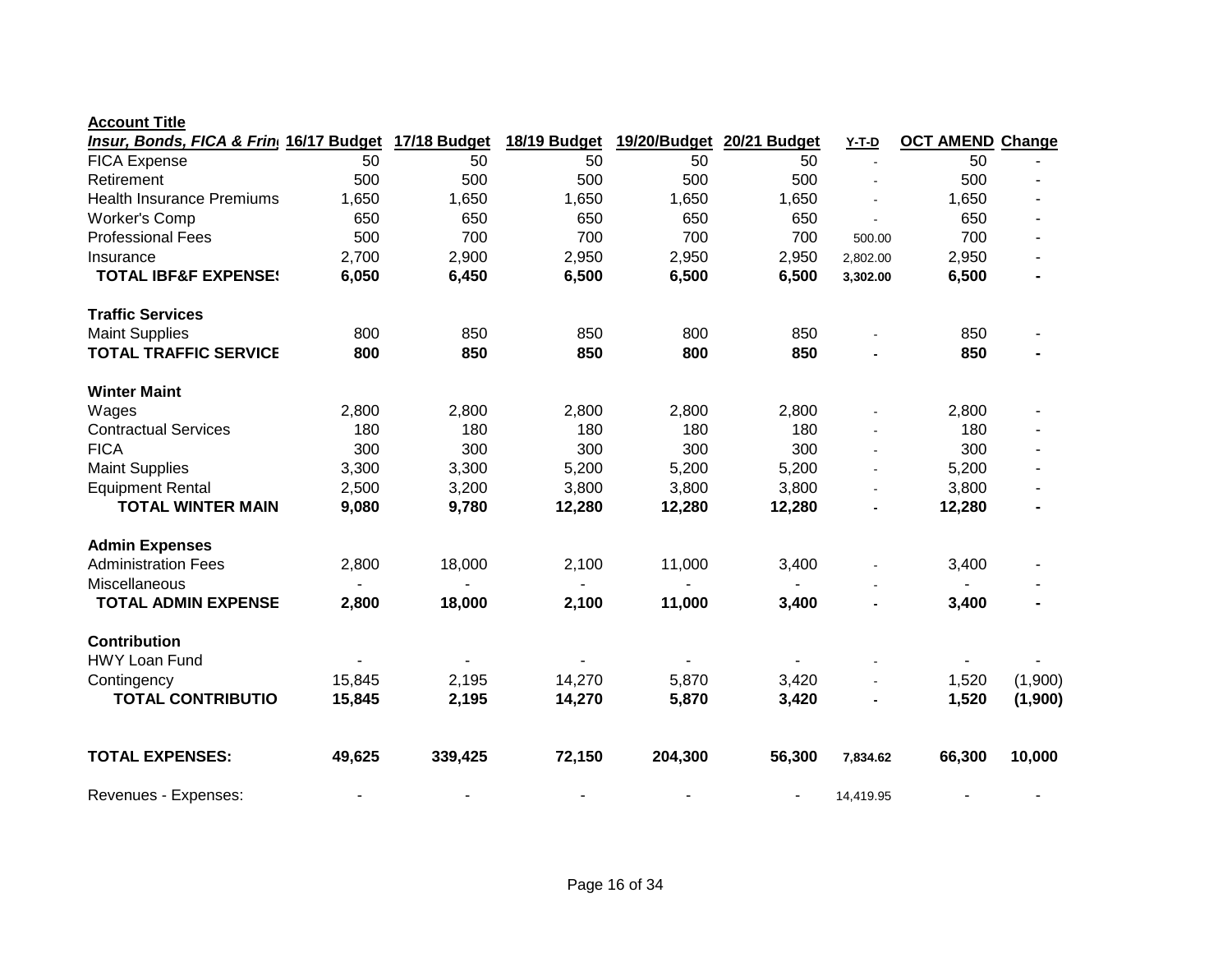### **Account #**

**Account #** 

203463943.1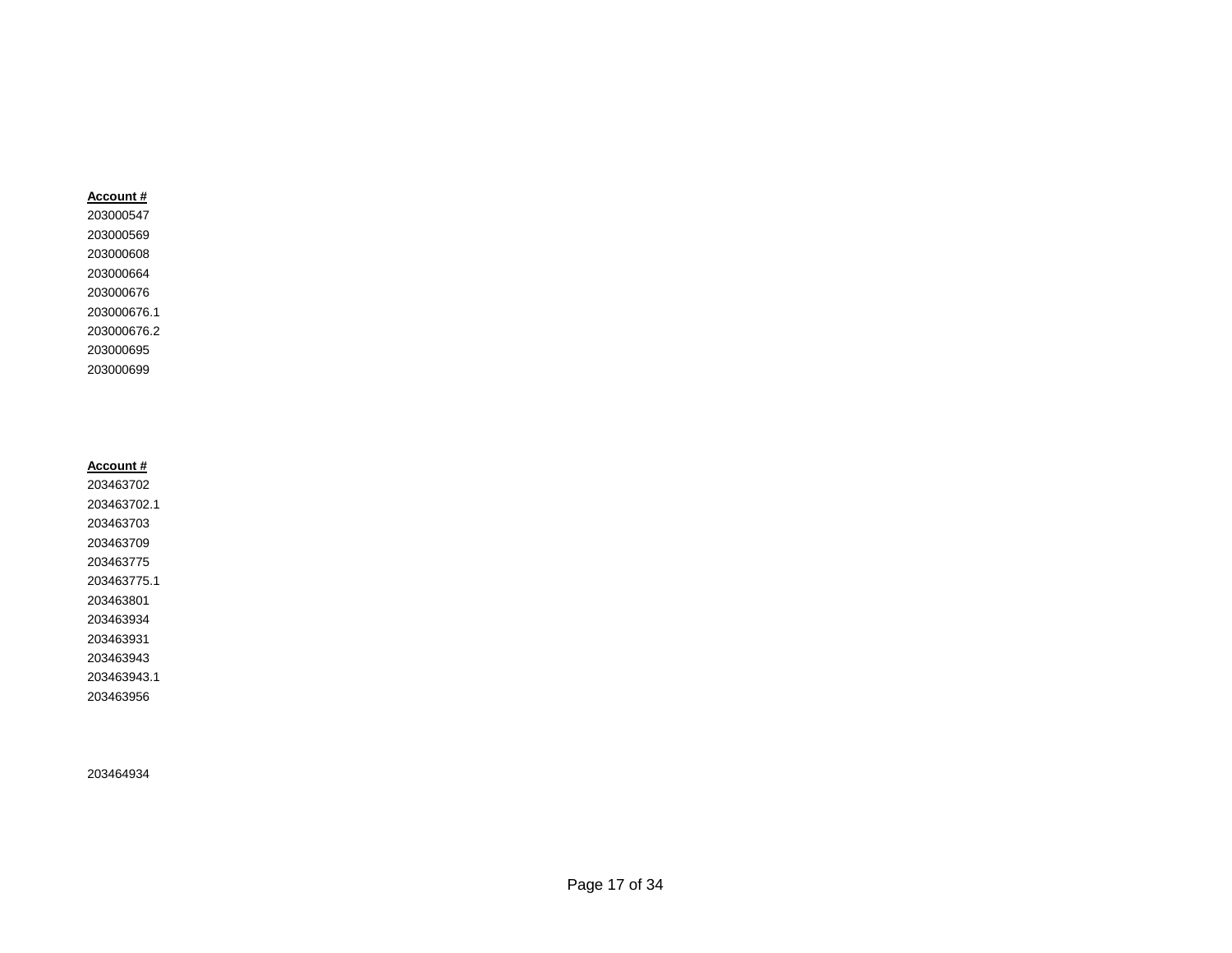| Account # |
|-----------|
| 203482709 |
| 203482717 |
| 203482718 |
| 203482720 |
| 203482801 |
| 203482840 |
|           |
|           |
|           |
| 203474775 |
|           |
|           |
|           |
| 203478702 |
| 203478703 |
| 203478709 |
| 203478775 |
| 203478943 |
|           |
|           |
|           |
| 203482722 |
| 203482956 |
|           |
|           |
|           |
| 203945969 |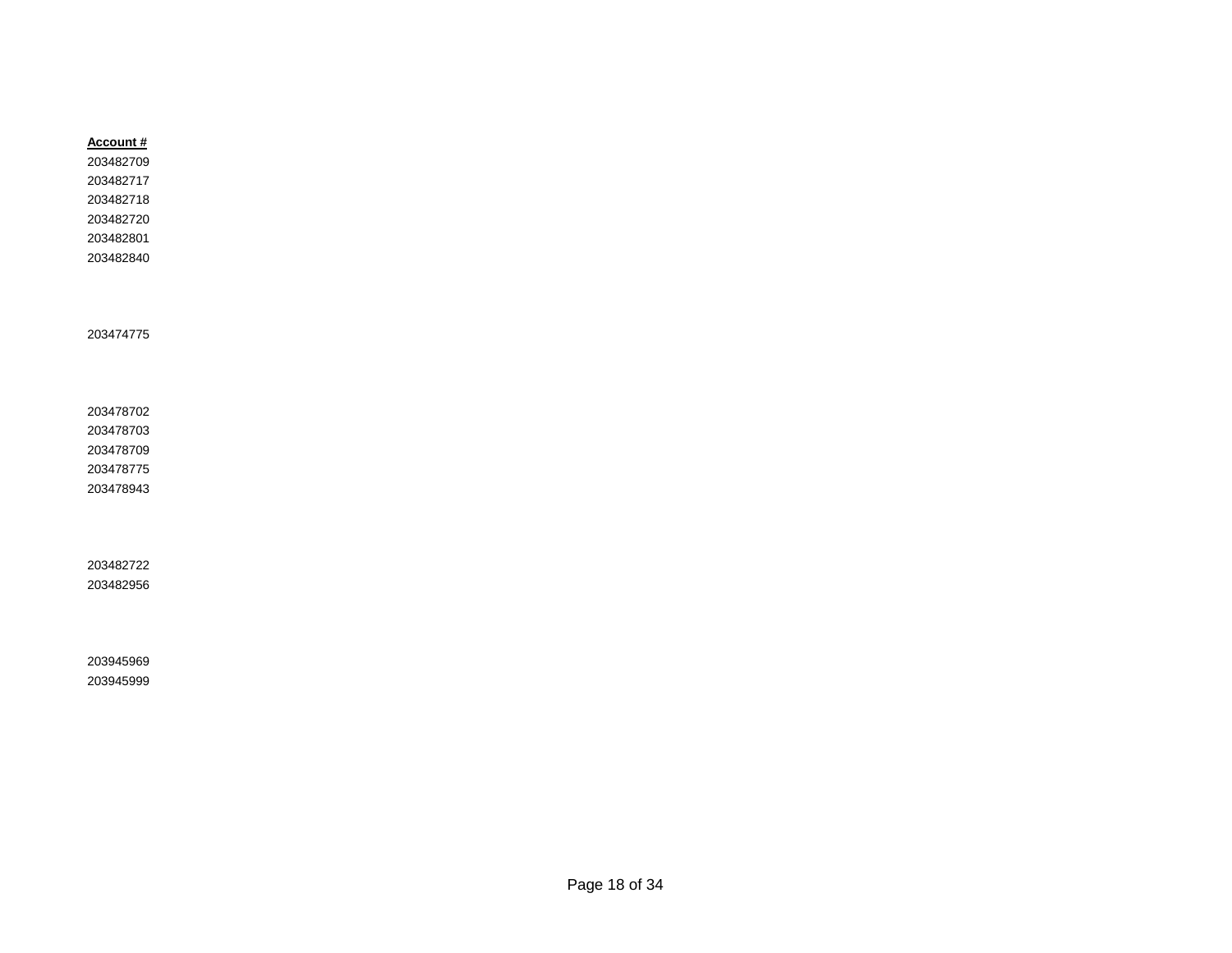## City of Brown City - **SEWER FUND - 2020 / 2021 OCT AMEND**

| <b>REVENUES:</b>                     | <b>Final</b> | <b>Final</b>   | <b>Final</b> | <b>Final</b>   | <b>Adopted</b> |              | <b>Proposed</b>         |                          |             |
|--------------------------------------|--------------|----------------|--------------|----------------|----------------|--------------|-------------------------|--------------------------|-------------|
| <b>Account Title</b>                 | 16/17 Budget | 17/18 Budget   | 18/19 Budget | 19/20 Budget   | 20/21 Budget   | <b>Y-T-D</b> | <b>OCT AMEND Change</b> |                          | Account#    |
| <b>Connection Fees</b>               |              | 600            | 800          |                |                |              |                         |                          | 590000608   |
| <b>Service Fee</b>                   | 132,000      | 135,000        | 135,000      | 135,000        | 135,000        | 75,763.18    | 135,000                 | $\blacksquare$           | 590000626   |
| Interest                             | 800          | 1,200          | 1,200        | 2,200          | 2,200          | 321.05       | 2,200                   | $\overline{\phantom{a}}$ | 590000665   |
| <b>Contribution/Other Funds</b>      |              |                |              |                |                |              |                         | $\blacksquare$           | 590000676   |
| Miscellaneous                        | 4,400        | 1,800          | 1,800        | 100            | 100            |              | 100                     |                          | 590000695   |
| <b>Fund Equity</b>                   |              |                | 70,000       | $\overline{a}$ | 70,000         |              |                         | (70,000)                 | 590000699   |
| <b>TOTAL REVENUES</b>                | 137,200      | 138,600        | 208,800      | 137,300        | 207,300        | 76,084.23    | 137,300                 | (70,000)                 |             |
| <b>EXPENSES:</b>                     |              |                |              |                |                |              |                         |                          |             |
| <b>SANITARY SEWER</b>                |              |                |              |                |                |              |                         |                          |             |
| <b>Account Title</b>                 | 16/17 Budget | 17/18 Budget   | 18/19 Budget | 19/20 Budget   | 20/21 Budget   | $Y-T-D$      | <b>OCT AMEND Change</b> |                          | Account#    |
| Wages                                | 24,000       | 28,000         | 24,000       | 24,000         | 24,000         | 13,353.61    | 24,000                  |                          | 590548702   |
| Wages / Construction                 |              |                |              |                |                |              |                         |                          | 590548702.1 |
| <b>Contractual Wages</b>             | 7,800        | 6,600          | 6,400        | 6,400          | 6,400          | 5,838.00     | 6,400                   | $\blacksquare$           | 590548703   |
| <b>FICA Expense</b>                  | 2,000        | 2,150          | 2,000        | 2,000          | 2,000          | 1,021.57     | 2,000                   | $\overline{\phantom{a}}$ | 590548709   |
| Retirement                           | 900          | 900            | 900          | 900            | 900            | $\sim$       | 900                     |                          | 590548717   |
| Heath Insurance Premium              | 7,400        | 7,400          | 7,400        | 7,400          | 7,400          |              | 7,400                   | $\sim$                   | 590548718   |
| Workman's Comp                       | 1,200        | 1,200          | 1,200        | 1,200          | 1,200          |              | 1,200                   | $\overline{\phantom{a}}$ | 590548720   |
| <b>Administration Fees</b>           | 11,350       | 11,350         | 11,350       | 11,350         | 11,350         |              | 11,350                  | $\overline{\phantom{a}}$ | 590548722   |
| Postage                              | 800          | 800            | 800          | 800            | 800            | 539.85       | 800                     |                          | 590548851   |
| <b>Supplies</b>                      | 600          | 1,200          | 1,200        | 1,200          | 1,200          | 250.00       | 1,200                   | $\blacksquare$           | 590548740   |
| <b>Maintenance Supplies</b>          | 6,000        | 5,000          | 5,000        | 5,000          | 5,000          | $\sim$       | 5,000                   | $\blacksquare$           | 590548775   |
| <b>Maintenance Contracts</b>         | 650          | 800            | 800          | 1,300          | 1,300          | 375.00       | 1,300                   | $\blacksquare$           | 590548776   |
| <b>Professional Fees</b>             | 1,500        | 600            | 8,400        | 8,400          | 8,400          | 600.00       | 2,400                   | (6,000)                  | 590548801   |
| Analysis                             | 4,500        | 4,500          | 4,500        | 6,000          | 6,000          | 1,718.00     | 6,000                   |                          | 590548802   |
| <b>Operating Fees &amp; Licenses</b> | 500          | 500            | 500          | 500            | 500            |              | 500                     | ۰                        | 590548804   |
| Communications                       | 250          | 250            | 250          | 250            | 250            |              | 250                     |                          | 590548850   |
| Insurance                            | 4,420        | 4,850          | 4,850        | 4,650          | 4,650          | 4,643.00     | 4,650                   | $\overline{\phantom{a}}$ | 590548910   |
| <b>Utilities</b>                     | 4,200        | 4,200          | 4,200        | 4,900          | 4,900          | 1,804.75     | 4,900                   | $\overline{a}$           | 590548920   |
| Repairs & Maintenance                | 11,000       | 9,000          | 11,000       | 9,000          | 100,000        | 21,158.25    | 30,000                  | (70,000)                 | 590548934   |
| Cleaning / TV Inspection             |              | $\blacksquare$ | 67,200       |                |                |              |                         |                          | 590548934.1 |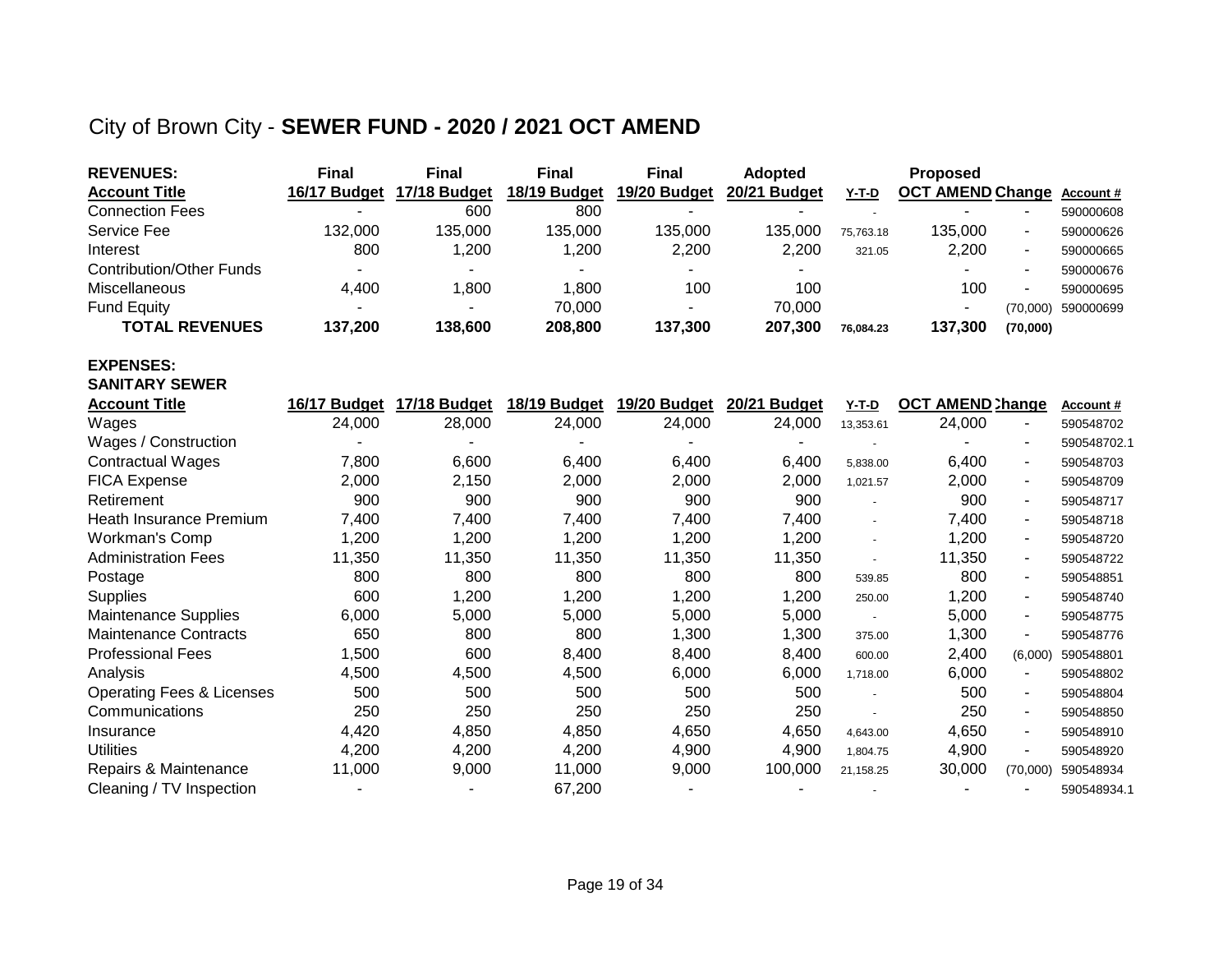| <b>Account Title</b>         | 16/17 Budget | 17/18 Budget | 18/19 Budget | 19/20 Budget | 20/21 Budget | Y-T-D     | <b>OCT AMEND Change</b> |          | Account#    |
|------------------------------|--------------|--------------|--------------|--------------|--------------|-----------|-------------------------|----------|-------------|
| <b>Department Rental</b>     | 6,000        | 6,000        | 6,000        | 6,000        | 6,000        |           | 6,000                   | ٠        | 590548940   |
| <b>Land Rental</b>           | 700          | 700          | 700          | 750          | 750          | ٠         | 750                     | ۰.       | 590548941   |
| <b>Equipment Rental</b>      | 7,200        | 6,200        | 6,600        | 6,600        | 6,600        | 2,581.02  | 6,600                   | ۰.       | 590548943   |
| Miscellaneous                | 300          | 300          | 300          | 300          | 300          | 10.00     | 300                     | $\sim$   | 590548956   |
| Education & Training         | 810          | 810          | 810          | 810          | 810          | 215.00    | 810                     | ٠        | 590548960   |
| Capital Outlay               | ٠            | 2,200        | 2,200        | 1,000        | 1,000        | 1,701.60  | 1,800                   | 800      | 590548970   |
| 2009 Sewer Bond - Principal  | 22,000       | 23,000       | 24,000       |              |              |           |                         |          | 590548991   |
| 2009 Sewer Bond - Interest   | 2,900        | 2,000        | 550          |              |              |           |                         | ۰.       | 590548995   |
| Contribution / Rplmt Reserve |              |              |              |              |              |           |                         |          | 590548972   |
| Contrib to Other Funds - Equ | 5,000        | 5,000        | 5,000        | 5.000        | 5.000        |           | 5.000                   | ٠        | 590548995.1 |
| Contingency                  | 3,220        | 3,090        | 690          | 21.590       | 590          |           | 5.790                   | 5,200    | 590548999   |
| <b>TOTAL SANITARY SEWI</b>   | 137,200      | 138,600      | 208,800      | 137,300      | 207,300      | 55,809.65 | 137,300                 | (70,000) |             |
| Revenues - Expenses          |              |              |              |              |              | 20,274.58 |                         |          |             |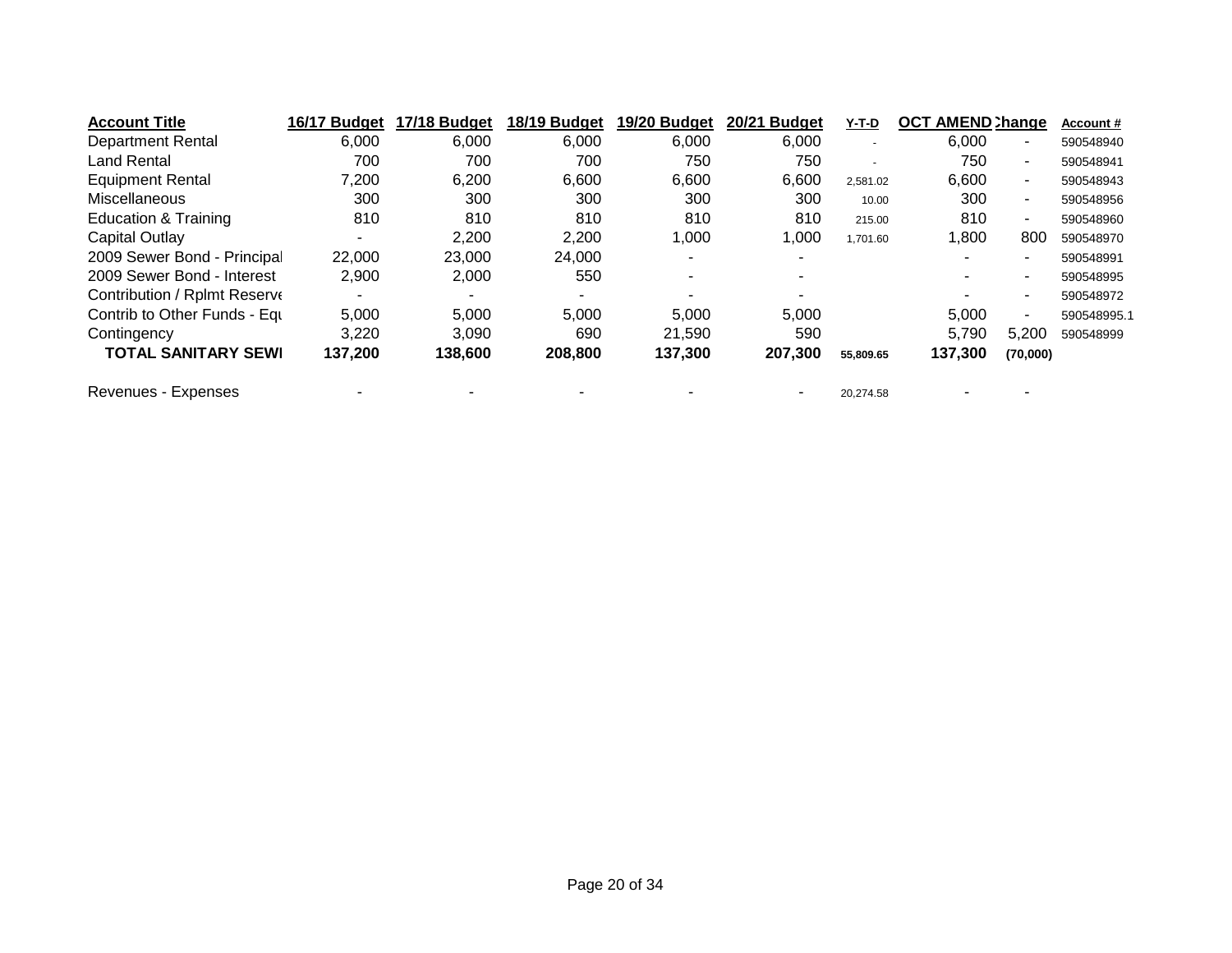## City of Brown City - **STORM SEWER FUND - 2020 / 2021 OCT AMEND**

| <b>REVENUES:</b>                     | <b>Final</b> | <b>Final</b>              | <b>Final</b> | <b>Final</b>              | Adopted      |           | Proposed                   |                |             |
|--------------------------------------|--------------|---------------------------|--------------|---------------------------|--------------|-----------|----------------------------|----------------|-------------|
| <b>Account Title</b>                 | 16/17 Budget | 17/18 Budget              | 18/19 Budget | 19/20 Budget              | 20/21 Budget | Y-T-D     | OCT AMEND Change Account # |                |             |
| <b>Storm Sewer Fee</b>               | 28,500       | 28,500                    | 28,500       | 28,500                    | 28,500       | 15,264.25 | 28,500                     |                | 598000626.1 |
| Interest                             | 400          | 400                       | 700          | 2,500                     | 2,500        | 329.61    | 2,500                      | $\blacksquare$ | 598000665   |
| <b>Contribution/Other Funds</b>      |              |                           |              |                           |              |           |                            |                | 598000676   |
| Miscellaneous                        | 500          | 1,600                     | 500          | 100                       | 100          | 227.84    | 300                        | 200            | 598000695   |
| <b>Fund Equity</b>                   | 40,000       |                           |              |                           |              |           |                            | $\sim$         | 598000699   |
| <b>TOTAL REVENUES</b>                | 69,400       | 30,500                    | 29,700       | 31,100                    | 31,100       | 15,821.70 | 31,300                     | 200            |             |
| <b>EXPENSES:</b>                     |              |                           |              |                           |              |           |                            |                |             |
| <b>STORM SEWER</b>                   |              |                           |              |                           |              |           |                            |                |             |
| <b>Account Title</b>                 |              | 16/17 Budget 17/18 Budget |              | 18/19 Budget 19/20 Budget | 20/21 Budget | $Y-T-D$   | OCT AMEND Change Account # |                |             |
| Wages                                | 10,000       | 3,800                     | 3,800        | 3,800                     | 3,800        | 1,657.51  | 3,800                      |                | 598225702   |
| Wages / Construction                 |              |                           |              |                           |              |           |                            | -              | 598225702.1 |
| <b>Contractual Services</b>          | 8,500        | 1,600                     | 1,600        | 3,200                     | 5,000        | 240.00    | 5,000                      | $\blacksquare$ | 598225703   |
| <b>FICA Expense</b>                  | 800          | 280                       | 280          | 280                       | 280          | 126.81    | 280                        | $\blacksquare$ | 598225709   |
| <b>Workman's Comp</b>                |              |                           |              |                           |              |           |                            |                | 598225720   |
| Supplies                             | 350          | 350                       | 350          | 350                       | 350          |           | 550                        | 200            | 598225740   |
| Maint Supplies / Const               | 11,000       | 1,000                     | 1,000        | 1,000                     | 1,000        |           | 1,000                      | $\blacksquare$ | 598225775.1 |
| <b>Professional Fees</b>             | 1,500        | 1,500                     | 1,500        | 1,500                     | 1,500        |           | 1,500                      | $\blacksquare$ | 598225801   |
| <b>Operating Fees &amp; Licenses</b> |              |                           |              |                           | ٠            |           |                            | $\blacksquare$ | 598548804   |
| Repairs & Maint                      | 6,000        | 3,500                     | 5,000        | 5,000                     | 5,000        | 782.84    | 5,000                      | $\blacksquare$ | 598225934   |
| Cleaning & Inspection                |              |                           |              |                           |              |           |                            |                | 598225930.2 |
| <b>Equipment Rental</b>              | 17,500       | 4,000                     | 4,000        | 4,500                     | 4,500        | 2,069.12  | 4,500                      | $\blacksquare$ | 598225943   |
| Equipment Rental / Const             |              | $\blacksquare$            |              |                           | ٠            |           | $\blacksquare$             |                | 598225943.1 |
| Miscellaneous                        | 2,500        | 2,500                     | 2,500        | 2,500                     | 2,500        |           | 2,500                      | $\blacksquare$ | 598225956   |
| Capital Outlay                       | 5,000        | 2,500                     | 2,500        | 2,500                     | 2,500        |           | 2,500                      | $\blacksquare$ | 598225970   |
| Contrib to Other Funds - Eq          | 1,000        | 1,000                     | 1,000        | 1,000                     | 1,000        |           | 1,000                      |                | 598225995   |
| Contingency                          | 5,250        | 8,470                     | 6,170        | 5,470                     | 3,670        |           | 3,670                      |                | 598225999   |
| <b>TOTAL STORM SEWEF</b>             | 69,400       | 30,500                    | 29,700       | 31,100                    | 31,100       | 4,876.28  | 31,300                     | 200            |             |
| <b>Revenues - Expenses</b>           |              |                           |              |                           |              | 10,945.42 |                            |                |             |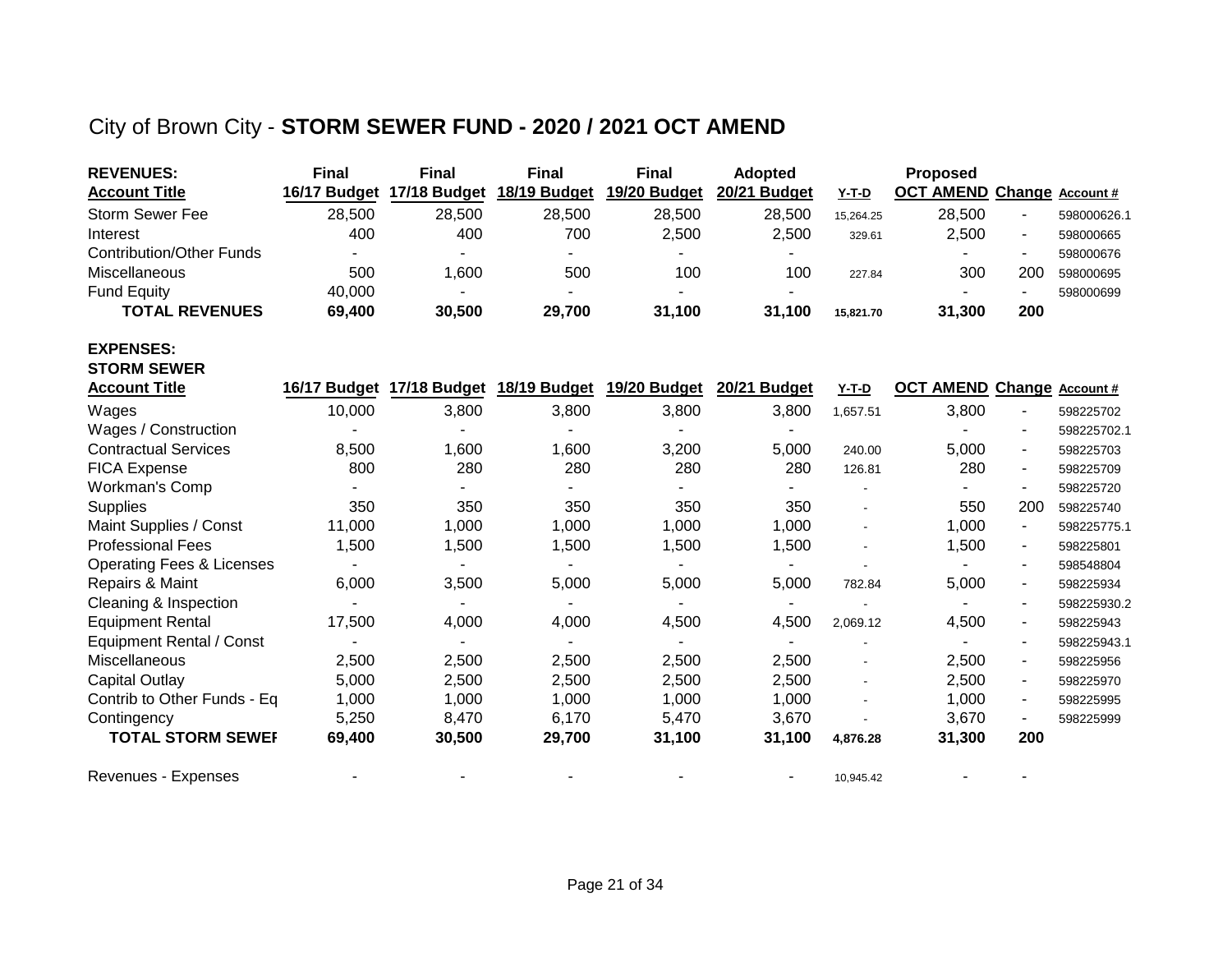### City of Brown City - **WATER FUND - 2020 / 2021 OCT AMEND**

| <b>REVENUES:</b>        | <b>Final</b> | <b>Final</b>              | Final                    | <b>Final</b> | <b>Adopted</b>            |                          | <b>Proposed</b>  |        |           |
|-------------------------|--------------|---------------------------|--------------------------|--------------|---------------------------|--------------------------|------------------|--------|-----------|
| <b>Account Title</b>    |              | 16/17 Budget 17/18 Budget | 18/19 Budget             |              | 19/20 Budget 20/21 Budget | Y-T-D                    | <b>OCT AMEND</b> | Change | Account#  |
| <b>Connection Fees</b>  | -            |                           | 600                      | 800          |                           |                          |                  |        | 591000608 |
| <b>Service Fees</b>     | 144,000      | 146,000                   | 148,000                  | 148,000      | 148,000                   | 80,193.35                | 148,000          | $\sim$ | 591000627 |
| <b>Water Tower Fee</b>  | 15.200       | 15.600                    | 16.600                   | 16.600       | 16.600                    | 8,854.16                 | 16.600           |        | 591000628 |
| Water Maint Reserve Fee | 22,300       | 23,100                    | 23,100                   | 23,100       | 23.100                    | 13,099.08                | 23,100           | $\sim$ | 591000629 |
| Penalties               | 50           | 50                        | 50                       | 50           | 50                        |                          | 50               |        | 591000662 |
| Interest                | 600          | 900                       | ,400                     | 4,700        | 4,700                     | 496.69                   | 4.700            | $\sim$ | 591000665 |
| Refund & Rebates        | 50           | 50                        | 50                       | 50           | 50                        | $\overline{\phantom{a}}$ | 50               |        | 591000687 |
| Sale of Fixed Assets    |              |                           |                          |              |                           |                          |                  |        | 591000674 |
| Miscellaneous           | 500          | 1,200                     | 1,200                    | 700          | 500                       | 27,211.33                | 27,300           | 26.800 | 591000695 |
| Water Reserve / Savings |              |                           |                          |              |                           |                          |                  |        | 591000401 |
| <b>Fund Equity</b>      | 1,000        |                           | $\overline{\phantom{a}}$ |              | 50,000                    |                          | 110.000          | 60,000 | 591000699 |
| <b>TOTAL REVENUES</b>   | 183.700      | 186.900                   | 191.000                  | 194.000      | 243.000                   | 129,854.61               | 329,800          | 86,800 |           |

#### **WATER OPERATIONS EXPENSES:**

| <b>Account Title</b>                |        | 16/17 Budget 17/18 Budget | 18/19 Budget | 19/20 Budget 20/21 | <b>Budget</b> | Y-T-D     | <b>AMEND</b><br><b>OCT</b> | Change         | <b>Account #</b> |
|-------------------------------------|--------|---------------------------|--------------|--------------------|---------------|-----------|----------------------------|----------------|------------------|
| Wages                               | 28,000 | 30,000                    | 30,000       | 30,000             | 30,000        | 16,223.63 | 30,000                     | $\blacksquare$ | 591556702        |
| Construction / Wages                |        |                           |              |                    |               |           |                            | $\blacksquare$ | 591556702.1      |
| <b>Contractual Wages</b>            | 2,000  | 2,000                     | 3.400        | 3,400              | 3,400         | 1,770.00  | 3.400                      | $\sim$         | 591556703        |
| <b>FICA Expense</b>                 | 2,250  | 2,300                     | 2.300        | 2,300              | 2,300         | 1,241.02  | 2.300                      | $\sim$         | 591556709        |
| Retirement                          | 1,200  | 1.200                     | 1.200        | 1,200              | 1,200         |           | 1,200                      | $\sim$         | 591556717.1      |
| Health Insurance Premiums           | 10,600 | 10,600                    | 10,600       | 10,600             | 10,600        | ٠         | 10,600                     | $\sim$         | 591556718        |
| Workman's Comp                      | 1,200  | 1,200                     | 1,200        | 1,200              | 1,200         |           | 1,200                      | $\sim$         | 591556720        |
| <b>Administration Fees</b>          | 14,000 | 14,000                    | 14,000       | 14,000             | 14,000        |           | 14,000                     | $\sim$         | 591556722        |
| <b>Water Supplies</b>               | 3,500  | 3,500                     | 3,500        | 3,500              | 3,500         |           | 3,500                      | $\sim$         | 591556740        |
| Supplies / Construction             |        |                           |              |                    |               |           | $\sim$                     | $\sim$         | 591556740.1      |
| <b>Repairs &amp; Maint Supplies</b> | 500    | 500                       | 500          | 500                | 500           | 820.50    | 900                        | 400            | 591556775        |
| <b>Maintenance Contracts</b>        | 650    | 650                       | 650          | 950                | 950           |           | 950                        | $\blacksquare$ | 591556776        |
| <b>Professional Fees</b>            | 2,200  | 2,200                     | 2,200        | 1,850              | 48,000        | 34,465.04 | 34,500                     | (13,500)       | 591556801        |
| Professional Fees/Constructi        | 1,000  | 1,000                     | 1,000        | 1,000              | 1,000         |           | 1,000                      | $\sim$         | 591556801.1      |
| Analysis / Professional Lab         | 2,600  | 2,600                     | 2,600        | 2,600              | 2,600         | 1,614.00  | 2,600                      | $\sim$         | 591556802.1      |
| Communications                      | 300    | 300                       | 300          | 300                | 300           |           | 300                        | $\blacksquare$ | 591556850        |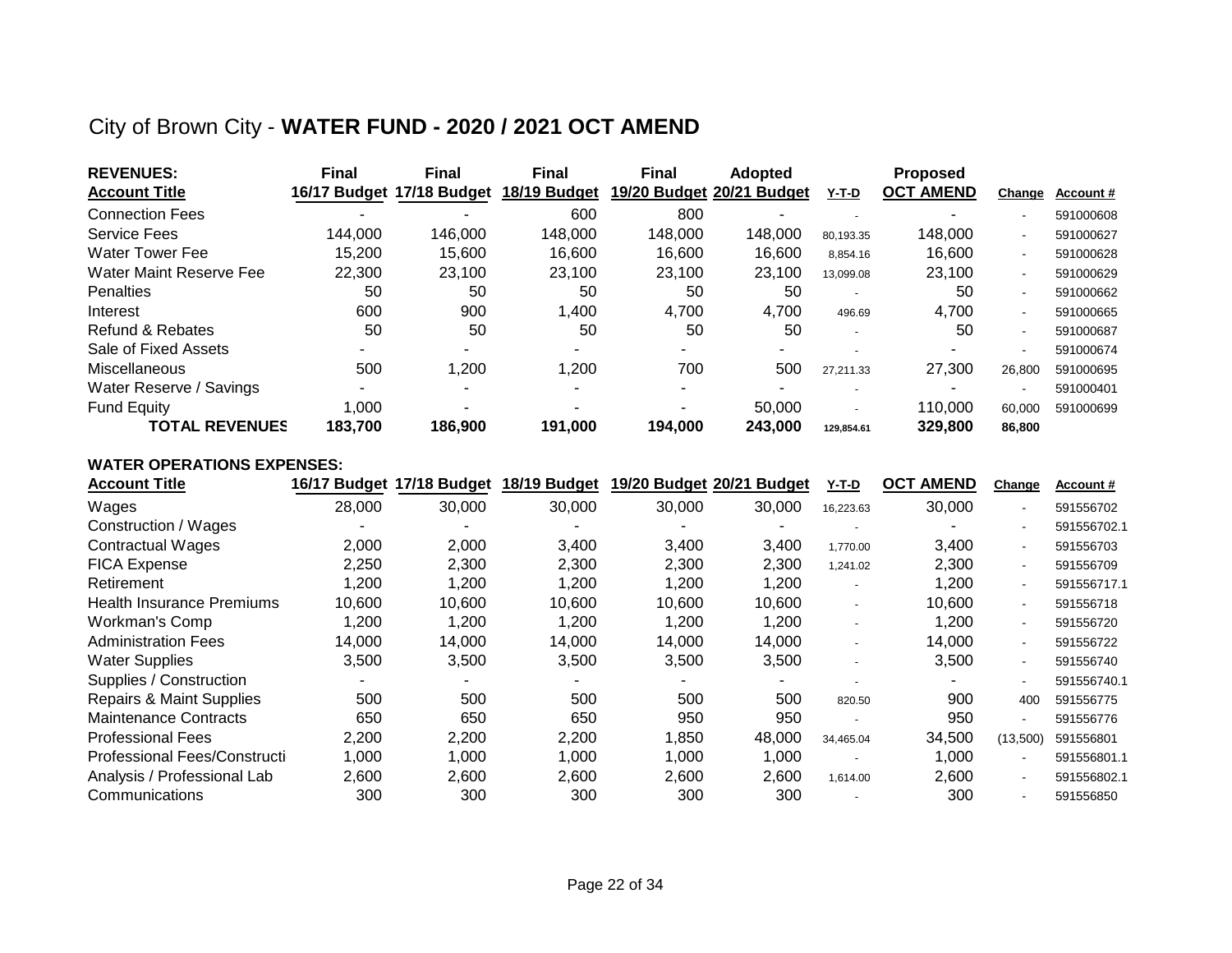| <b>Water Operations (con't)</b> |         |                           |              |         |                           |              |                  |                |                  |
|---------------------------------|---------|---------------------------|--------------|---------|---------------------------|--------------|------------------|----------------|------------------|
| <b>Account Title</b>            |         | 16/17 Budget 17/18 Budget | 18/19 Budget |         | 19/20 Budget 20/21 Budget | <u>Y-T-D</u> | <b>OCT AMEND</b> | Change         | <b>Account #</b> |
| Postage                         | 1,100   | 1,100                     | 1,100        | 1,100   | 1,100                     | 669.40       | 1,100            | $\sim$         | 591556851        |
| Insurance                       | 2,600   | 2,850                     | 2,900        | 2,700   | 2,700                     | 2,715.00     | 2,750            | 50             | 591556840        |
| Water Publishing                | 800     | 800                       | 800          | 800     | 800                       | 666.76       | 800              | $\blacksquare$ | 591556900        |
| <b>Utilities</b>                | 18,000  | 18,000                    | 18,000       | 18,000  | 18,000                    | 5,733.34     | 18,000           | $\blacksquare$ | 591556920        |
| Repairs & Maintenance           | 9,000   | 11,800                    | 18,000       | 47,200  | 12,000                    | 34,044.10    | 35,000           | 23,000         | 591556934        |
| <b>Department Rental</b>        | 5,150   | 5,150                     | 5,150        | 5,150   | 5,150                     |              | 5,150            | $\sim$         | 591556940        |
| <b>Land Rental</b>              | 850     | 900                       | 900          | 950     | 950                       |              | 950              | $\sim$         | 591556941        |
| <b>Equipment Rental</b>         | 10,000  | 11,000                    | 11,000       | 12,800  | 11,000                    | 5,108.60     | 11,000           | $\sim$         | 591556943        |
| <b>Miscellaneous</b>            | 1,100   | 1,100                     | 1,100        | 1,000   | 1,100                     | 907.70       | 1,100            | $\sim$         | 591556956        |
| Education & Training            | 1,800   | 1,800                     | 1,800        | 1,800   | 1,800                     | 334.00       | 1,800            | $\blacksquare$ | 591556960        |
| <b>Water Tower Expenses</b>     | 100     | 100                       | 100          | 100     | ۰                         |              |                  |                | 591556967        |
| <b>Water Tower Contract</b>     | 47,500  | 17,000                    | 17,000       | 17,000  | 17,000                    |              | 18,800           | 1,800          | 591556969.1      |
| Capital Outlay                  | 4,000   | 4,000                     | 4,000        | 2,000   | 2,000                     | 114,334.05   | 115,000          | 113,000        | 591556970        |
| Contribution to Equipment       | 8,000   | 8,000                     | 8,000        | 8,000   | 8,000                     |              | 8,000            | $\sim$         | 591556995        |
| Contingency                     | 3,700   | 31,250                    | 27,700       | 2,000   | 41,850                    |              | 3,900            | (37, 950)      | 591556999        |
| <b>TOTAL WATER</b>              |         |                           |              |         |                           |              |                  |                |                  |
| <b>OPERATIONS EXPENSES:</b>     | 183,700 | 186,900                   | 191,000      | 194,000 | 243,000                   | 220,647.14   | 329,800          | 86,800         |                  |
|                                 |         |                           |              |         |                           |              |                  |                |                  |
|                                 |         |                           |              |         |                           |              |                  |                |                  |

Revenues - Expenses - - - - - (90,792.53) - -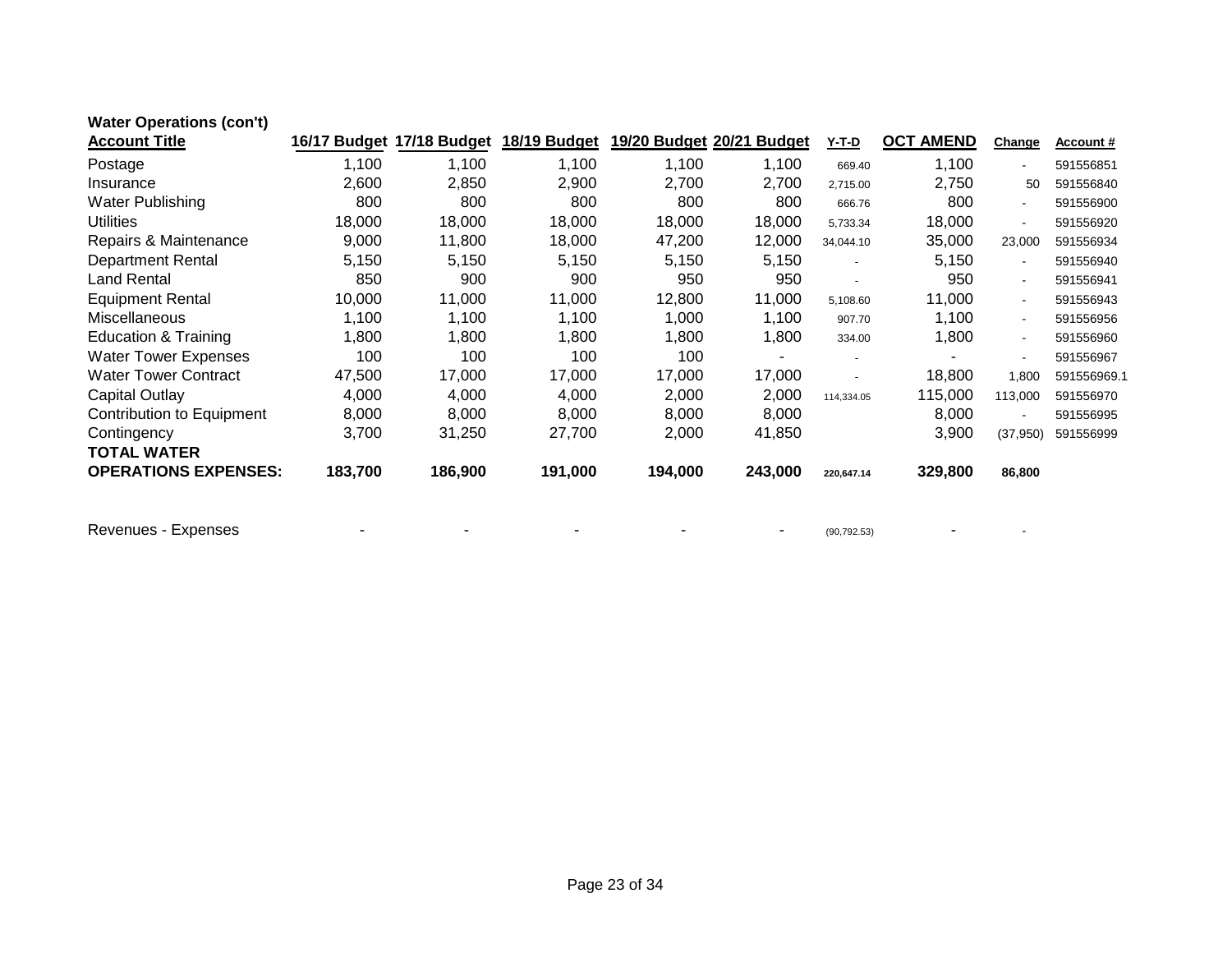### City of Brown City **- ARSENIC ABATEMENT FUND - 2020 / 2021 OCT AMEND**

| <b>REVENUES:</b>         | <b>Final</b> | Final  | Final                                                            | <b>Final</b> | Adopted |           | <b>Proposed</b>  |        |             |
|--------------------------|--------------|--------|------------------------------------------------------------------|--------------|---------|-----------|------------------|--------|-------------|
| <b>Account Title</b>     |              |        | 16/17 Budget 17/18 Budget 18/19 Budget 19/20 Budget 20/21 Budget |              |         | $Y-T-D$   | <b>OCT AMEND</b> | Change | Account #   |
| Arsenic Abatement Fee    | 92.500       | 95.000 | 94.450                                                           | 94.450       | 94.450  | 54.187.29 | 94.450           |        | 592000632   |
| Interest                 | 480          | 680    | .160                                                             | 3.300        | 3,300   | 369.34    | 3,300            |        | 592000665   |
| Miscellaneous            | 50           | 50     | 120                                                              | 50           | 50      |           | 50               |        | 592000695   |
| AA Reserve Fund          |              |        |                                                                  | 55,000       |         |           | 14.000           | 14.000 | 592000090.5 |
| <b>TOTAL AA REVENUES</b> | 93,030       | 95.730 | 95.730                                                           | 152.800      | 97.800  | 54,556.63 | 111.800          | 14.000 |             |

| <b>ARSENIC ABATEMENT EXPENSES:</b>   |              |              |        |        |                                        |           |                  |                          |                  |
|--------------------------------------|--------------|--------------|--------|--------|----------------------------------------|-----------|------------------|--------------------------|------------------|
| <b>Account Title</b>                 | 16/17 Budget | 17/18 Budget |        |        | 18/19 Budget 19/20 Budget 20/21 Budget | $Y-T-D$   | <b>OCT AMEND</b> | Change                   | <b>Account #</b> |
| Wages                                | 3,800        | 3,800        | 3,800  | 5,800  | 5,000                                  | 2,409.87  | 5,000            |                          | 592560702        |
| <b>Contract Wages</b>                |              |              |        |        |                                        |           |                  |                          | 592560703.1      |
| <b>FICA</b>                          | 300          | 300          | 300    | 450    | 300                                    | 184.34    | 300              |                          | 592560709        |
| Retirement                           | 100          | 100          | 100    | 100    | 100                                    |           | 100              | $\overline{\phantom{a}}$ | 592556717        |
| <b>Health Insurance Premiums</b>     | 1,000        | 1,000        | 1,000  | 1,000  | 1,000                                  |           | 1,000            | $\overline{\phantom{a}}$ | 592556718        |
| Workman's Comp                       | 300          | 300          | 300    | 300    | 300                                    |           | 300              | $\overline{\phantom{a}}$ | 592556720        |
| <b>Administration Fees</b>           | 1,300        | 1,300        | 1,300  | 1,300  | 1,300                                  |           | 1,300            | $\overline{\phantom{a}}$ | 592556722        |
| <b>Office Supplies</b>               | 900          | 500          | 500    | 100    | 500                                    |           | 500              | $\overline{\phantom{a}}$ | 592556727        |
| Postage                              | 200          | 400          | 400    | 400    | 400                                    | 139.70    | 400              | $\blacksquare$           | 592556851        |
| <b>Maintenance Supplies</b>          | 800          | 800          | 800    | 800    | 800                                    |           | 800              | $\sim$                   | 592560775        |
| <b>Maintenance Contract</b>          |              |              |        | 950    | 950                                    |           | 950              | $\blacksquare$           | 592560776        |
| Professional Fees/Constructi         |              |              |        | 74,000 | 1,000                                  |           | 1,000            | $\blacksquare$           | 592556801.1      |
| <b>Professional Fees</b>             | 200          | 200          | 200    | 200    | 200                                    | 200.00    | 200              | $\blacksquare$           | 592560801        |
| <b>Water Analysis/Testing</b>        | 850          | 850          | 1,100  | 1,800  | 1,800                                  | 594.00    | 1,800            | $\blacksquare$           | 592560802        |
| <b>Operating Fees &amp; Licenses</b> | 250          | 250          | 250    | 250    | 250                                    |           | 250              | $\sim$                   | 592560804        |
| Repairs & Maintenance                |              | 200          | 200    | 3,000  | 3,000                                  |           | 3,000            | $\sim$                   | 592560934        |
| Insurance                            | 520          | 520          | 520    | 540    | 540                                    | 520.00    | 540              | $\sim$                   | 592560840        |
| <b>Equipment Rental</b>              | 1,400        | 1,400        | 1,400  | 1,900  | 1,800                                  | 498.93    | 1,800            | $\blacksquare$           | 592560943        |
| Miscellaneous                        | 1,000        | 1,000        | 1,000  | 500    | 500                                    |           | 500              | $\sim$                   | 592560956        |
| Education & Training                 | 100          | 100          | 100    | 100    | 100                                    |           | 100              |                          | 592560960        |
| <b>Capital Outlay</b>                | 500          | 500          | 500    | 500    | 500                                    | 30,000.00 | 30,000           | 29,500                   | 592560970        |
| <b>Contribution to Equipment</b>     | 4,000        | 4,000        | 4,000  | 4,000  | 4,000                                  |           | 4,000            |                          | 592560995        |
| Contingency                          | 23,510       | 22,960       | 24,210 | 2,510  | 19,460                                 |           | 2,210            | (17, 250)                | 592560999        |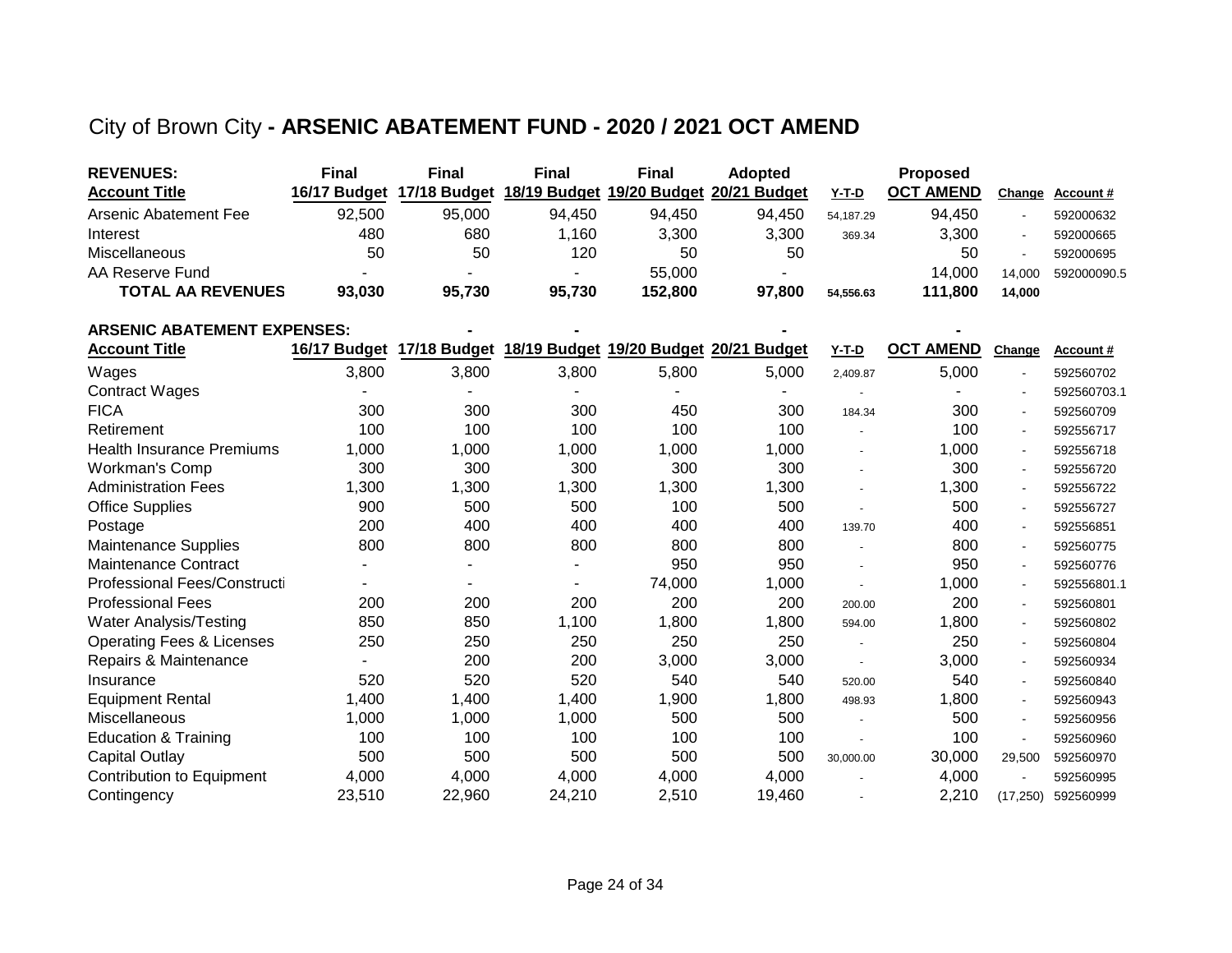### **ARSENIC ABATEMENT EXPENSES: (con't)**

| <b>Account Title</b>       | 16/17 Budget |        |        |         | 17/18 Budget 18/19 Budget 19/20 Budget 20/21 Budget | $Y-T-D$     | <b>OCT AMEND</b>         | Change                   | <b>Account #</b> |
|----------------------------|--------------|--------|--------|---------|-----------------------------------------------------|-------------|--------------------------|--------------------------|------------------|
| <b>Bond Debt Principal</b> | 30.000       | 35,000 | 35.000 | 35,000  | 40.000                                              | 40.000.00   | 40.000                   |                          | 592560991        |
| <b>Bond Debt Interest</b>  | 22.000       | 20.250 | 18.750 | 17.300  | 14.000                                              | 15.709.38   | 15.750                   | .750                     | 592560992        |
| <b>TOTAL OPS EXPENSES:</b> | 93.030       | 95.730 | 95.730 | 152.800 | 97.800                                              | 90.256.22   | 111.800                  | 14.000                   |                  |
| Revenues - Expenses        | $\sim$       |        | ۰.     |         | $\overline{\phantom{0}}$                            | (35,699.59) | $\overline{\phantom{a}}$ | $\overline{\phantom{a}}$ |                  |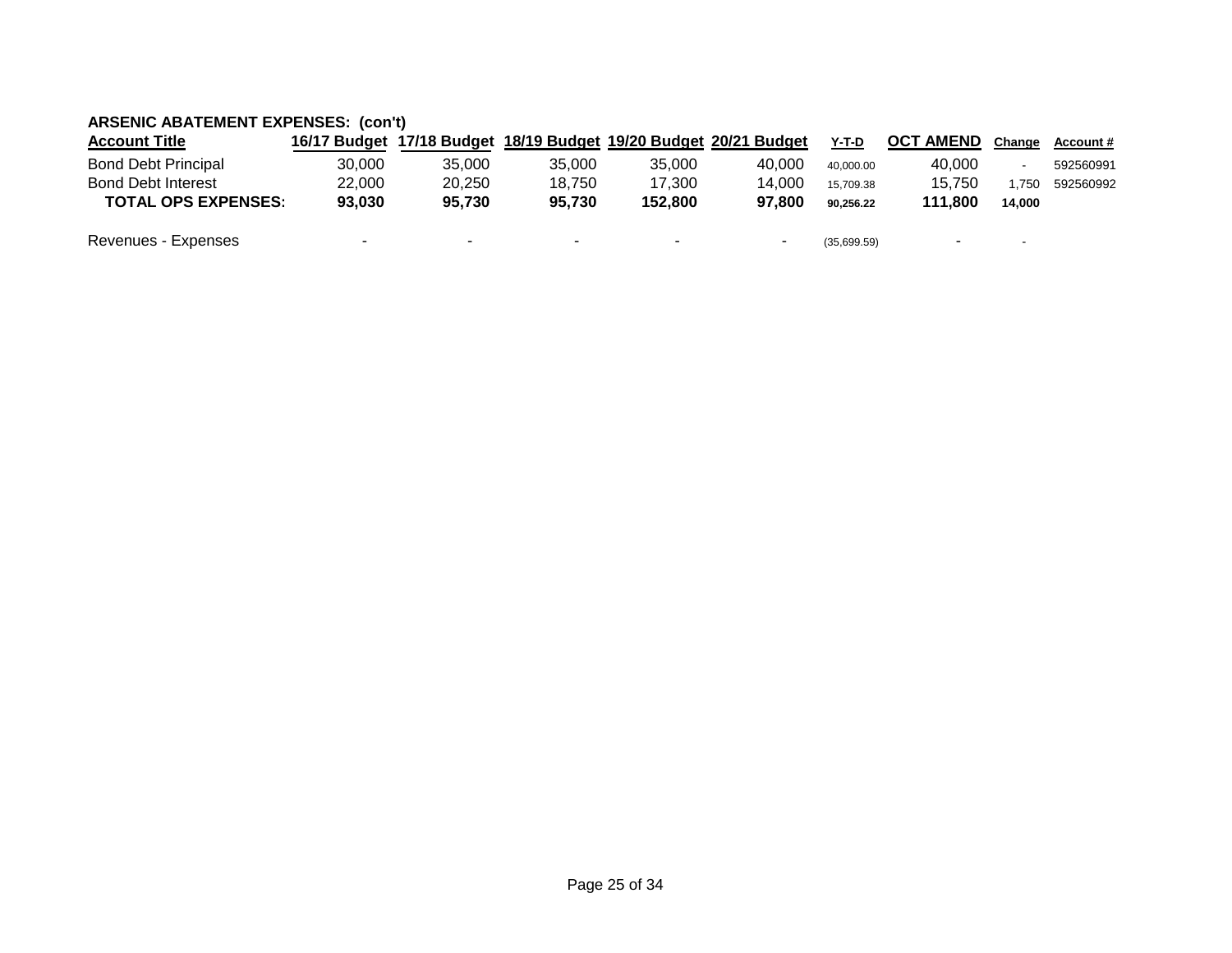### City of Brown City - **LEAD AND COPPER RULE (LCR) FUND - 2020 / 2021 OCT AMEND**

| <b>REVENUES:</b>            | <b>Final</b> | <b>Final</b>             | Final | <b>Final</b>                                        | <b>Adopted</b> |                          | <b>Proposed</b>  |                          |           |
|-----------------------------|--------------|--------------------------|-------|-----------------------------------------------------|----------------|--------------------------|------------------|--------------------------|-----------|
| <b>Account Title</b>        |              |                          |       | 16/17 Budget 17/18 Budget 18/19 Budget 19/20 Budget | 20/21 Budget   | <u>Y-T-D</u>             | <b>OCT AMEND</b> | Change                   | Account # |
| <b>Service Fees</b>         |              |                          |       |                                                     | 74.400         | 40.270.33                | 74,200           | (200)                    | 593000627 |
| Interest                    |              |                          |       |                                                     |                | 28.58                    | 100              | 100                      | 593000665 |
| <b>Refund &amp; Rebates</b> |              |                          |       |                                                     |                | $\overline{\phantom{a}}$ |                  |                          | 593000687 |
| Sale of Fixed Assets        |              |                          |       |                                                     |                | $\overline{\phantom{a}}$ |                  | $\overline{\phantom{a}}$ | 593000674 |
| <b>Miscellaneous</b>        |              |                          |       |                                                     |                | 20.00                    | 100              | 100                      | 593000695 |
| From Fund Equity            |              |                          |       |                                                     |                | $\overline{\phantom{a}}$ | -                |                          | 593000699 |
| <b>TOTAL REVENUI</b>        |              | $\overline{\phantom{a}}$ |       | $\overline{\phantom{0}}$                            | 74.400         | 40.318.91                | 74.400           |                          |           |

#### **LCR OPERATIONS EXPENSES:**

| <b>Account Title</b>                | 16/17 Budget 17/18 Budget 18/19 Budget 19/20 Budget 20/21 Budget |  |        | Y-T-D     | <b>OCT AMEND</b> | Change    | Account#    |
|-------------------------------------|------------------------------------------------------------------|--|--------|-----------|------------------|-----------|-------------|
| Wages                               |                                                                  |  |        |           |                  |           | 593556702   |
| Construction / Wages                |                                                                  |  |        |           |                  |           | 593556702.1 |
| <b>FICA Expense</b>                 |                                                                  |  |        |           |                  |           | 593556709   |
| <b>Administration Fees</b>          |                                                                  |  |        |           |                  |           | 593556722   |
| Postage                             |                                                                  |  |        |           |                  | ۰         | 593556851   |
| <b>LCR Supplies</b>                 |                                                                  |  |        |           |                  |           | 593556740   |
| <b>Repairs &amp; Maint Supplies</b> |                                                                  |  |        |           |                  |           | 593556775   |
| <b>Professional Fees</b>            |                                                                  |  | 48,000 |           | 48,000           |           | 593556801   |
| Analysis / Professional Lab         |                                                                  |  |        |           |                  |           | 593556802.1 |
| Communications                      |                                                                  |  |        |           |                  |           | 593556850   |
| Publishing                          |                                                                  |  |        |           |                  |           | 593556900   |
| Repairs & Maintenance               |                                                                  |  |        | 250.00    | 250              | 250       | 593556934   |
| <b>Department Rental</b>            |                                                                  |  |        |           |                  |           | 593556940   |
| <b>Equipment Rental</b>             |                                                                  |  |        |           |                  |           | 593556943   |
| LCR Const - equip rental            |                                                                  |  |        |           |                  |           | 593556943.1 |
| Miscellaneous                       |                                                                  |  |        | 62.54     | 100              | 100       | 593556956   |
| <b>Education &amp; Training</b>     |                                                                  |  |        |           |                  |           | 593556960   |
| <b>Capital Outlay</b>               |                                                                  |  |        | 22,000.00 | 22,000           | 22,000    | 593556970   |
| <b>Bond Debt Principal</b>          |                                                                  |  |        |           |                  |           | 593556991   |
| <b>Bond Debt Interest</b>           |                                                                  |  |        |           |                  |           | 593556995   |
| Contingency                         |                                                                  |  | 26,400 |           | 4,050            | (22, 350) | 593556999   |
| <b>TOTAL LCR</b>                    |                                                                  |  |        |           |                  |           |             |
| <b>OPERATIONS EXPENSES</b>          |                                                                  |  | 74,400 | 22,312.54 | 74,400           |           |             |
| Revenues - Expenses                 |                                                                  |  | ۰      | 18,006.37 |                  |           |             |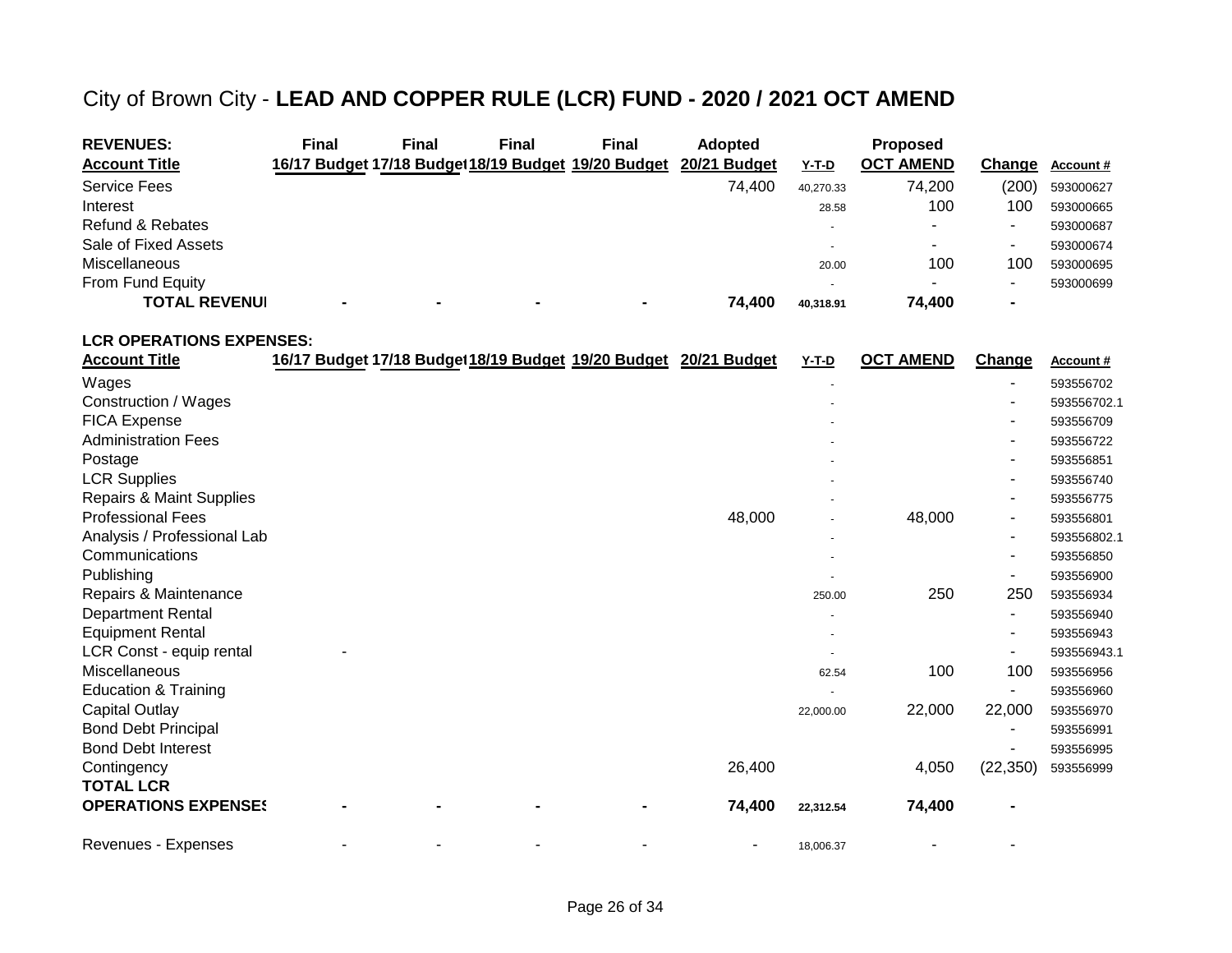## City of Brown City - **EQUIPMENT FUND - 2020 / 2021 OCT AMEND**

| <b>REVENUES</b>                 | <b>Final</b> | <b>Final</b> | <b>Final</b> | <b>Final</b> | <b>Adopted</b> |           | <b>Proposed</b>  |                          |                  |
|---------------------------------|--------------|--------------|--------------|--------------|----------------|-----------|------------------|--------------------------|------------------|
| <b>Account Title</b>            | 16/17 Budget | 17/18 Budget | 18/19 Budget | 19/20 Budget | 20/21 Budget   | $Y-T-D$   | <b>OCT AMEND</b> |                          | Change Account # |
| Interest                        | 200          | 1,400        | 350          | .100         | 1,100          | 148.43    | 1,100            | ۰                        | 661000665        |
| <b>Equipment Rental</b>         | 79.400       | 71.700       | 71.700       | 76.400       | 73.800         | 24.767.24 | 73,800           | $\overline{\phantom{a}}$ | 661000668        |
| <b>Equipment Loan Revenue</b>   | 110.100      | -            |              | -            | -              |           |                  | $\blacksquare$           | 661000671        |
| Sale of Equipment               | 2.000        |              |              | -            |                |           |                  | -                        | 661000674        |
| Refund & Rebates                | 250          | 250          | 250          | 100          | 100            |           | 100              | $\overline{\phantom{a}}$ | 661000687        |
| Miscellaneous                   | 100          | 100          | 100          | 100          | 100            |           | 100              | $\overline{\phantom{a}}$ | 661000695        |
| <b>Contribution/Other Funds</b> | 18,000       | 18.000       | 18.000       | 18.000       | 18,000         |           | 18.000           | $\sim$                   | 661000676.1      |
| Cont fm General Fund            | 8.000        | 8,000        | 8,000        | 8,000        | 8.000          |           | 8,000            | $\overline{\phantom{a}}$ | 661000676        |
| <b>Fund Equity</b>              |              |              |              | -            | -              |           |                  | ۰                        | 661000699        |
| <b>TOTAL REVENUES</b>           | 218.050      | 99,450       | 98,400       | 103.700      | 101,100        | 24.915.67 | 101,100          | $\blacksquare$           |                  |

| <b>EXPENSES</b>             |              |              |              |              |                        |              |                         |                          |                   |
|-----------------------------|--------------|--------------|--------------|--------------|------------------------|--------------|-------------------------|--------------------------|-------------------|
| <b>Account Title</b>        | 16/17 Budget | 17/18 Budget | 18/19 Budget | 19/20 Budget | 20/21<br><b>Budget</b> | Y-T-D        | <b>OCT AMEND Change</b> |                          | Account#          |
| Salaries & Wages            | 8,000        | 9,000        | 11,000       | 10,000       | 11,000                 | 3,039.98     | 11,000                  | $\sim$                   | 661932702         |
| <b>FICA</b>                 | 800          | 800          | 850          | 800          | 850                    | 232.53       | 850                     | $\sim$                   | 661932709         |
| Retirement                  | 600          | 600          | 600          | 600          | 600                    |              | 600                     |                          | 661932717         |
| Heath Insurance Premiums    | 3,900        | 3,900        | 3,900        | 3,900        | 3,900                  |              | 3,900                   | $\sim$                   | 661932718         |
| Workman's Comp              | 540          | 540          | 540          | 540          | 540                    |              | 540                     | $\sim$                   | 661932720         |
| <b>Administration Fees</b>  | 1,400        | 1,400        | 1,400        | 1,400        | 1,400                  |              | 1,400                   | $\sim$                   | 661932722         |
| <b>Equipment - Supplies</b> | 4,500        | 4,500        | 4,500        | 3,500        | 4,500                  | 478.60       | 4,500                   | $\sim$                   | 661932740         |
| Gas & Oil                   | 8,000        | 8,000        | 8,000        | 6,000        | 8,000                  | 1.262.38     | 8,000                   | $\sim$                   | 661932759         |
| <b>Professional Fees</b>    | 500          | 500          | 500          | 500          | 500                    | 500.00       | 500                     | $\sim$                   | 661932801         |
| Insurance                   | 16,800       | 16,000       | 16,150       | 15,550       | 15,550                 | 15,443.00    | 15,550                  |                          | 661932840         |
| Repairs & Maintenance       | 8,000        | 8,000        | 8,000        | 8,000        | 8,000                  | 205.68       | 8,000                   | $\sim$                   | 661932934         |
| <b>Department Rental</b>    | 1,200        | 1,200        | 1,200        | 1,200        | 1,200                  |              | 1,200                   | $\sim$                   | 661932940         |
| Miscellaneous               | 400          | 600          | 600          | 600          | 600                    |              | 600                     | $\overline{\phantom{a}}$ | 661932956         |
| Cont To Equip Savings       |              |              |              |              |                        |              |                         |                          | 661932969         |
| <b>Capital Outlay</b>       | 124,800      | 1,000        | 1,000        | 26,500       | 1,000                  | 1,049.40     | 1,500                   | 500                      | 661932970         |
| <b>Bond Debt Principal</b>  | 23,200       | 18,700       | 18,550       | 18,550       | 18,550                 | 19,381.60    | 19,400                  | 850                      | 661932991         |
| <b>Bond Debt Interest</b>   | 700          | 4,300        | 4,300        | 3,850        | 3,850                  | 2,960.68     | 3,850                   |                          | 661932992         |
| Contingency                 | 14,710       | 20,410       | 17,310       | 2,210        | 21,060                 |              | 19,710                  |                          | (1,350) 661932999 |
| <b>TOTAL EXPENSES</b>       | 218,050      | 99,450       | 98,400       | 103,700      | 101,100                | 44,553.85    | 101,100                 |                          |                   |
| Revenues - Expenses         |              |              |              |              |                        | (19, 638.18) |                         |                          |                   |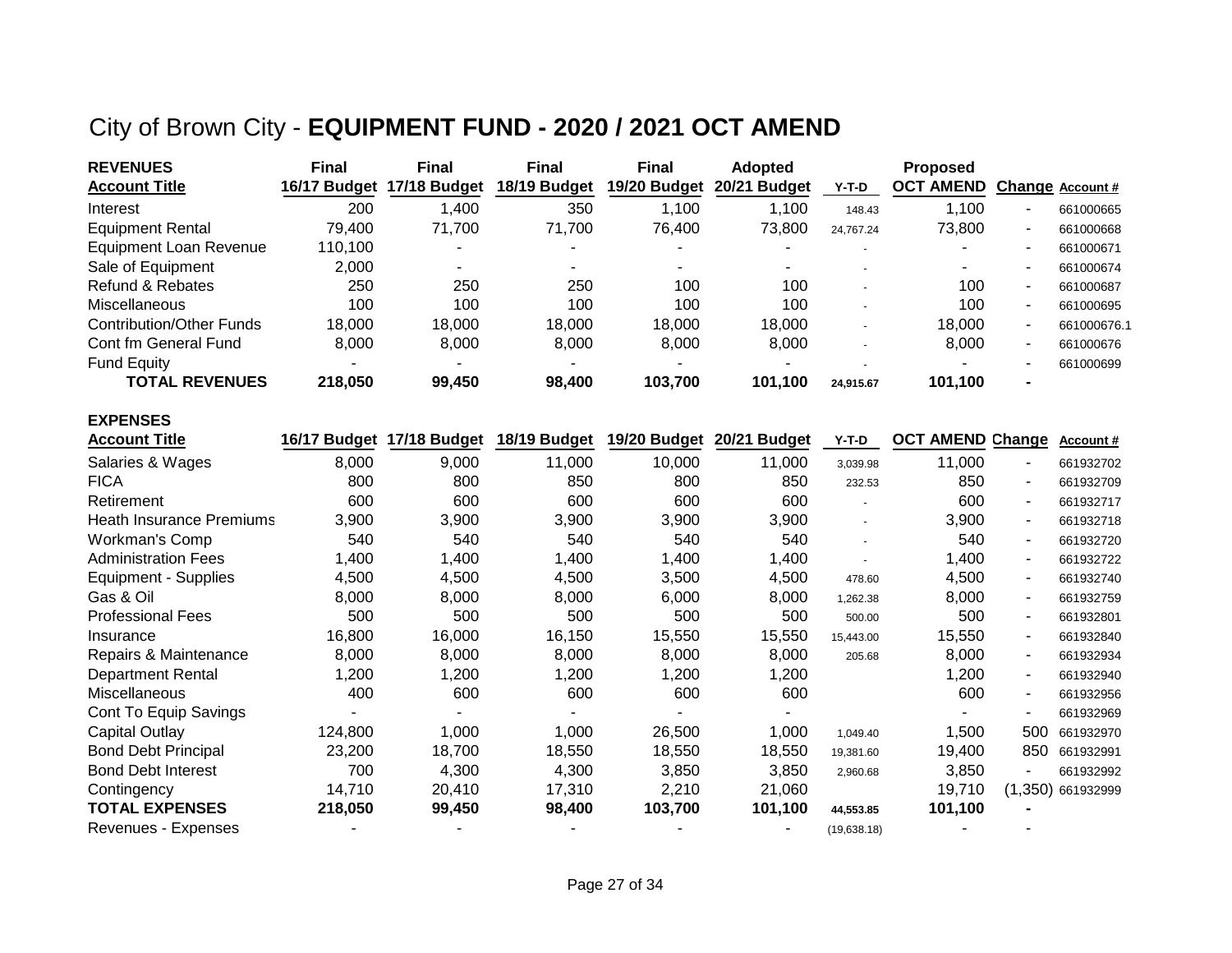## City of Brown City - **PARK / RECREATION FUND - 2020 / 2021 OCT AMEND**

| <b>REVENUES</b>              | <b>Final</b> | <b>Final</b> | <b>Final</b> | <b>Final</b> | <b>Adopted</b>            |            | <b>Proposed</b>  |                          |             |
|------------------------------|--------------|--------------|--------------|--------------|---------------------------|------------|------------------|--------------------------|-------------|
| <b>Account Title</b>         | 16/17 Budget | 17/18 Budget | 18/19 Budget |              | 19/20 Budget 20/21 Budget | Y-T-D      | <b>OCT AMEND</b> | Change                   | Account#    |
| Taxes                        | 21,500.00    | 21,500.00    | 21,700.00    | 23,900.00    | 23,900.00                 |            | 23,900.00        | $\overline{\phantom{a}}$ | 508000401   |
| <b>Delinguent Taxes</b>      | 1.800.00     | 2,000.00     | 8,150.00     | 2,750.00     | 2,750.00                  |            | 2,750.00         | $\blacksquare$           | 508000401.3 |
| <b>Revenue State Grant</b>   |              |              |              |              |                           |            |                  |                          | 508000574   |
| Interest                     | 80.00        | 180.00       | 130.00       | 450.00       | 450.00                    | 66.33      | 450.00           |                          | 508000665   |
| Loan / Playground Equip      |              |              |              |              |                           |            |                  |                          | 508000673   |
| Sale of Real Property        |              |              |              |              |                           |            |                  |                          | 508000674   |
| Donations                    | 3,900.00     | 5,200.00     | 3,550.00     | 5,250.00     | 2,500.00                  | 3,400.00   | 3,400.00         | 900.00                   | 508000675   |
| Insurance Reimbursement      |              | 3,950.00     |              |              |                           |            |                  |                          | 508000676.6 |
| Loan from City               |              |              |              |              |                           |            |                  |                          | 508000693   |
| <b>Pavilion Rental</b>       | 1,750.00     | 550.00       | 150.00       | 400.00       | 400.00                    | 700.00     | 700.00           | 300.00                   | 508000694   |
| Miscellaneous                |              |              | 25.00        | 900.00       | 100.00                    | 25.00      | 100.00           |                          | 508000695   |
| <b>RRGP Grant</b>            | 2,400.00     |              |              |              |                           |            |                  |                          | 508000695.3 |
| <b>Fund Raising Projects</b> |              |              |              |              |                           |            |                  | $\blacksquare$           | 508000696   |
| <b>Fund Equity</b>           |              |              |              | 2,000.00     |                           |            |                  |                          | 508000699   |
| <b>TOTAL REVENUES</b>        | \$31,430.00  | \$33,380.00  | 33,705.00    | \$35,650.00  | 30,100.00                 | \$4,191.33 | 31,300.00        | 1,200.00                 |             |

| <b>EXPENSES</b>             | <b>Final</b> | <b>Final</b>              | <b>Final</b> | <b>Final</b> | <b>Adopted</b>                         |           | <b>Proposed</b>  |        |           |
|-----------------------------|--------------|---------------------------|--------------|--------------|----------------------------------------|-----------|------------------|--------|-----------|
| <b>Account Title</b>        |              | 16/17 Budget 17/18 Budget |              |              | 18/19 Budget 19/20 Budget 20/21 Budget | Y-T-D     | <b>OCT AMEND</b> | Change | Account#  |
| Wages                       | 400.00       | 600.00                    | 50.00        | 100.00       | 100.00                                 |           | 100.00           |        | 508770702 |
| <b>Contractual Services</b> | 16,800,00    | 18,200.00                 | 16,800.00    | 17,400.00    | 17,500.00                              | 14,650.00 | 17,500.00        |        | 508770703 |
| <b>FICA</b>                 | 40.00        | 45.00                     | 5.00         | 13.00        | 13.00                                  |           | 20.00            | 7.00   | 508770709 |
| <b>Supplies</b>             |              |                           |              |              |                                        |           |                  |        | 508770740 |
| Gas & Oil                   | 40.00        | 40.00                     | 40.00        | 10.00        |                                        |           |                  |        | 508770751 |
| Maintenance Supplies        | .900.00      | 1.000.00                  | 2,200.00     | 2,700.00     | 1.200.00                               | 306.36    | 1,200.00         |        | 508770775 |
| <b>Professional Fees</b>    | 50.00        | 100.00                    | 100.00       | 100.00       | 100.00                                 | 100.00    | 100.00           |        | 508770801 |
| <b>Refuse Collection</b>    | 300.00       | 450.00                    | 450.00       | 500.00       | 500.00                                 | 325.00    | 500.00           |        | 508770818 |
| Lease/Port-O-Let            | .800.00      | 1.800.00                  | 1,850.00     | 2,250.00     | 2.250.00                               | 1,350.00  | 2.250.00         |        | 508770819 |
| Insurance                   | 1.300.00     | 1,450.00                  | 1,450.00     | 1,350.00     | 1,400.00                               | 1.363.00  | 1,400.00         |        | 508770840 |
| Publishing                  |              |                           |              |              |                                        |           |                  |        | 508770900 |
| <b>Utilities</b>            | 1.400.00     | 1,400.00                  | 1,600.00     | 2,800.00     | 3.000.00                               | 637.14    | 3.000.00         |        | 508770920 |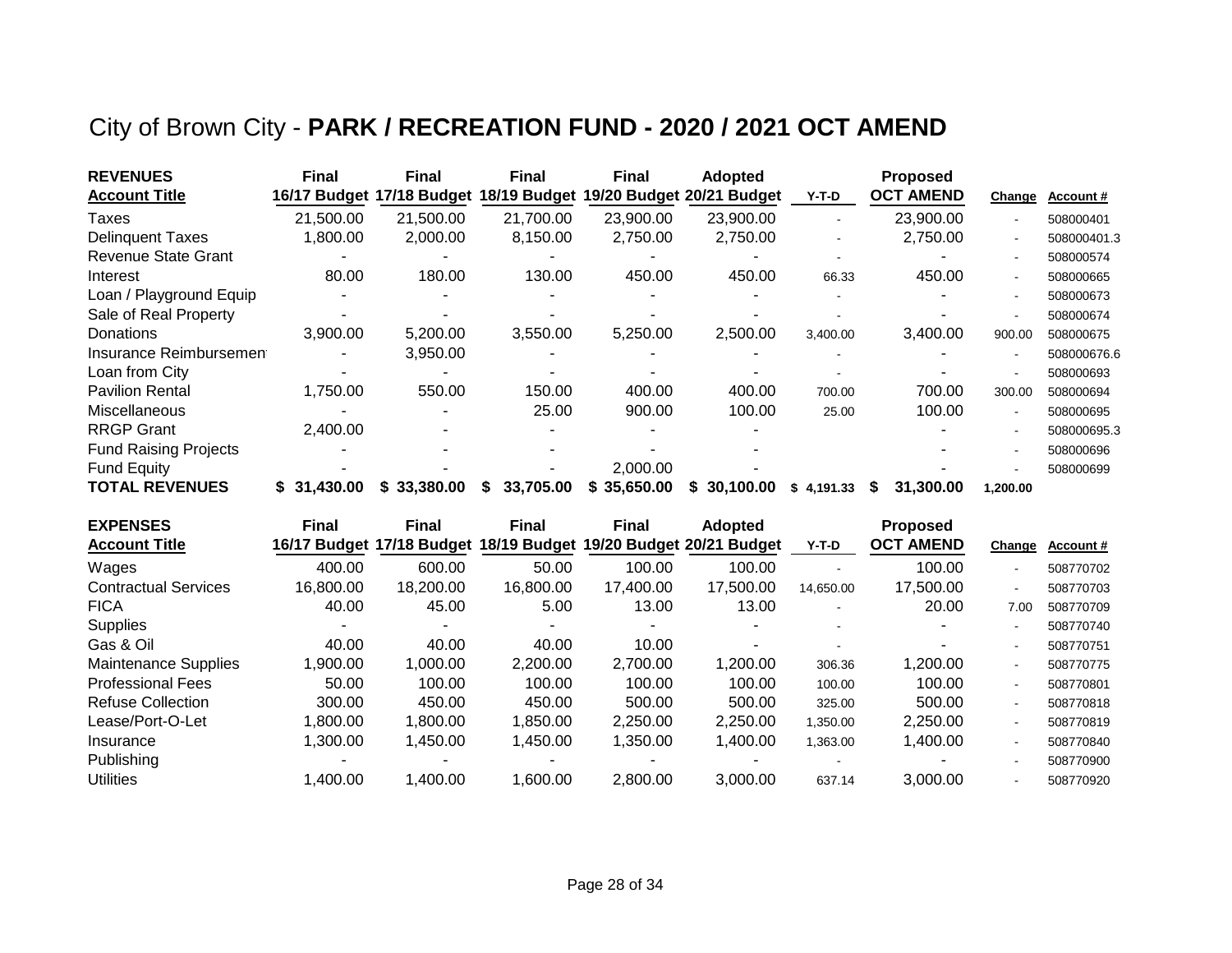| <b>EXPENSES con't</b>      | <b>Final</b> | Final                     | <b>Final</b>                           | <b>Final</b> | <b>Adopted</b>           |             | <b>Proposed</b>  |                |                  |
|----------------------------|--------------|---------------------------|----------------------------------------|--------------|--------------------------|-------------|------------------|----------------|------------------|
| <b>Account Title</b>       |              | 16/17 Budget 17/18 Budget | 18/19 Budget 19/20 Budget 20/21 Budget |              |                          | Y-T-D       | <b>OCT AMEND</b> | Change         | <b>Account #</b> |
| Repairs & Maintenance      | 800.00       | 5.200.00                  | 6.600.00                               | 3,910.00     | 1.800.00                 | 985.59      | .800.00          | $\blacksquare$ | 508770934        |
| <b>Equipment Rental</b>    | 500.00       | 800.00                    | 100.00                                 | 300.00       | 300.00                   |             | 300.00           | $\blacksquare$ | 508770943        |
| <b>Miscellaneous</b>       | 100.00       | 100.00                    | 50.00                                  | 100.00       | 50.00                    | 470.00      | 500.00           | 450.00         | 508770956        |
| Capital Outlay             | 3.400.00     | 2.000.00                  | 50.00                                  | 4,100.00     | 400.00                   | 661.58      | 700.00           | 300.00         | 508770970        |
| Contingency                | 2.600.00     | 195.00                    | 2.360.00                               | 17.00        | 1.487.00                 |             | .930.00          | 443.00         | 508770999        |
| <b>TOTAL EXPENSES</b>      | \$31,430,00  | \$33,380.00               | 33,705.00<br>S.                        | \$35,650.00  | 30.100.00<br>S.          | 20.848.67   | 31,300,00<br>S   | 1,200.00       |                  |
| <b>Revenues - Expenses</b> | -            | -                         |                                        |              | $\overline{\phantom{0}}$ | (16,657.34) | -                | $\blacksquare$ |                  |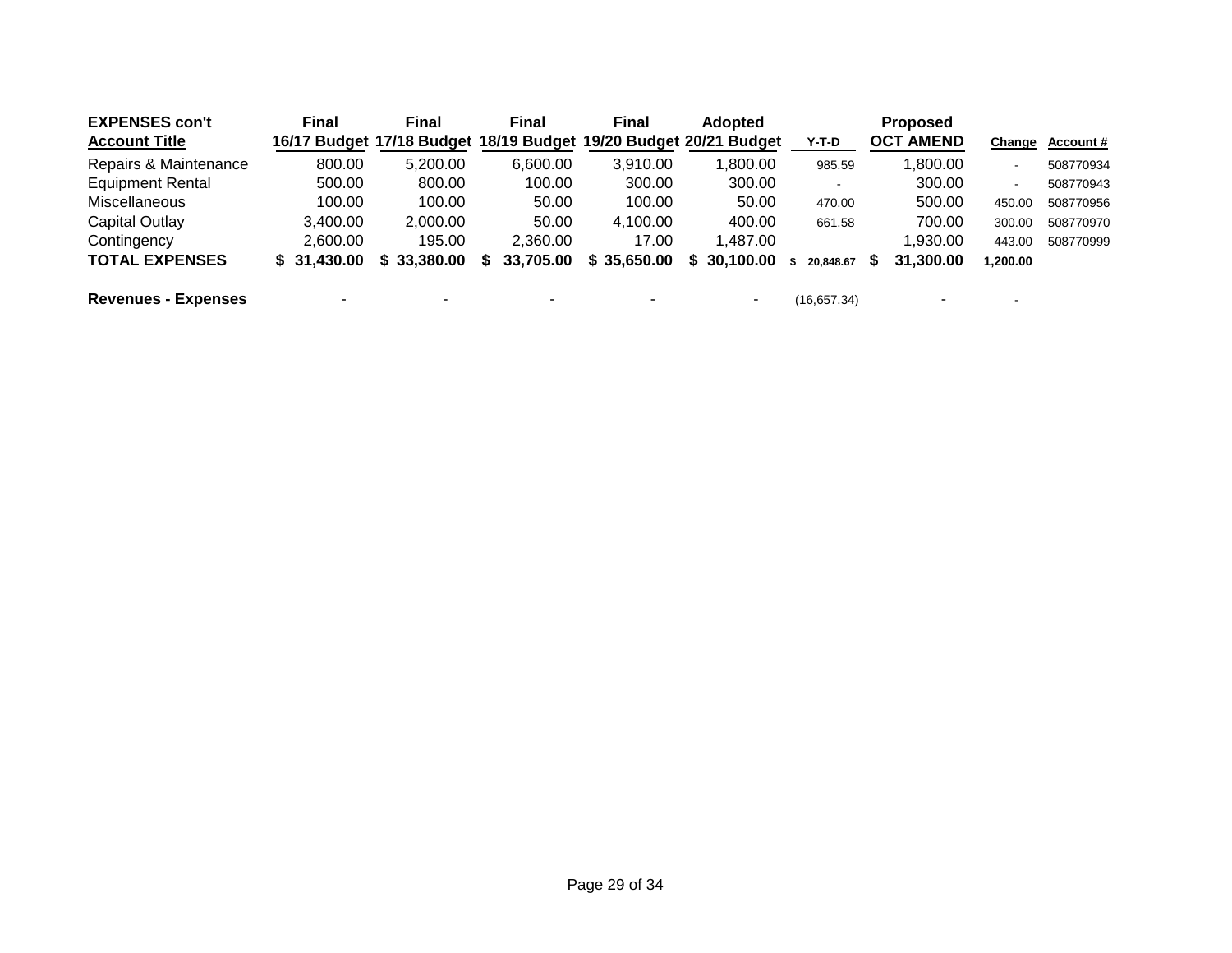# City of Brown City-**CEMETERY FUND/OPERATING - 2020/2021 OCT AMEND**

| <b>REVENUES</b>              | <b>Final</b> | <b>Final</b>                           | <b>Final</b> | <b>Final</b>                                        | <b>Adopted</b> |                | <b>Proposed</b>         |         |                  |
|------------------------------|--------------|----------------------------------------|--------------|-----------------------------------------------------|----------------|----------------|-------------------------|---------|------------------|
| <b>Account Title</b>         |              | 16/17 Budget 17/18 Budget 18/19 Budget |              | 19/20 Budget                                        | 20/21 Budget   | $Y-T-D$        | <b>OCT AMEND</b>        | Change  | <b>Account #</b> |
| Lot Sales                    | 6,000        | 4,000                                  | 4,200        | 2,500                                               | 4,200          | 4,900.00       | 5,200                   | 1,000   | 209000642        |
| <b>Grave Openings</b>        | 8,250        | 8,250                                  | 8,050        | 8,500                                               | 8,500          | 2,200.00       | 7,500                   | (1,000) | 209000643        |
| Interest                     | 1,800        | 500                                    | 550          | 3,200                                               | 3,220          | 267.93         | 3,220                   |         | 209000665        |
| Equip Rental Wood Lawn       |              |                                        |              |                                                     |                |                |                         | ۰       | 209000668        |
| Interest - Perpetual Care    | 3,850        | 1,900                                  | 1,850        | 1,570                                               | 1,850          | 619.00         | 1,850                   | ۰       | 209000691        |
| <b>Road Name Donations</b>   |              |                                        |              |                                                     |                |                |                         | ۰       | 209000694        |
| Miscellaneous                | 50           | 50                                     | 50           | 50                                                  | 50             |                | 50                      | ۰       | 209000695        |
| <b>Fund Equity</b>           |              | 7,500                                  | 3,000        | 2,000                                               |                |                |                         |         | 209000699        |
| <b>TOTAL REVENUES</b>        | 19,950       | 22,200                                 | 17,700       | 17,820                                              | 17,820         | 7,986.93       | 17,820                  |         |                  |
| <b>EXPENSES</b>              |              |                                        |              |                                                     |                |                |                         |         |                  |
| <b>Account Title</b>         |              |                                        |              | 16/17 Budget 17/18 Budget 18/19 Budget 19/20 Budget | 20/21 Budget   | Y-T-D          | <b>OCT AMEND Change</b> |         | Account #        |
| <b>Contractual Services</b>  | 6,000        | 6,000                                  | 6,000        | 6,000                                               | 6,000          | 2,850.00       | 6,000                   |         | 209276703        |
| <b>Administration Fees</b>   | 750          | 750                                    | 750          | 750                                                 | 750            | 750.00         | 750                     | ۰       | 209276722        |
| Supplies                     | 150          | 150                                    | 150          | 150                                                 | 150            |                | 150                     | ۰       | 209276740        |
| Gas & Oil                    | 600          | 600                                    | 600          | 600                                                 | 600            |                | 600                     | ٠       | 209276751        |
| <b>Maintenance Supplies</b>  | 1,600        | 600                                    | 600          | 500                                                 | 600            | 361.23         | 600                     | ۰       | 209276775        |
| <b>Grave Opening Expense</b> | 4,600        | 5,800                                  | 7,000        | 8,200                                               | 7,000          | 1,000.00       | 7,000                   | ٠       | 209276800        |
| <b>Professional Fees</b>     | 50           | 150                                    | 150          | 100                                                 | 150            | 100.00         | 150                     | ٠       | 209276801        |
| Insurance                    | 190          | 190                                    | 190          | 190                                                 | 190            |                | 190                     | ۰       | 209276840        |
| Publishing                   | 250          | 250                                    | 250          |                                                     | 250            | $\sim$         | 250                     | ۰       | 209276900        |
| Repairs & Maintenance        | 2,500        | 6,000                                  | 1,000        | 1,000                                               | 1,000          | 93.18          | 1,000                   | ٠       | 209276934        |
| <b>Equipment Rental</b>      | 500          | 500                                    | 500          |                                                     | 500            |                | 500                     | Ξ.      | 209276943        |
| Repurchase of Lots           | 1,500        |                                        | 100          |                                                     | 100            | $\blacksquare$ | 100                     | Ξ.      | 209276955        |
| Miscellaneous                | 450          | 100                                    | 100          |                                                     | 100            |                | 100                     | ٠       | 209276956        |
| Lot Sale Commission          |              | 80                                     | 80           |                                                     | 80             |                | 80                      | ۰       | 209276956.1      |
| <b>Equipment Reserve</b>     |              |                                        |              |                                                     |                |                |                         |         | 209276969.1      |
| Capital outlay               |              |                                        |              |                                                     |                |                |                         |         | 209276970        |
| Contingency                  | 810          | 1,030                                  | 230          | 330                                                 | 350            |                | 350                     | ۰       | 209276999        |
| <b>TOTAL EXPENSES</b>        | 19,950       | 22,200                                 | 17,700       | 17,820                                              | 17,820         | 5,154.41       | 17,820                  |         |                  |
| <b>Revenues - Expenses</b>   |              |                                        |              |                                                     |                | 2,832.52       |                         |         |                  |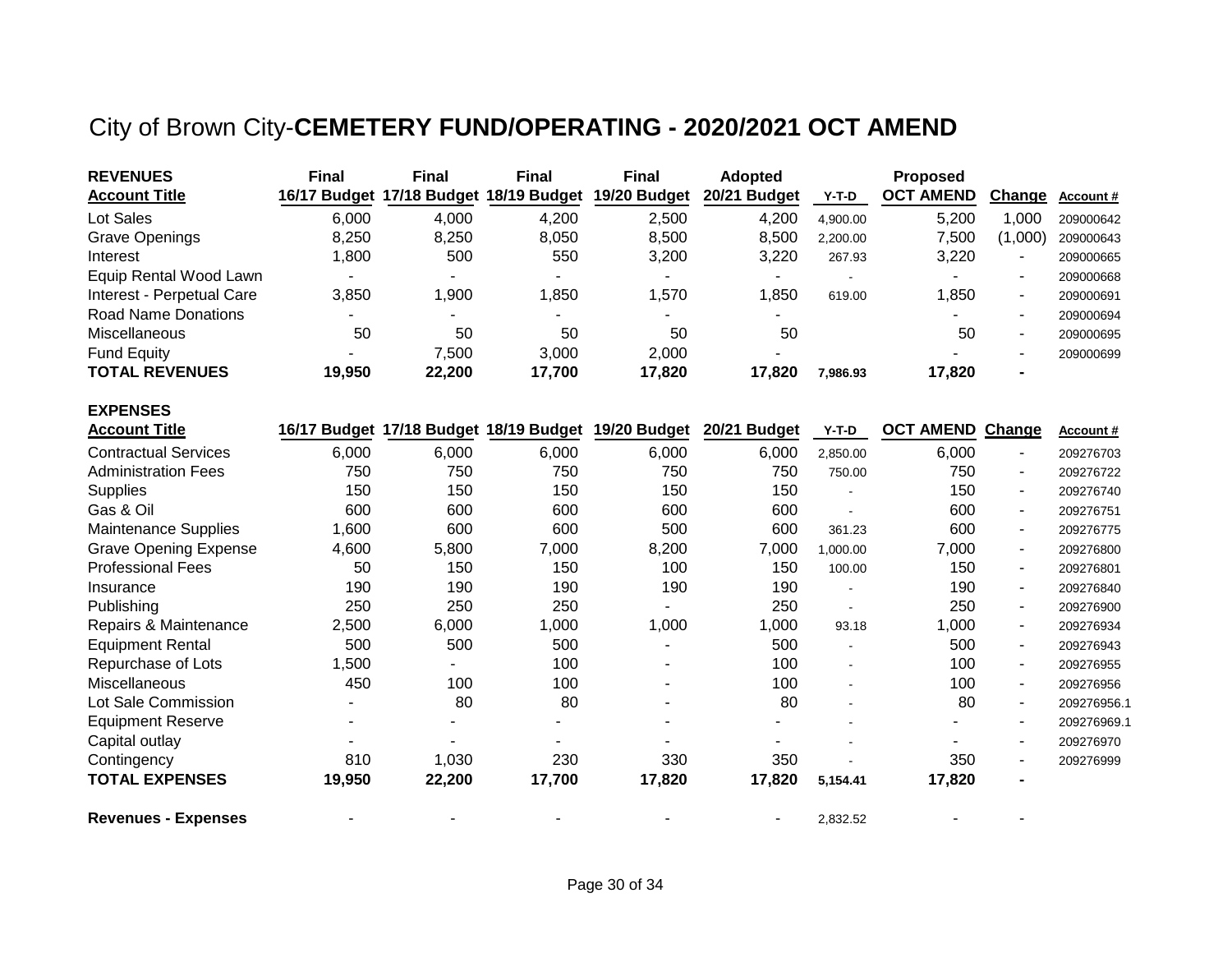# City of Brown City-**CEMETERY PERPETUAL CARE - 2020/2021 OCT AMEND**

| <b>REVENUES</b>            | <b>Final</b>             | <b>Final</b> | <b>Final</b> | <b>Final</b> | <b>Adopted</b> |                          | <b>Proposed</b>  |                          |                  |
|----------------------------|--------------------------|--------------|--------------|--------------|----------------|--------------------------|------------------|--------------------------|------------------|
| <b>Account Title</b>       | 16/17 Budget             | 17/18 Budget | 18/19 Budget | 19/20 Budget | 20/21 Budget   | Y-T-D                    | <b>OCT AMEND</b> | Change                   | Account #        |
| Lot Sales                  | 5,000                    | 4,000        | 4,200        | 2,500        | 4,200          | 4,900.00                 | 5,200            | 1,000                    | 711000642        |
| Perp Care / Pair Arrears   | 700                      | -            |              |              |                |                          |                  | $\blacksquare$           | 711000644        |
| Interest                   | 3,850                    | 1,100        | 1,300        | 1,570        | 1,850          | 626.01                   | 1,850            | $\blacksquare$           | 711000665        |
| C D Interest               | 850                      |              |              |              |                | $\,$ $\,$                |                  | $\blacksquare$           | 711000665.1      |
| <b>Fund Equity</b>         | $\overline{\phantom{0}}$ | ۰            |              |              |                | $\overline{\phantom{a}}$ |                  | $\overline{\phantom{a}}$ | 711000699        |
| <b>TOTAL REVENUES</b>      | 10,400                   | 5,100        | 5,500        | 4,070        | 6,050          | 5,526.01                 | 7,050            | 1,000                    |                  |
| <b>EXPENSES</b>            |                          |              |              |              |                |                          |                  |                          |                  |
| <b>Account Title</b>       | 16/17 Budget             | 17/18 Budget | 18/19 Budget | 19/20 Budget | 20/21 Budget   | $Y-T-D$                  | <b>OCT AMEND</b> | Change                   | <b>Account #</b> |
| <b>CONT To Other Fund</b>  | 3,850                    | 1,100        | 3,850        | 1,570        | 1,850          | 619.00                   | 1,850            | $\overline{\phantom{a}}$ | 711276965        |
| Contingency                | 6,550                    | 4,000        | 1,650        | 2,500        | 4,200          |                          | 5,200            | 1,000                    | 711276999        |
| <b>TOTAL EXPENSES</b>      | 10,400                   | 5,100        | 5,500        | 4,070        | 6,050          | 619.00                   | 7,050            | 1,000                    |                  |
| <b>Revenues - Expenses</b> |                          |              |              |              |                | 4.907.01                 |                  |                          |                  |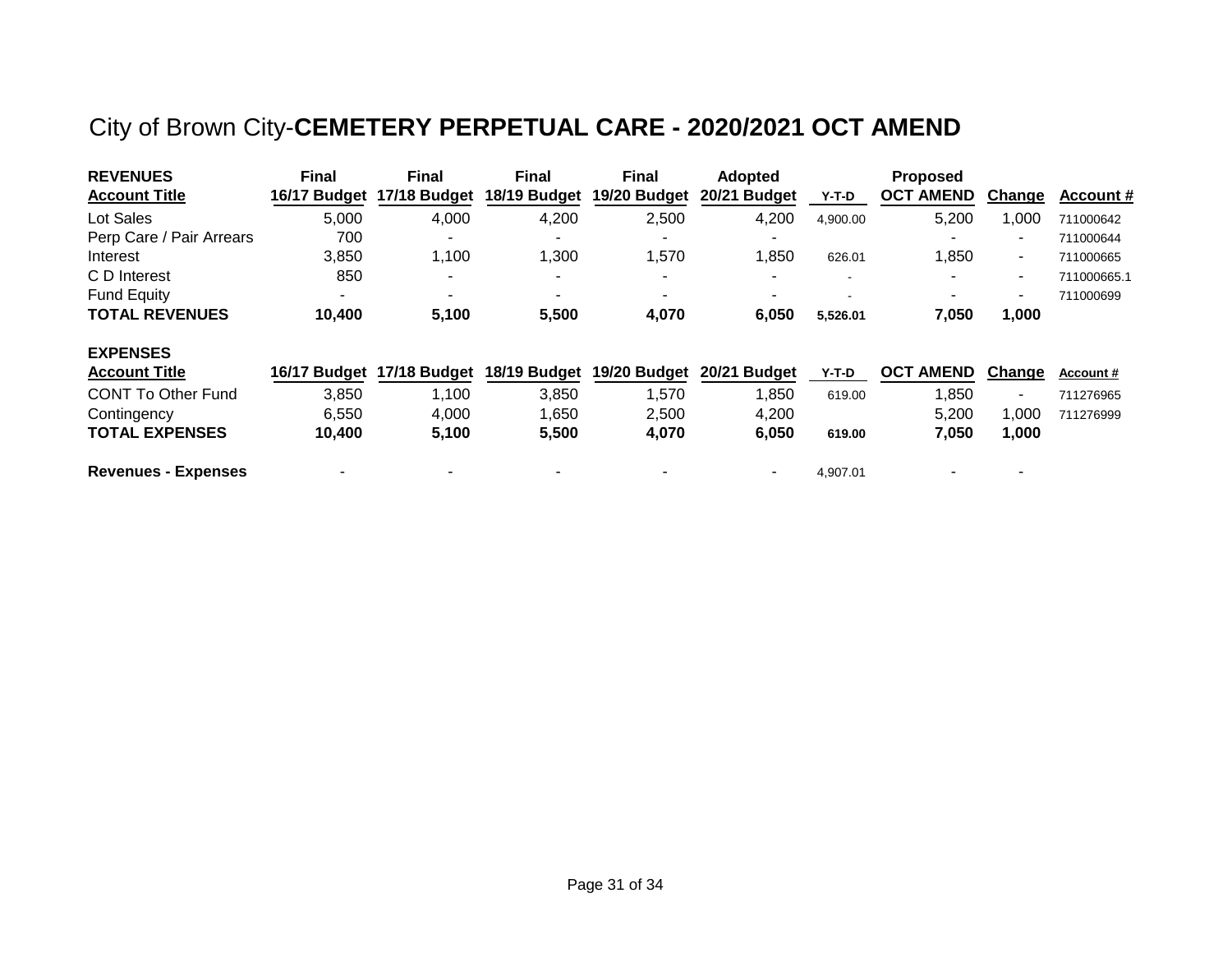# City of Brown City-**DOWNTOWN DEVELOP AUTHORITY-2020/2021 OCT AMEND**

| <b>REVENUES</b>                     | <b>Final</b>             | <b>Final</b> | <b>Final</b>   | <b>Final</b>             | <b>Adopted</b>                                                   |       | <b>Proposed</b>          |   |                  |
|-------------------------------------|--------------------------|--------------|----------------|--------------------------|------------------------------------------------------------------|-------|--------------------------|---|------------------|
| <b>Account Title</b>                |                          |              |                |                          | 16/17 Budget 17/18 Budget 18/19 Budget 19/20 Budget 20/21 Budget | Y-T-D | <b>OCT AMEND Change</b>  |   | <b>Account #</b> |
| <b>Admin Fees</b>                   |                          |              |                |                          |                                                                  |       |                          |   | 289000607        |
| REV / Prin Payment Timeless C       | 710                      | 999          | 695            | 900                      |                                                                  |       | -                        | - | 289000663        |
| REV / Prin Paymnt - 4227 Main       | $\sim$                   | ۰.           | $\blacksquare$ | $\overline{\phantom{0}}$ |                                                                  |       | $\overline{\phantom{0}}$ |   | 289000663.2      |
| <b>REV INT - Timeless Creations</b> | 2.800                    | 2.800        | 3.105          | 1.550                    |                                                                  |       |                          |   | 289000664        |
| REV / INT - 4227 Main               |                          |              |                |                          |                                                                  |       |                          |   | 289000664.2      |
| REV / INT & Dividends               | 5                        | 5            | 4              |                          |                                                                  |       | -                        | - | 289000664.9      |
| <b>REV/ Refund &amp; Rebates</b>    |                          |              |                |                          |                                                                  |       |                          |   | 289000687        |
| Sale of Fixed/Real Assets           |                          |              |                |                          |                                                                  |       |                          | - | 289000674        |
| Cont fm Fund Equity                 | 750                      |              |                | 1,200                    | 2,800                                                            |       | 2.800                    | - | 289000699        |
| Miscellaneous                       | $\overline{\phantom{a}}$ |              |                |                          |                                                                  |       |                          |   | 289000695        |
| <b>TOTAL REVENUES</b>               | 4.265                    | 3,805        | 3.805          | 3.650                    | 2,800                                                            |       | 2,800                    |   |                  |

#### **EXPENSES**

| <b>Account Title</b>                  |       |       |       | 16/17 Budget Final Amend 18/19 Budget 19/20 Budget 20/21 Budget |       | Y-T-D      | <b>OCT AMEND Change</b>  | Account#    |
|---------------------------------------|-------|-------|-------|-----------------------------------------------------------------|-------|------------|--------------------------|-------------|
| <b>Professional Fees</b>              |       |       |       |                                                                 |       |            |                          | 289850801   |
| Repairs & Maintenance                 |       |       |       |                                                                 |       |            | $\overline{\phantom{a}}$ | 289850934   |
| 4227 Main Expenses                    |       |       |       |                                                                 |       |            | -                        | 289850956   |
| 4227 Main Taxes                       |       |       |       |                                                                 |       |            | -                        | 289850956.1 |
| Miscellaneous                         |       |       |       |                                                                 |       |            | -<br>$\blacksquare$      | 289850956   |
| Principal Payment - Timeless Ci       | 1,220 | 1,220 | 1,300 | 1,650                                                           | 1,600 | 834.06     | 1,600                    | 289850991   |
| Principal Payment-4227 Main           |       |       |       |                                                                 |       |            | -                        | 289850991.2 |
| <b>INT Expense - Timeless Creatio</b> | 2,950 | 2,200 | 2,500 | 1,900                                                           | 1,200 | 764.14     | 1,200                    | 289850995   |
| INT Expense - 4227 Main               |       |       |       |                                                                 |       |            | -                        | 289850995.2 |
| Contingency                           | 95    | 385   | 5     | 100                                                             |       |            |                          | 289850999   |
| <b>TOTAL EXPENSES</b>                 | 4,265 | 3,805 | 3,805 | 3,650                                                           | 2,800 | 1.598.20   | 2,800                    |             |
| <b>Revenues - Expenses</b>            |       |       |       |                                                                 |       | (1,598.20) |                          |             |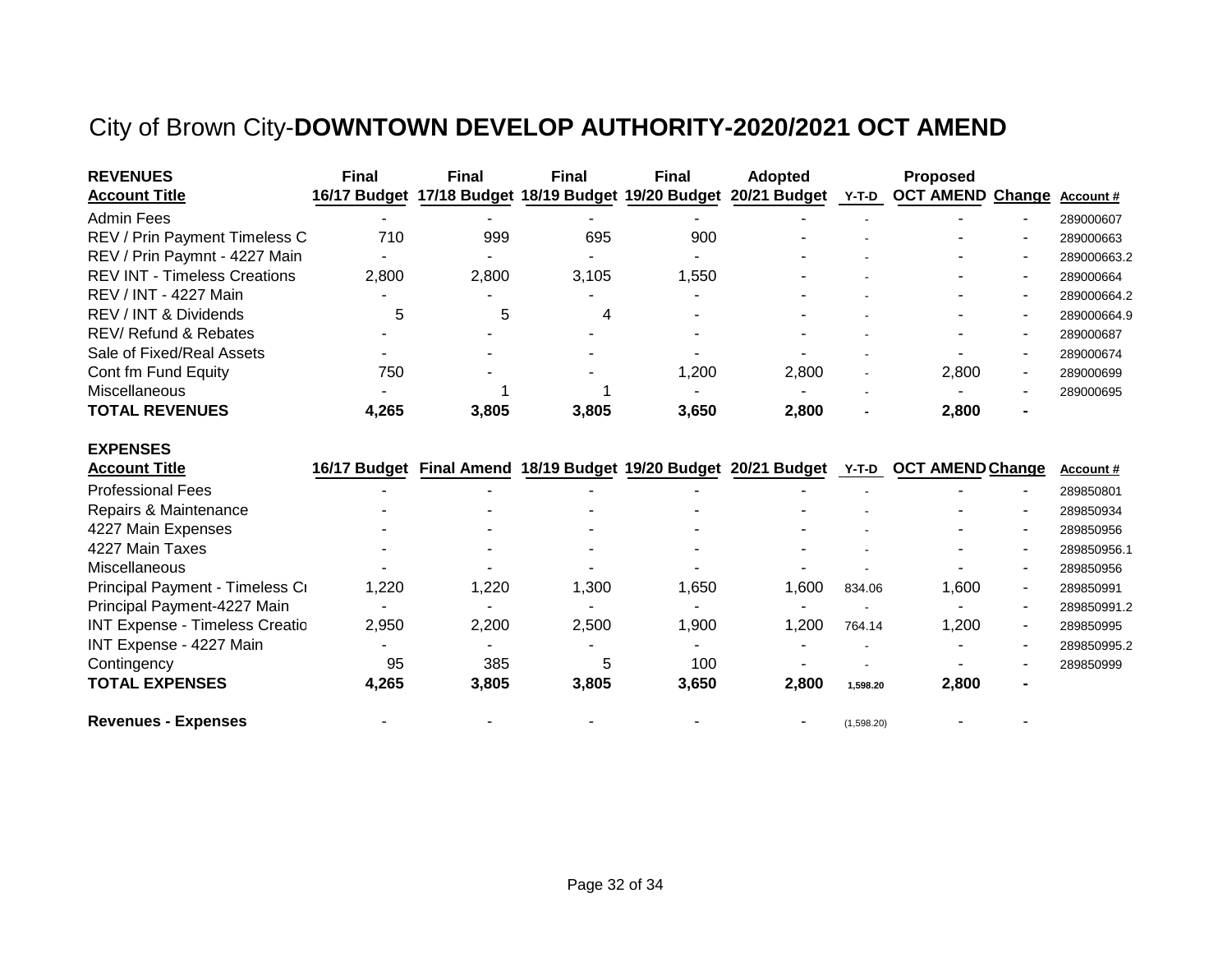## City of Brown City - **FESTIVAL COMMISSION - 2020/2021 OCT AMEND**

| <b>REVENUES</b>               | <b>Final</b>    | <b>Final</b>   | <b>Final</b>   | <b>Final</b>   | <b>Adopted</b>  |                          | <b>Proposed</b>  |        |              |
|-------------------------------|-----------------|----------------|----------------|----------------|-----------------|--------------------------|------------------|--------|--------------|
| <b>Account Title</b>          | 16/17 Budget    | 17/18 Budget   | 18/19 Budget   | 19/20 Budget   | 20/21 Budget    | Y-T-D                    | <b>OCT AMEND</b> | Change | Account#     |
| Carnival                      | 900.00          | 820.00         | 665.00         | 4,250.00       | 4,250.00        | $\overline{\phantom{a}}$ | 4,250.00         |        | 595000402.1  |
| <b>Baby Contest</b>           |                 | 1,380.00       | 435.00         | 1,550.00       | 1,550.00        | $\blacksquare$           | 1,550.00         |        | 595000402.10 |
| Car Show                      | 500.00          | 700.00         | 510.00         | 740.00         | 740.00          | $\overline{\phantom{a}}$ | 740.00           |        | 595000402.2  |
| <b>Crafters &amp; Venders</b> | 1,650.00        | 480.00         | 985.00         | 710.00         | 710.00          | $\blacksquare$           | 710.00           |        | 595000402.3  |
| Parade                        | 460.00          |                |                |                |                 |                          |                  |        | 595000402.4  |
| <b>Sidewalk Tables</b>        | 60.00           |                |                |                |                 |                          |                  |        | 595000402.5  |
| <b>Advert Fees</b>            | 2,000.00        | 1,300.00       | 450.00         |                |                 |                          |                  |        | 595000402.6  |
| Garage Sales                  | 1,300.00        | 450.00         |                |                |                 |                          |                  |        | 595000402.7  |
| 5-K                           | 160.00          |                |                |                |                 |                          |                  |        | 595000402.8  |
| Zombie Run                    | 980.00          | 440.00         |                |                |                 |                          |                  |        | 595000402.9  |
| Interest                      | 10.00           | 10.00          | 10.00          | 200.00         | 200.00          | 26.20                    | 200.00           |        | 595000665    |
| Donations                     | 7,000.00        | 8,150.00       | 8,150.00       | 5,550.00       | 5,550.00        | 5,008.00                 | 5,550.00         |        | 595000675    |
| Miscellaneous                 | 4,100.00        | 2,400.00       | 1,400.00       | 5.310.00       | 5.310.00        | 4,161.59                 | 5,310.00         |        | 595000695    |
| <b>Fund Equity</b>            |                 | 1,220.00       |                |                |                 |                          |                  |        | 595000699    |
|                               | 19,120.00<br>S. | 17,350.00<br>S | 12,605.00<br>S | 18,310.00<br>S | 18,310.00<br>S. | 9.195.79                 | \$18,310.00      | - \$   |              |

| <b>EXPENSES</b>            |                 |                           |              |              |              |          |                   |                          |             |
|----------------------------|-----------------|---------------------------|--------------|--------------|--------------|----------|-------------------|--------------------------|-------------|
| <b>Account Title</b>       |                 | 16/17 Budget 17/18 Budget | 18/19 Budget | 19/20 Budget | 20/21 Budget | Y-T-D    | <b>OCT AMEND</b>  | Change                   | Account#    |
| <b>Contract Services</b>   | 100.00          | 850.00                    | 600.00       | 2,700.00     | 2,700.00     |          | 2,700.00          | $\,$                     | 595747703   |
| <b>Supplies</b>            | 2,800.00        | 1,200.00                  | 1.450.00     | 2,900.00     | 2,900.00     | 55.83    | 2,100.00          | (800.00)                 | 595747740   |
| Publishing                 | 900.00          | 1,200.00                  | 1,200.00     | 700.00       | 700.00       |          | 700.00            | $\blacksquare$           | 595747900   |
| <b>Equipment Rental</b>    | 650.00          | 3,550.00                  | 2.100.00     | 1.230.00     | 1.230.00     |          | 1.230.00          | $\blacksquare$           | 595747940   |
| Miscellaneous              | 10,500.00       | 2,200.00                  | 2.500.00     | 3.500.00     | 3,500.00     | 7.205.00 | 7,300.00          | 3,800.00                 | 595747956   |
| Miscellaneous - Service    | 1,800.00        | 750.00                    |              |              |              |          | -                 | $\blacksquare$           | 595747956.1 |
| Fireworks                  |                 | 5,000.00                  | 2,500.00     | 2,500.00     | 2,500.00     | $\sim$   | 2,500.00          | $\sim$                   | 595747956.2 |
| Entertainment              | ۰               | 2,500.00                  | 1.950.00     | 1.650.00     | 1.650.00     |          | 1.650.00          | $\blacksquare$           | 595747956.3 |
| Contingency                | 2,370.00        | 100.00                    | 305.00       | 3.130.00     | 3.130.00     |          | 130.00            | (3,000.00)               | 595747999   |
| <b>TOTAL EXPENSES</b>      | 19,120.00<br>S. | 17,350.00                 | 12,605.00    | 18,310.00    | 18,310.00    | 7.260.83 | 18,310.00 \$<br>S | $\overline{\phantom{a}}$ |             |
| <b>Revenues - Expenses</b> | -               |                           |              |              |              | 1,934.96 |                   |                          |             |